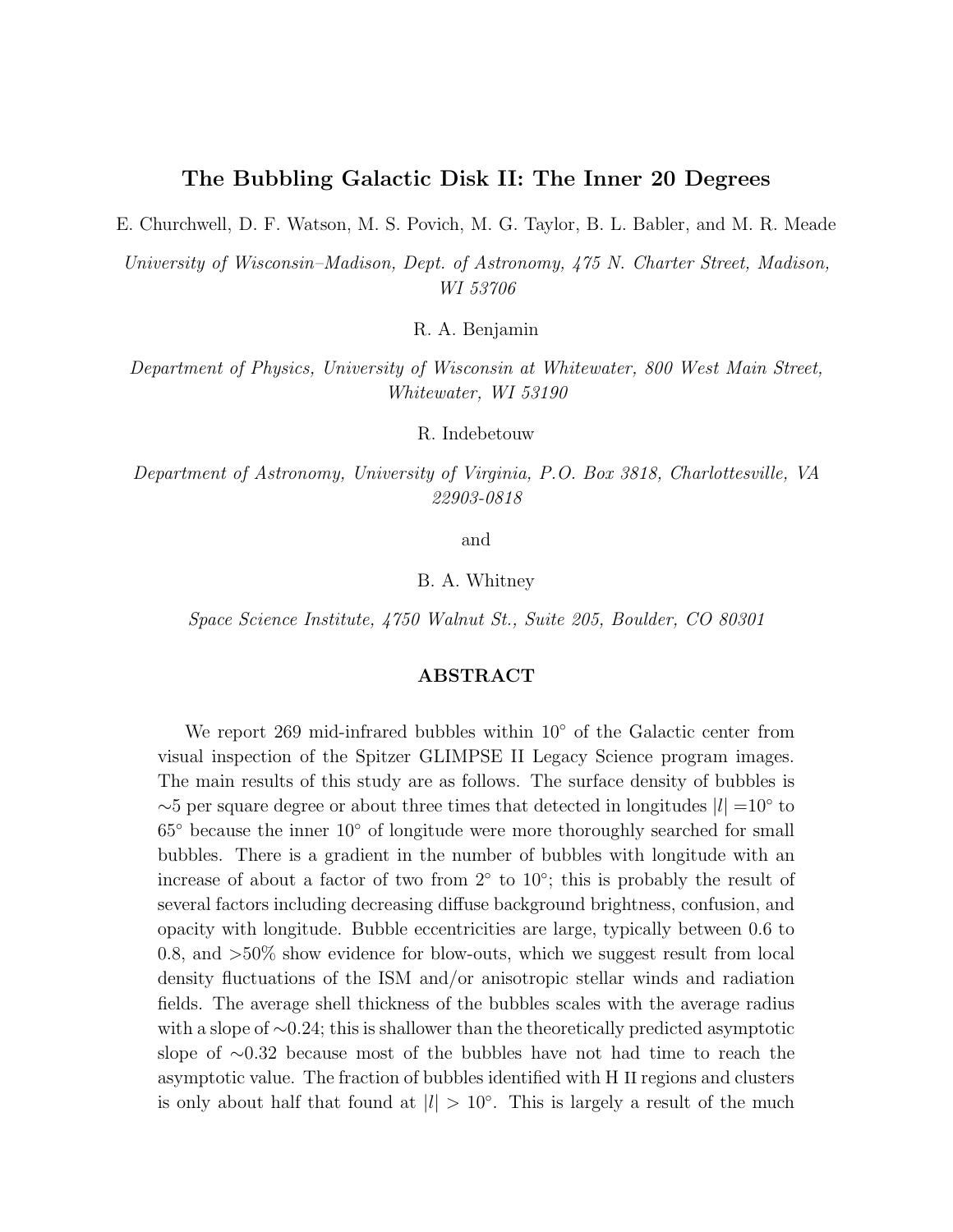smaller angular diameter of bubbles cataloged in the inner Galaxy than in the outer Galaxy. Finally, at least 12% of the bubbles have morphologies suggestive of triggered star formation. The main difference between the bubbles at  $|l| > 10°$ and those at  $|l| < 10°$  is that those cataloged in the inner Galaxy are on average smaller than those in the outer Galaxy; this is a selection effect not a physical reality. Most of the bubbles that show evidence for triggered star formation in the inner Galaxy have not formed secondary bubbles; it is postulated that this may be because they are too young to have had time for this to occur. More than 10% of the bubbles have apparent YSOs in projection on their outer boundaries indicative of, but not proof of, triggered star formation.

 $Subject \ headings: \text{H II regions} \longrightarrow \text{ISM: bubbles} \longrightarrow \text{stars: formation}$ 

# **1. Introduction**

Infrared dust bubbles surrounding OB clusters and individual O and B stars pervade the disk of the Milky Way and, presumably, other spiral galaxies with active star formation. Infrared dust bubbles first came to the attention of the astronomical community with the infrared (IR) images produced by ISO (Infrared Space Observatory; Kessler et al. 1996) and MSX (Midcourse Space Experiment: Price 1995; Egan et al. 1998; and Price et al. 2001). The GLIMPSE survey (Galactic Legacy Infrared Mid-Plane Survey Extraordinaire; Benjamin et al. 2003), with about 10 times the spatial resolution and 100 times the sensitivity of MSX, has shown that the Galactic disk is teeming with dust bubbles ( $>1.5$  per square degree). A very incomplete catalog of over 320 dust bubbles (Churchwell et al. 2006; hereafter Paper I) has been assembled from the GLIMPSE I (hereafter GI) survey  $(|l| = 10^{\circ} - 65^{\circ}; |b| \leq 1^{\circ};$ fully sampled twice at 3.6, 4.5, 5.8, and 8.0  $\mu$ m with resolutions from 1.5" to 1.9"). It was argued in Paper I that most of the IR bubbles are produced by O and B stars because the spatial distributions in longitude and latitude of the IR bubbles and O and B stars are similar, more than 25% of the bubbles enclose radio H II regions, 13% or more of the bubbles enclose stellar clusters, and about 60% of the IR bubbles have small angular diameters  $(\leq 1')$  and appear to be produced by late B stars whose ultraviolet (UV) radiation is below the threshold to ionize detectable H II regions. Thus, IR bubbles trace recent and continuing star formation in the Galaxy. They provide informative examples of the interaction of recently formed stars with their environments. The dependence of bubble size on wavelength observed, morphology, and integrated infrared luminosity provides constraints on the stellar luminosity, stellar wind strengths, ambient interstellar medium (ISM) densities, dust emission properties as a function of environment, relative motion through the ambient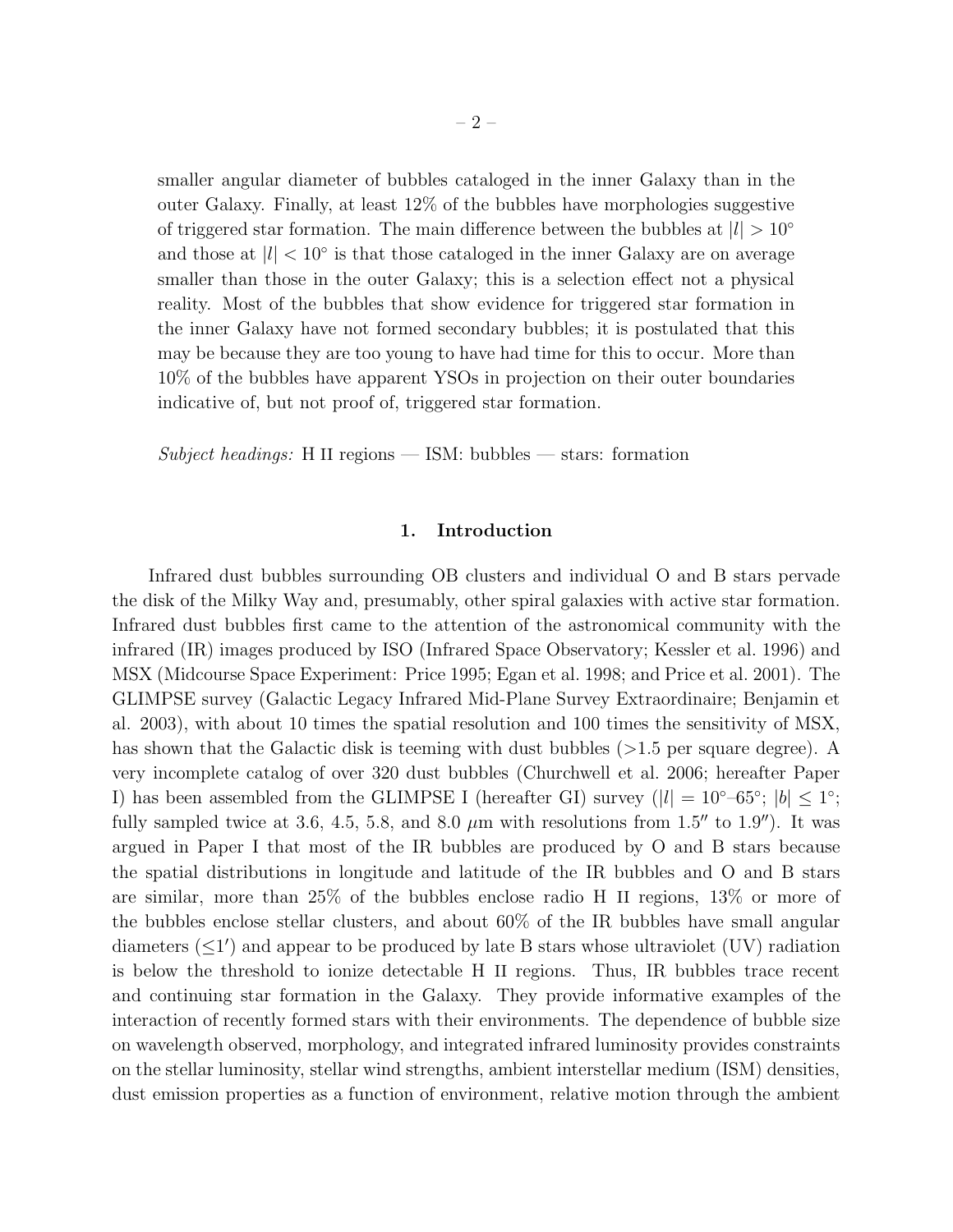ISM, and the physics of interfaces of hot, ionized gas with cooler, neutral UV illuminated regions (i.e. Photo-Dissociation Regions; PDRs).

Mid-infrared (MIR) bubbles may be produced by possibly three types of central stars: stars with strong winds, luminous O stars of all luminosity classes and B supergiants; ∼O9 to B3 dwarfs whose winds are too weak to make a significant impact on the structure of the surrounding photo-ionized H II region; and ∼B4 and cooler dwarfs that cannot produce a detectable H II region but have a strong enough radiation field to blow a small dust bubble via radiation pressure. The latter category appears to account for the largest number of MIR dust bubbles, those that are small, have low MIR luminosity, and do not surround a detectable H II region (Churchwell et al. 2006; 2007). Bubbles produced by ∼O9 to B3 dwarfs, in principle, enclose detectable radio H II regions. In the absence significant stellar winds, these H II region will consist of  $\sim 10^4$  K photo-ionized gas distributed throughout the volume of the bubble. This is the classical picture of an H II region.

MIR bubbles that surround H II regions produced by stars with strong winds have an entirely different interior structure. The velocity, density, and temperature structure of a stellar wind-blown bubble is quite complicated, both in spatial structure and as a function of age. All three parameters are expected to change by orders of magnitude (at a given age) over small distances at several theoretically predicted boundaries within windblown bubbles. Analytic evolution models by Castor, McCray, and Weaver (1975; Weaver et al. 1977; Whitworth et al. 1994; and Capriotti & Kozminsky 2001) predict that windblown bubbles around hot OB stars should have the following distinct regions that persist over most of the stellar lifetime: a hypersonic stellar-wind-evacuated cavity immediately around the central star where densities are very low; a hot, low-density, shocked stellar wind region beyond the central cavity that occupies most of the volume of the bubble; a narrow conduction zone where temperature rapidly decreases and density rapidly increases (with radius); and a thin, dense, shell of shocked  $H^+$  gas surrounded by a shell of nonshocked ionized gas. The Weaver et al. (1977) analytic models permit arbitrary ambient densities, but for the most part the analytic models do not anticipate the effects of a bubble expanding into a cold, dense, cloud of molecular gas and dust. For example, Weaver et al. (1977) illustrate their theory by modeling a  $10^6$  year old bubble expanding into a density of only 1 cm<sup>-3</sup>. Numerical models by Mellema et al. (2006) have investigated the evolution of H II regions in turbulent molecular clouds and Mizuta et al. (2006) have modeled the formation of pillars at the inner boundaries of expanding H II regions and molecular clouds. Whitworth et al. (1994) examined the properties of shocked gas layers when the layers begin to fragment and trigger star formation.

Recent numerical models of wind blown bubbles around stars of mass 35, 60, and 80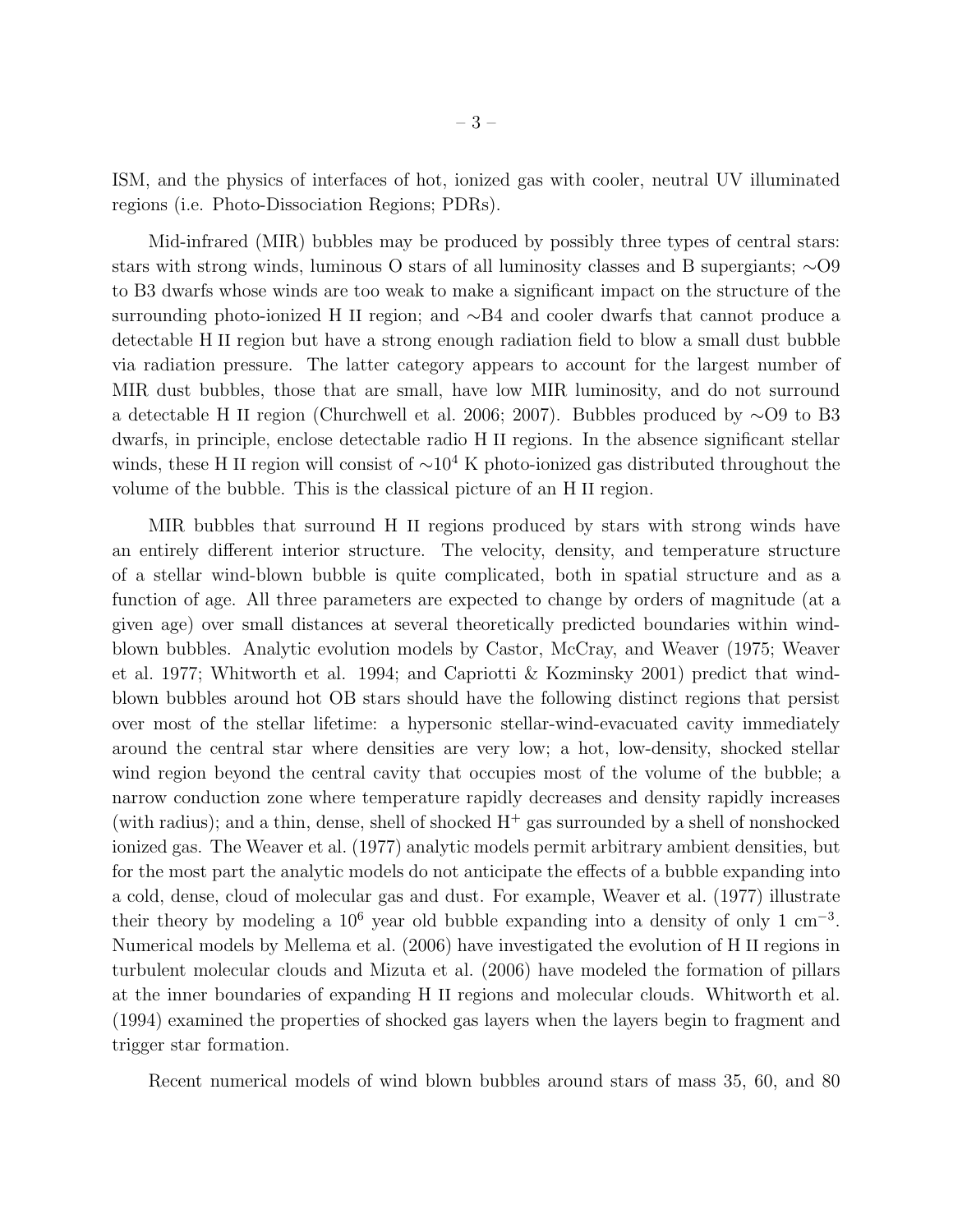$M_{\odot}$  by Freyer et al. (2003; 2006), Kröger et al. (2006); and Kröger et al. (2007) confirm the general picture of wind-blown bubbles predicted by the analytic models noted above, but show that the detailed structure can be considerably more complicated due to turbulent interactions and instabilities that can develop at the boundary interfaces. For example, turbulent entrainment causes the sharp boundaries between the hot  $(10^6 \text{ K})$  and cool  $(10^4 \text{ K})$ K) gas to become thicker and to have knots of  $10^4$  gas entrained in the  $10^6$  K shell, and the outer shell boundaries can become quite jagged.

Watson et al. (2007) used GLIMPSE, MIPSGAL (24, 70, and 160  $\mu$ m Spitzer/MIPS images of the GLIMPSE survey area; Carey et al. 2005), and MAGPIS images (20 cm VLA plus Effelsberg single dish data; Helfand et al. 2006), to show that: 24  $\mu$ m and 20 cm continuum emission (which describes the extent of the H II region) are coincident; the IRAC 8  $\mu$ m band becomes very bright just outside the H II region ionization-front (I-front) which defines the dust bubble inner radius; and  $8 \mu$ m brightness slowly declines beyond the bright shell but is clearly present throughout the PDR region of the bubble. The same morphological properties were also observed by Povich et al. (2007) in M17. Based on these observed systematic morphological properties, Paper I, Povich et al. (2007), and Watson et al. (2007) concluded that: 1) dust exists inside H II regions as shown by 24  $\mu$ m emission lying well inside the H II I-front; 2) features generally attributed to PAHs are destroyed inside bubbles ionized by O and early B stars; and 3) the bright  $8 \mu m$  shells that define the dust bubbles in the infrared are dominated by PAH emission features excited by soft UV radiation just outside the H II region I-front.

The main goal of this contribution is to extend the bubble catalog of Paper I, which covered only the GI survey area  $(10^{\circ} \leq |l| \leq 65^{\circ}$  and  $b \leq |1|^{\circ})$ , to the GLIMPSE II (hereafter GII) survey area  $(b \leq |1|^\circ \text{ for } |l| = 10^\circ \text{ to } 5^\circ, |b| \leq 1.5^\circ \text{ for } |l| = 5^\circ \text{ to } 2^\circ, \text{ and } |b| \leq 2^\circ \text{ for } |b| \leq 1.5^\circ$  $|l| = 0°$  to 2°). The total GII survey area is 54 square degrees as opposed to 220 square degrees in GI. In the following, we show the spatial distribution and frequency distributions of bubble morphological properties and compare them with those in the GI area. Possible associations with H II regions, planetary nebulae, Wolf-Rayet stars, and supernova remnants are investigated. Evidence for triggered star formation toward ∼20% of the bubbles is discussed.

### **2. The Data**

In addition to the GI and GII data, Dr. Susan Stolovy has given us permission to include her Spitzer/IRAC survey of an area of  $0.75^{\circ} \times 0.75^{\circ}$  centered on the Galactic center (PID 3677 GO program). The properties of the image mosaics from which bubbles were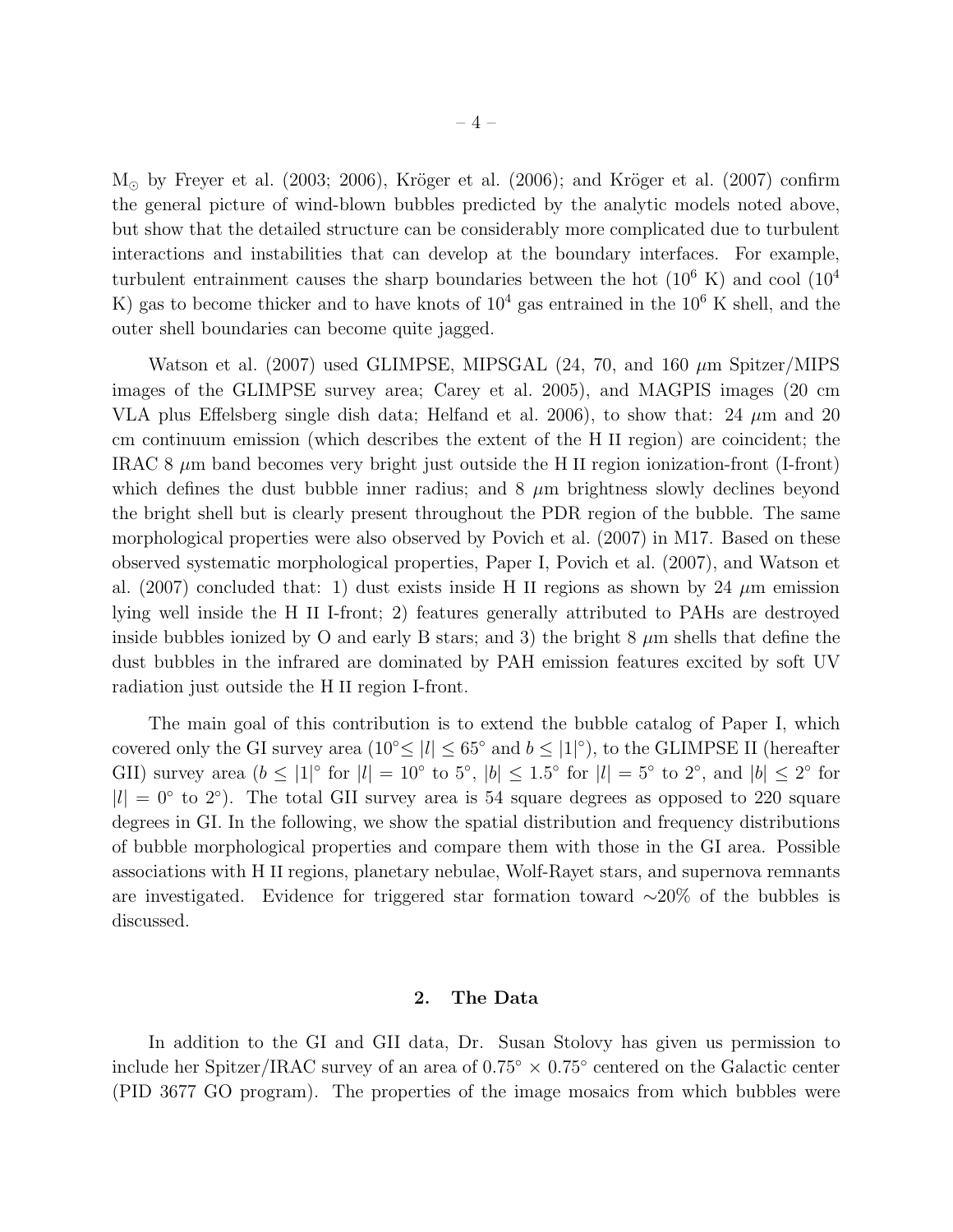identified have been described in Paper I.  $3° \times 2°$  false color (3.6  $\mu$ m blue, 5.8  $\mu$ m green, and 8.0  $\mu$ m red) image mosaics were systematically and independently searched visually by two of the authors, then a third author checked the two independently selected lists. We provide an on-line, false-color, image archive<sup>1</sup> containing an example of every bubble included in Table 1 (i.e. the extension to the original catalog). The color codes are as stated above. We recommend referring to this archive for bubbles of specific interest. As with the catalog for the GI region, we make no claims for completeness for the GII region. Emphasis has been placed on reliability rather than completeness.

The "elliptical annulus" feature in  $ds<sup>2</sup>$  was used to estimate the approximate center position and the semimajor and semiminor axes of the inner and outer ellipses. The selection effects and measurement biases discussed in Paper I also apply to the bubbles listed in Table 1. The main difference is that two authors first independently identified potential bubbles, then those two critically examined their selections together, discarding bubbles that were not mutually agreed upon. Finally, a third author examined the combined list and only those bubbles that all three agreed upon were included in the final list of bubbles.

The catalog entries in Tables 1 & 2 are arranged in order of increasing angular distance from the Galactic center. The columns in Table 1 are as follows: (1) catalog number preceded by CN if longitude is between 10◦ and 0◦ and CS if longitude is between 360◦ and 350◦. The C in the prefix indicates the central region of the Galaxy. Columns  $(2) \& (3)$  give the center position in Galactic longitude and latitude, respectively; (4) & (5) the semimajor  $(R_{\rm in})$  and semiminor  $(r_{\text{in}})$  axes of the inner ellipse, respectively; (6) & (7) the semimajor  $(R_{\text{out}})$  and semiminor  $(r_{\text{out}})$  axes of the outer ellipse, respectively; (8) the eccentricities of the ellipses (the centers and eccentricities of the inner and outer ellipses are constrained to be the same); (9) the average radius  $\langle R \rangle$  of the bubble; (10) the average thickness  $\langle T \rangle$  of the shell; and, (11) abbreviated morphological flags. We estimate the average radius and shell thickness using equations (1) and (2) in Paper I, respectively. Also, examples of the various morphological types defined by the morphological flags in column 11 of Table 1 are shown in Figure 2 of Paper I.

The morphological flags given in column 11 of Tables  $1 \& 2$  are the same as those in Tables 1 & 2 of Paper I, with the addition of two new flags. We have added the flag BC to designate bubble complexes where several bubbles are located close together in projection but do not overlap, and hence there is no evidence that any of the bubbles have been triggered by one of the other bubbles. The new flag Y designates bubbles that appear to have one or

<sup>1</sup>http://www.astro.wisc.edu/glimpse/bubbles-2/

<sup>2</sup>http://hea-www.harvard.edu/RD/sd9/ref.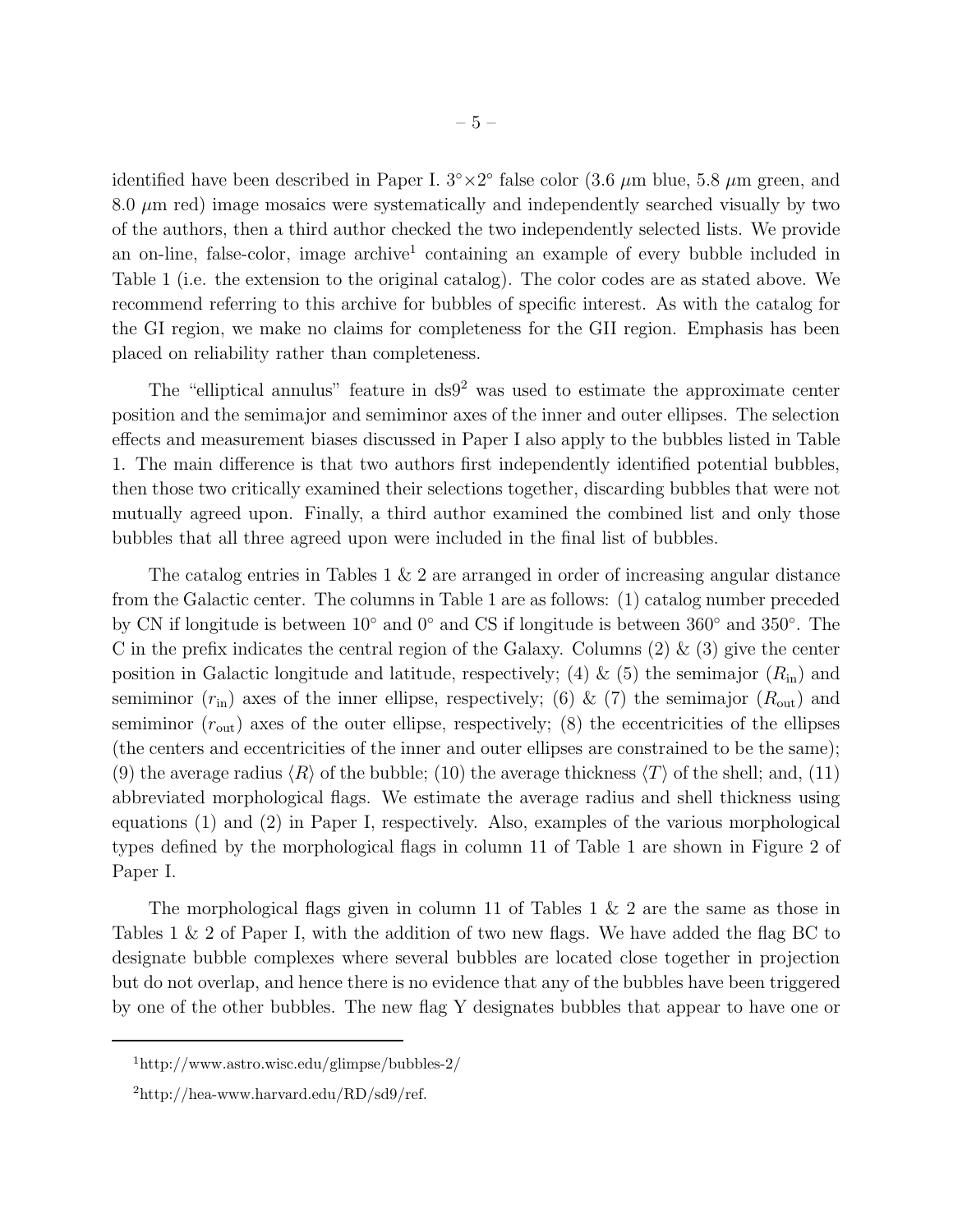more young stellar objects (YSOs) projected within or on its periphery but are too young to have formed detectable secondary bubbles. The MB (multiple bubbles) flag designates bubbles that have smaller, overlapping, secondary bubbles, as defined in Paper I. Figure 1 shows examples of bubbles with Y, BC, and MB flags. We do not show examples of bubbles with other morphological flags because they are well illustrated in Paper I. The dispersions in determinations of morphological properties among the various examiners are about the same as those found in Paper I.

# **3. The Spatial Distribution of Bubbles**

#### **3.1. The Longitude Distribution and Average Surface Density of Bubbles**

The distribution of bubbles with distance from the Galactic center is shown in Figure 2. The solid dots represent the sum of bubbles in the 1st and 4th quadrants with angular distance from the Galactic center. Points beyond  $l = 10°$  are from GI data but the selection criteria used for GII have been applied to these data. The dashed line is a linear least squares fit to the solid dots; its slope is 2.3. The open symbols show the number of bubbles with distance from the Galactic center in the northern (1st quadrant) and the southern (4th quadrant) halves of the GII survey area separately. For all practical purposes, the distribution of bubbles in the 1st and 4th quadrants are about the same within 10◦ of the Galactic center. Figure 2 illustrates two important results: 1) the total number of bubbles (sum of the northern and southern halves of the GII survey) systematically increases with distance from the center, amounting to about a factor of 2 increase from  $\Delta l = 2°$  to 10°; and, 2) the number of bubbles at  $l=10°$  is almost a factor of 4 higher than found in Paper I at this longitude. The latter is entirely because of the greater completeness of small angular diameter bubbles in GII. This is clearly shown by the extension beyond  $l = 10°$  to 13° using GI data but with the selection criteria used for the GII region. When taking small bubbles into account in the area  $|l| = 10°-13°\sim150$  bubbles were found compared to  $\sim30$  recorded in Paper I. In fact, when including the small bubbles in GI, the number of bubbles continues to smoothly increase beyond  $l = 10°$  (see Figure 2). Another reason why one might expect the total density of bubbles to be greater in GII than GI is that the lines of sight through the Galaxy are longer than those through the GI region; however, this is likely to be a negligible effect, as shown in Paper I, because distant bubbles are veiled by foreground emission and the increasing gradient in background brightness toward the Galactic center makes detection more difficult.

We have tabulated 269 bubbles within 10<sup>°</sup> of the Galactic center in an area of 54 square degrees. This implies an average surface density of about 5 bubbles/square degree, a factor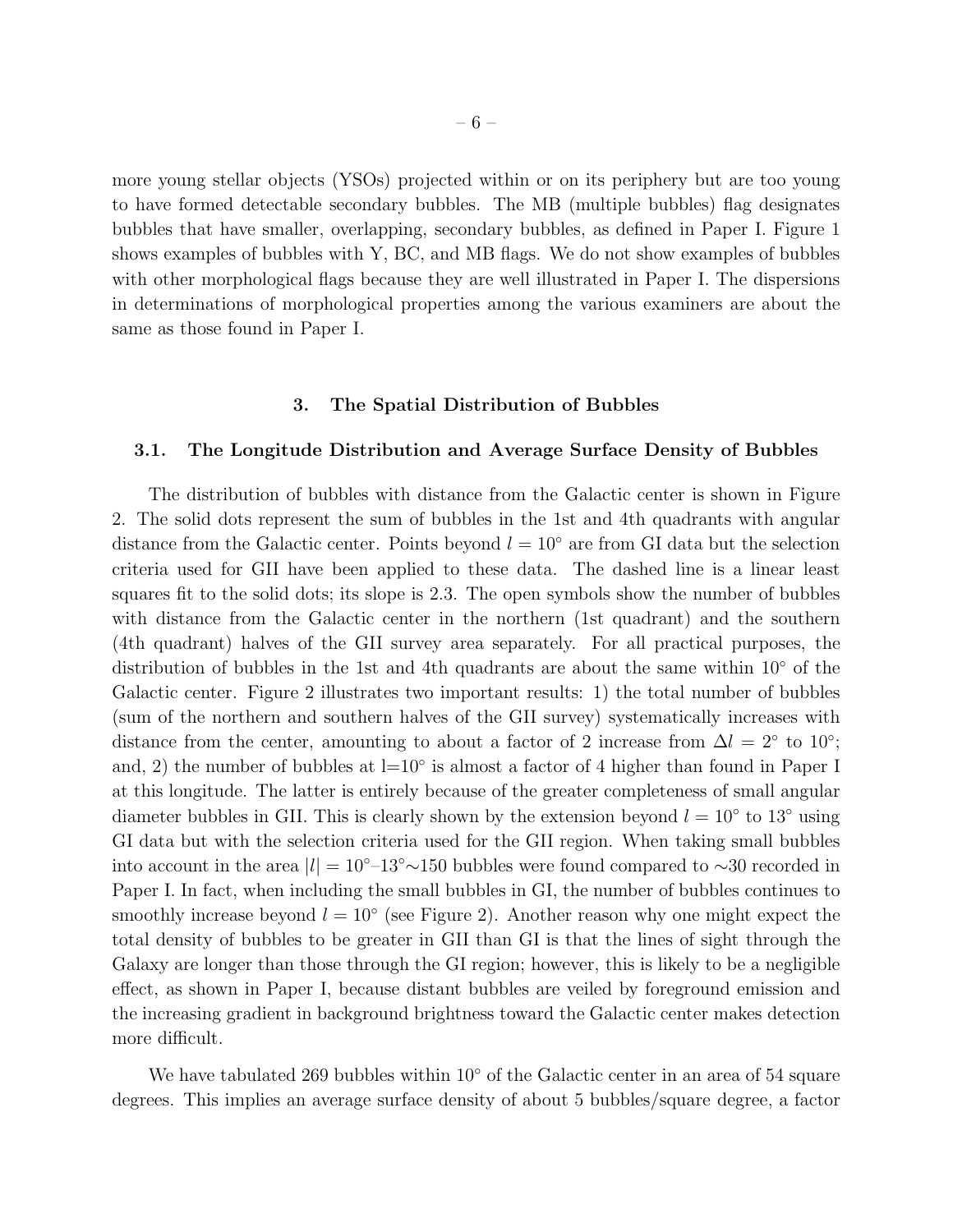of slightly more than three greater than the average surface density reported in the GI area; this disparity is entirely due to the incompleteness of small bubbles in GI as shown in Figure 2.

How can we understand the systematic increase in bubbles with angular distance from the Galactic center in GII? This is probably due to a combination of factors that change with increasing distance from the Galactic center, such as decreasing diffuse background brightness, confusion, and opacity. If the circle interior to the central bar is deficient in stars, except in the bar itself, then it is possible that there could be a real gradient in massive stars with distance from the Galactic center. In this case, the trend should continue out to  $l \sim 30°$  (Benjamin et al. 2005). Referring to Figure 4 of Paper I, there is a weak tendency for the total number of bubbles to increase out to  $l \sim 30^{\circ}$ , but the dispersion is too large and the number per bin too small to be convincing. Part of the dispersion reflects the fact that stars are not smoothly distributed in the Galactic plane; there are regions where the surface density is high and others where there are very few stars. The trend within  $13°$ of the Galactic center appears to be statistically significant.

### **3.2. The Latitude Distribution of Bubbles**

The distribution of bubbles with Galactic latitude are plotted in Figure 3. All bubbles within a given latitude bin have been summed over all longitudes within 10◦ of the Galactic center. Note that within  $|l| < 5^{\circ}$  the latitude coverage is greater than for GI (see §1). A double Gaussian with a narrow component and a broad component produces a good fit to the observed distribution as shown in Figure 3. The narrow component has a scale height of  $0.23° \pm 0.04°$  and peaks at a latitude of  $-0.06° \pm 0.02°$  and the broad component has a scale height of  $0.82° \pm 0.013°$ . The narrow component suggests a population with scale heights in the range of 20 to 32 pc for distances between 5 to 8 kpc, possibly indicative of the distribution of O and the earliest B stars. This is similar to the scale height found by Becker et al. (1990) for small radio sources at longitudes  $\langle 50^\circ$  from the Galactic center, which they argued are probably compact H II regions ionized by extreme Pop I stars. The broad component suggests a population with scale heights in latitude ranging from about 72 to 114 pc for distances between 5 to 8 kpc. This broad component appears to be too small for the Galactic halo population, long-period variables, and RR Lyrae stars, but it does seem to be consistent with old Population I stars or more likely spiral structure supergiants and Cepheids whose scale heights range from ∼100 to ∼60 pc, respectively (Gilmore & Zeilik 1999).

An explanation for why the bubble distribution in both GI and GII peaks at slightly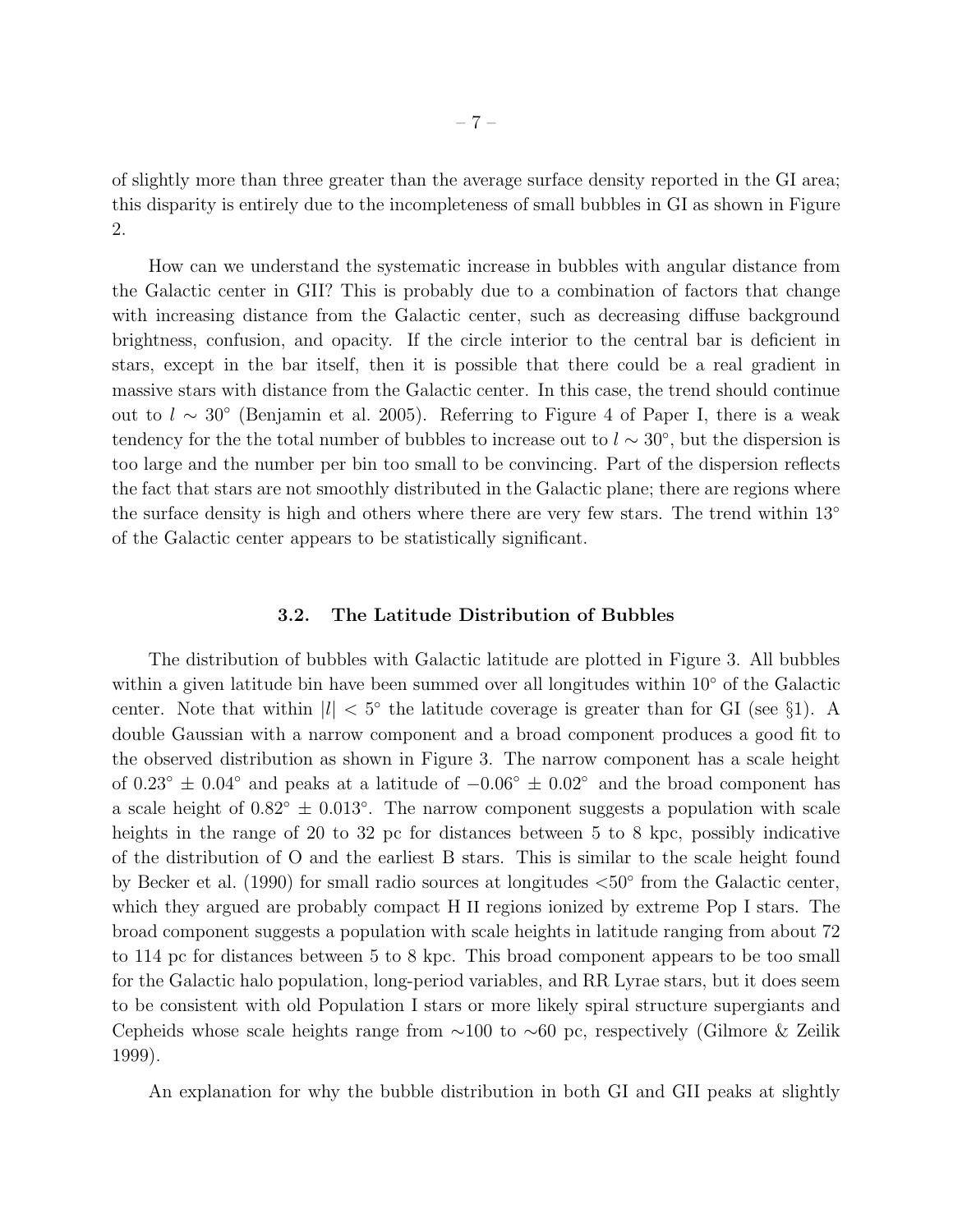negative latitudes is probably because the Galactic coordinate system does not correspond to the actual Galactic plane. Support for this hypothesis is provided by the location of SgrA<sup>∗</sup> whose latitude is -0.05◦ (Reid & Brunthaler 2004). SgrA<sup>∗</sup> is believed to lie at the dynamical center of the Galaxy and, in principle, should lie in the plane of the Galaxy. The discrepancy between the Galactic coordinate system and the actual plane of the Galaxy is a result of forcing the plane as determined by HI radio measurements to pass through the Sun, which at that time was thought to lie in the Galactic plane. In the meantime, we now know that the Sun lies about 10 pc above the plane.

#### **3.3. Bubble Size Distribution**

Figure 4 shows the distribution of bubble angular diameters defined as the average of the geometric mean of the inner and outer ellipses (see Eq. 1 in Paper I). Almost 46% of the bubbles in GII have diameters less than  $1'$  and  $74\%$  have diameters less than  $2'$  compared to 17% and 41%, respectively, in GI. The distribution of angular sizes is about the same in GI and GII with the exception that there are more bubbles in the GI catalog than the GII catalog with diameters  $>1'$ . This is a reflection of the larger GI survey area. The main difference between the distributions of angular sizes between GI and GII is that for diameters  $\langle 1'$  the distribution turns down in GI but in GII it sharply increases. This is a result of searching the GII region more thoroughly for small, bright bubbles than was the case for the GI area (see §3.1), and the increased difficulty of detecting faint larger bubbles against the brighter diffuse background in GII than GI.

Figure 5 shows the distribution of bubble diameters with longitude. No statistically significant trend in the angular diameters of bubbles is apparent. Only 6 bubbles have angular diameters greater than  $10'$  in the longitude range  $|l| < 10°$ . The largest angular diameters tend to be found  $>6°$  from the center, probably due to lower background levels in these longitude ranges. The vast majority of bubbles are small at all longitudes in GII; only 14 bubbles out of 269 ( $\sim$ 5%) have diameters >5'. The mean and median diameters are  $\sim$ 2'  $\pm$  0.5' and ~1.2'  $\pm$  0.5' respectively, at all longitudes, basically unaffected by the few larger bubbles at longitudes  $>6°$  from the Galactic center. As noted in Paper I, the main difficulty with detecting large angular diameter bubbles is that they tend to be faint and therefore only detectable in regions of low diffuse background emission. Within 10 degrees of the Galactic center the average infrared background is substantially brighter than in the outer regions of the GI survey area where the largest bubbles were detected. For example, a  $10' \times 10'$  box centered at  $(l, b) = (5^{\circ}, 0^{\circ})$ , in an average region of brightness for the longitude, is more than twice as bright as the same area at  $(l, b) = (50°, 0°)$ . It is therefore not surprising that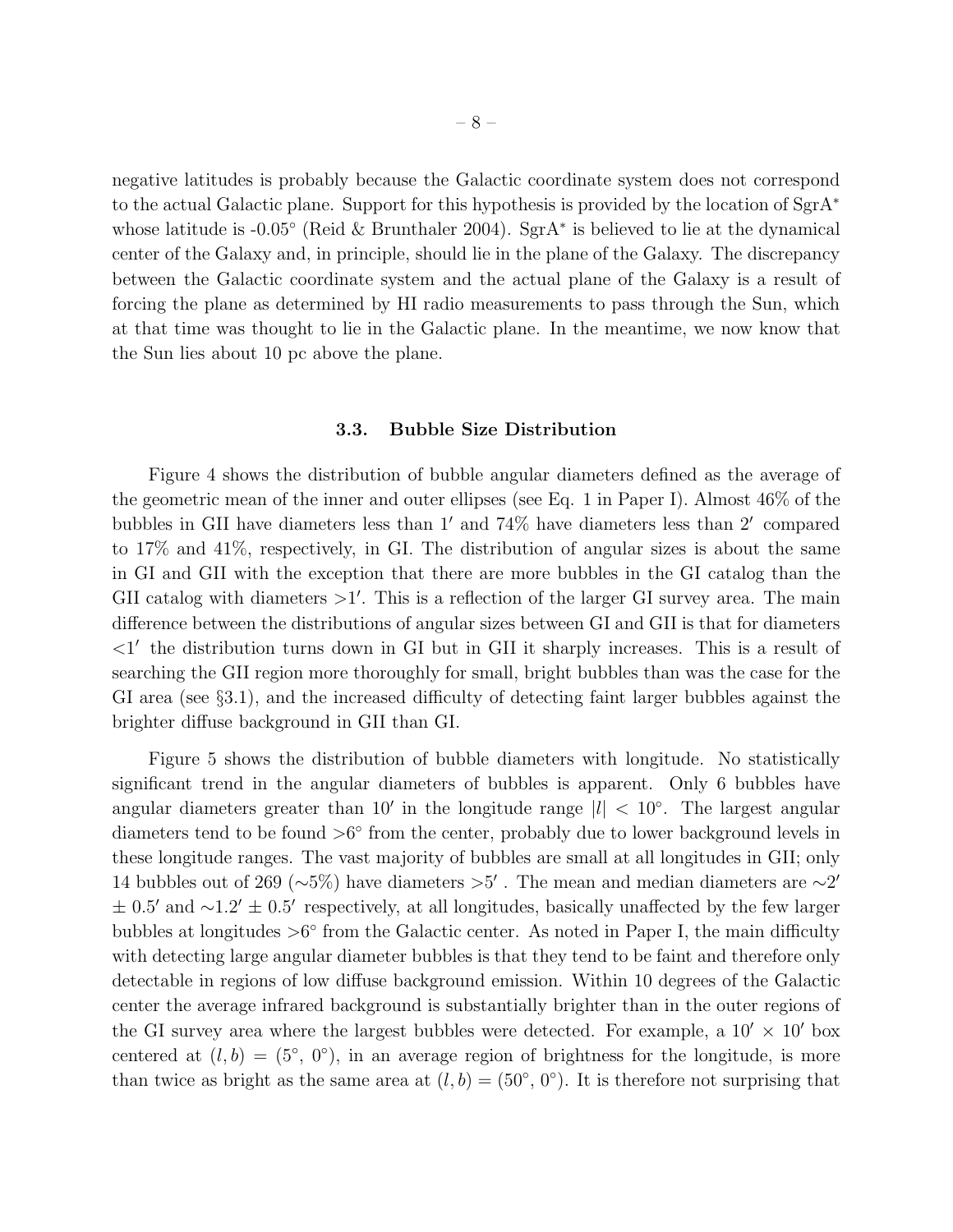the majority of the bubbles in GII are small (angular diameters typically  $\langle 2' \rangle$  and bright (especially at 5.8 and 8.0  $\mu$ m). Although the number of bubbles per unit area in GII is about 3 times that in GI, the fraction of the area covered by bubbles (∼0.9%) is about the same as the GI survey which had an area four times that of GII. This could only be true if the angular size of bubbles reported in GI are larger than those reported in GII.

# **4. Bubble Morphology**

# **4.1. Shell Thickness**

The distribution of bubble thickness to average radius is shown in Figure 6. The distribution peaks between 0.25 and 0.30 with a slower decline for values greater than 0.3 than for those less than 0.3. The distribution in GI peaks at about the same ratio but the width of the distribution is narrower than that in GII. Bubble evolution models predict that the ratio of swept-up ISM shell thickness to its radius should approach asymptotically to a ratio of ∼0.32 (see Weaver et al. 1977; Whitworth et al. 1994; Capriotti & Kozminski 2001). So why are some ratios greater than 0.32? One must remember that the models refer to the swept-up gas shell, whereas in the MIR we measure the dust shell emission, which at 5.8 and 8.0  $\mu$ m is dominated by PAH emission bands and may be more extended than the compressed gas shell. The determination of shell thickness is subjective and not easy to disentangle from the PDR region that extends beyond the swept-up shell, so shell thickness to radius ratios greater than the asymptotic value are not surprising.

The angular shell thickness and average absolute shell thickness are plotted against radius, respectively, in Figure 7 for the GII survey. We do this because the thickness to radius ratio can be modeled as a function of age, stellar luminosity, and density of the ambient ISM. Models predict that  $\langle T \rangle / \langle R \rangle$  will reach an asymptotic value of ~0.32 as they age. They reach this asymptote faster with greater ambient ISM density and with lower stellar luminosity (see Weaver et al. 1977; Whitworth et al. 1994). Linear least-squares fits to the observations are shown in Figure 7 as solid lines, and the theoretically predicted asymptotic slope is shown as dashed lines. In Figure 8, the same plots are shown with both GI and GII data combined. Comparison of Figure 8 with Figure 11 in Paper I shows that the average thickness to radius ratio is essentially the same in both GI and GII even though the GII sample contains a much larger percentage of small bubbles. This is interesting because it is harder to obtain accurate thicknesses for the smaller bubbles, and the smaller bubbles are probably younger on average than those in GI. The combination of all bubbles from GI and GII does not change the slope significantly. For the subset of bubbles whose distance is known (right panel of Figs. 7 & 8), the absolute slope is the same as the ratio using angular sizes. We see that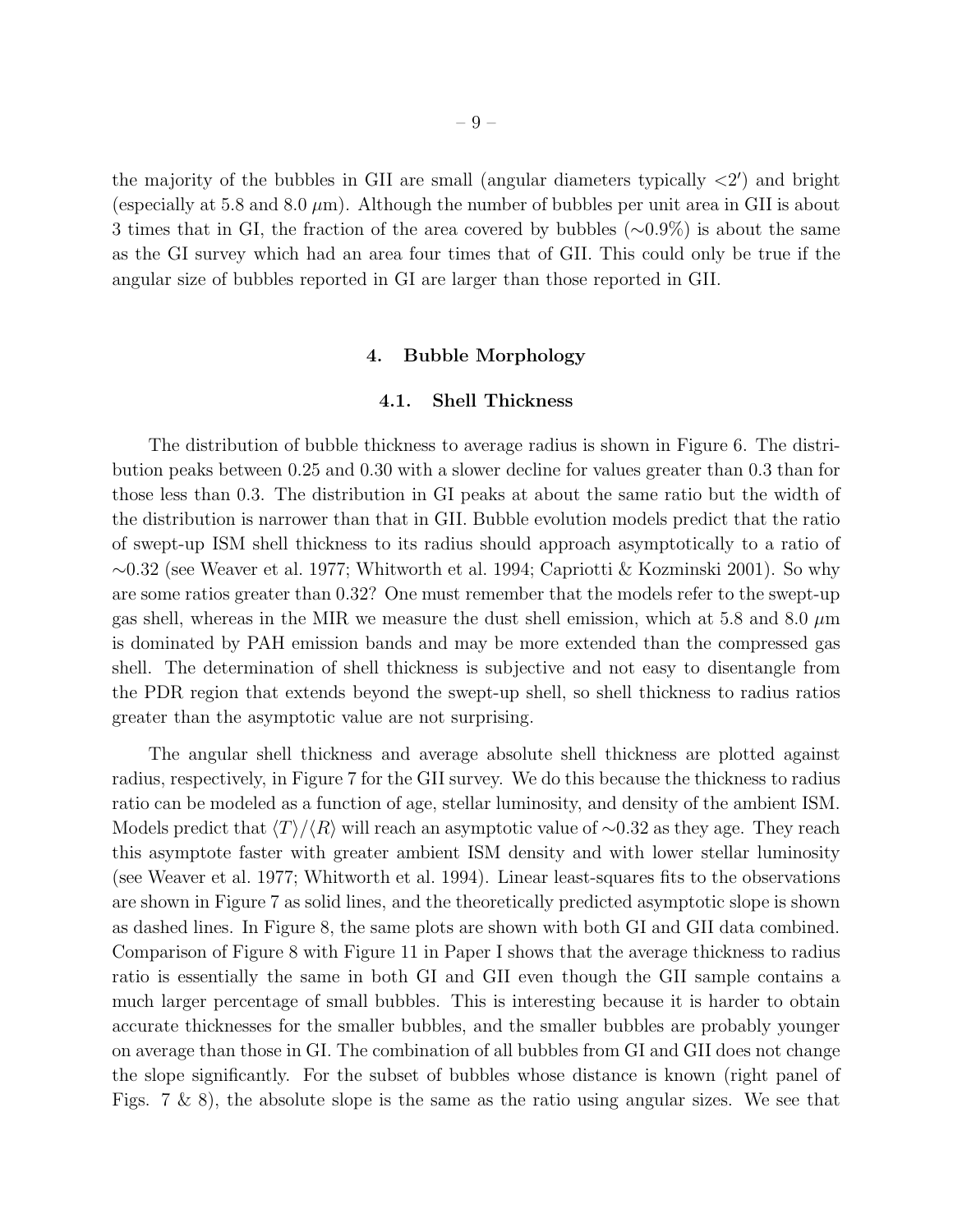the theoretically predicted asymptotic  $\langle T \rangle / \langle R \rangle$  ratio is steeper than the observed value. The fact that the observed slope is flatter than the asymptotic value is probably because in the ensemble of bubbles, many are either too young, too luminous, and/or are expanding into an ambient ISM density that is too low to have reached the asymptotic value. Sorting out which parameter(s) is(are) most important will require further more detailed observations than are presently available.

### **4.2. Eccentricities**

We derive bubble eccentricities using Equation (3) in Paper I. The distribution of bubble eccentricities is shown in Figure 9. The distribution is similar to that for the GI region for eccentricities  $\leq 0.5$ . For eccentricities  $> 0.5$ , the GI distribution increases more steeply to a peak at ∼0.65 and falls off more steeply at eccentricities >0.65 than the GII distribution. Also, the GII distribution peaks at slightly higher eccentricities (0.70−0.75) than that of the GI distribution. These differences are probably not significant given the inherently subjective nature of assigning relatively small differences in morphological properties. Bubble eccentricities and "broken" bubbles (i.e. blow-outs) may result from a non-uniform ambient ISM into which the bubbles are expanding and/or from anisotropic stellar winds and radiation fields (caused, for example, by obstructing circumstellar material such as a disk and/or differences between polar vs equatorial winds). About 53% of the bubbles in GII are broken (i.e. show evidence of blow-out), and  $69\%$  have eccentricities  $>0.5$ . We find no preference for the orientation of the long axes of the bubbles or the direction of the blow-outs relative to the Galactic plane; the directions are random. We conclude that the large-scale decline of density away from the Galactic plane does not play a significant role in the determination of bubble morphology. If the large eccentricities are primarily the result of confinement by the ambient ISM, we would also conclude that the local density structure is more important than any large scale density gradients away from the Galactic plane. As was noted in Paper I, the large bubble eccentricities and large fraction of broken bubbles seem to imply that the ISM in the Galactic plane is far from uniform and/or that the stellar winds and radiation that drive the bubbles are anisotropic.

# **5. Association with known objects**

Several classes of objects could produce the bubbles in the GII region. Among these are supernova remnants (SNRs), OB stars, Wolf-Rayet (WR) stars, planetary nebulae (PNe), and open clusters. A search of current catalogs of SNRs (Green 2004), PNe (Kerber et al.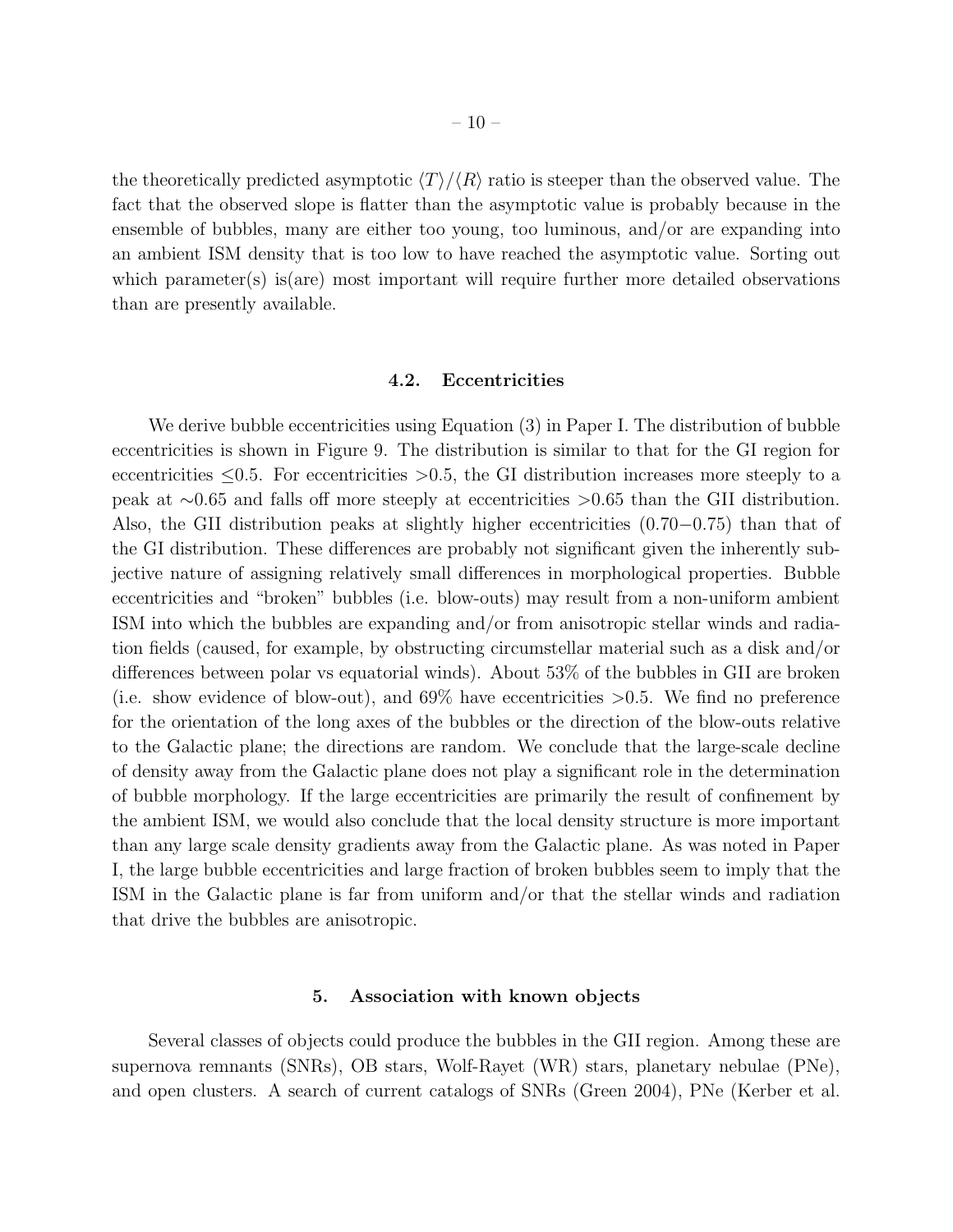2003), WR stars (van der Hucht 2001, 2006), and open clusters (Dutra et al. 2003; Bica et al. 2003) found no positional coincidences with any of the bubbles in GII. However, two bubbles (CS10 and CS14) have mid-IR morphologies very much like those of known PNe, and it is highly probable that they are indeed PNe. Most of the bubbles in GII have small angular diameters, so the fraction of the survey area covered by bubbles is small  $(\sim 0.9\%)$ . Thus, the probability of a chance alignment of a bubble with another particular class of object is small.

#### **5.1. Overlap with H II Regions**

The Paladini et al. (2003) master catalog of H II regions lists 167 H II regions in the GII survey area. 15 H II regions were found that overlap with 14 bubbles in the southern survey area, 13 of which have measured radial velocities from radio recombination lines. Eighteen H II regions were found coincident with 18 bubbles in the northern survey area, 16 of which have measured radial velocities from radio recombination lines. We expect only about one of the 167 H II regions in the Paladini et al. (2003) catalog to align by chance with a bubble in the entire GII survey.

The fraction of bubbles identified with H II regions in GII is only  $32/269 \approx 12\%$  or about half the fraction found in GI. We suggest that this is a result of the larger angular diameters of the bubbles in GI than in GII and the suspicion that many of the small, lower luminosity H II regions in GII have probably been missed due to beam dilution, sensitivity limits, and high background brightness in the single-dish radio observations from which most of the sources in the Paladini et al. (2003) catalog have been drawn. At least two-thirds of the bubbles are probably produced by late B stars that do not produce a detectable H II region, which we infer from the fraction of small MIR bubbles that have no corresponding radio continuum counterpart. Of course, single-dish radio surveys may also be incomplete in small diameter HII regions, so the true fraction of small MIR bubbles produced by late B stars is uncertain.

### **5.2. Association with OB Clusters**

Twelve star clusters have been identified in 2MASS data (Dutra et al. 2003) in the northern survey area and 9 in the southern area, but none of these are coincident with GII bubbles. In comparison, 13% of the bubbles in GI are associated with clusters; a sizeable fraction of which were from the Mercer et al. (2005) mid-IR cluster survey. There is no such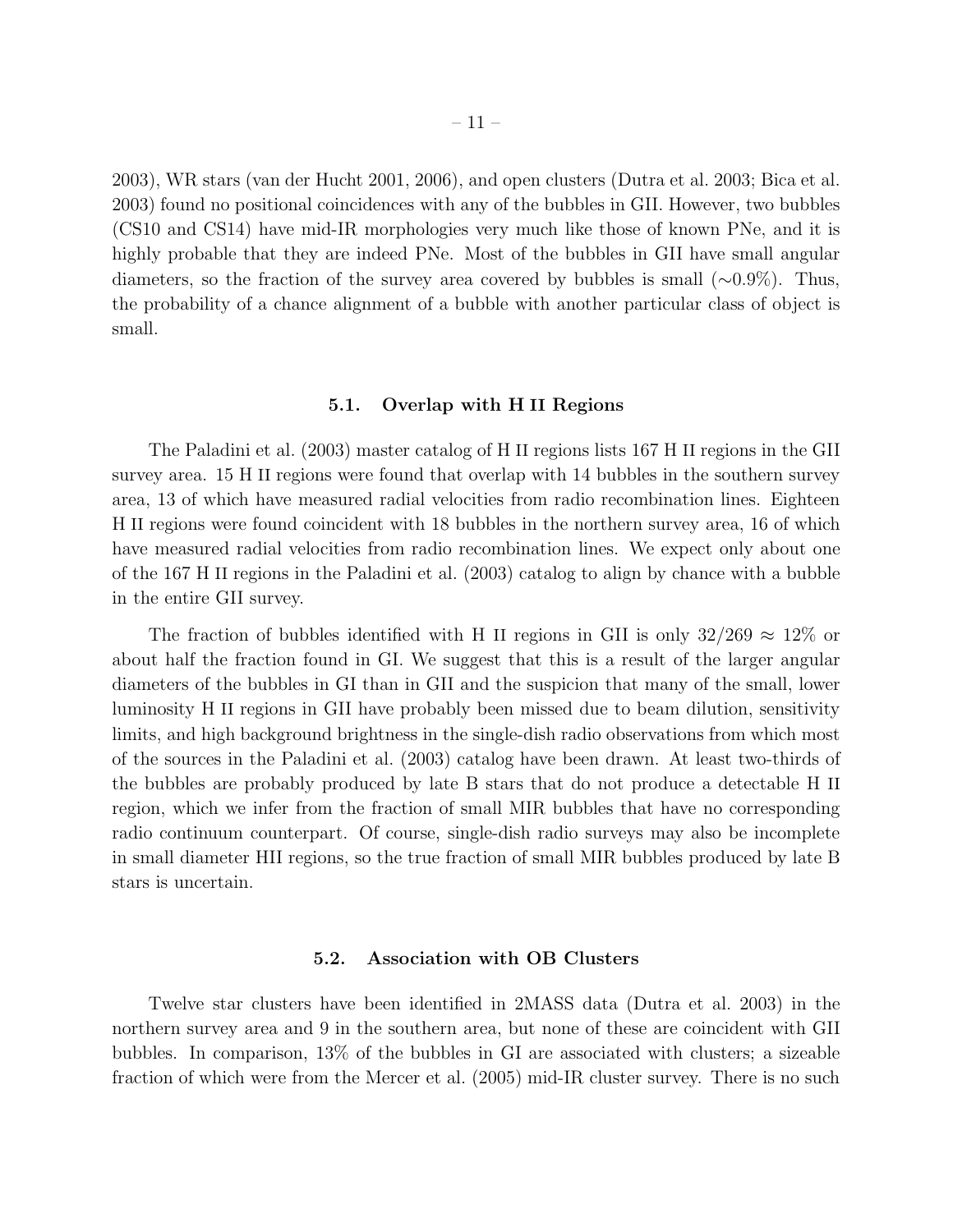survey for the GII region. Clusters are particularly difficult to detect in regions of young massive star formation regions due to bright, diffuse scattered starlight at visible and near infrared wavelengths, and PAH and continuum emission at mid-infrared wavelengths. Extinction is usually high in such regions, especially at visible and near infrared wavelengths. Also, because of the high stellar density within 10 degrees of the Galactic center, stellar clusters are difficult to recognize. Finally, some of the 21 clusters identified by Dutra et al. (2003) may not contain any stars hot enough to produce excess diffuse emission in Spitzer/IRAC bands. Thus identification of compact clusters within the small, MIR-bright bubbles found in GII is expected to be more incomplete than in GI, so it is probably not surprising to find less than 1 in 21 clusters associated with a GII bubble.

### **6. Bubbles with Known Distances**

Of the 32 bubbles that overlap with known H II regions, 29 have measured radial velocities (from the compilation of Paladini et al. 2003) from which kinematic distances can be estimated. The distance ambiguity to one of these, CS55 (H II region G353.41-0.36), was resolved using H I 21 cm absorption line measurements with the VLA (Fish et al. 2003). Near and far distances are given for those whose distance ambiguities have not been resolved. Four bubbles lie near their tangent points and are listed as near distance only. The Galactic rotation model of Brand and Blitz (1993) was used to estimate distances using the IAU standards  $R_0 = 8.5$  kpc to the Galactic center and an orbital velocity at  $R_0$  of  $\theta = 220$  km s<sup>-1</sup>. Kinematic distance estimates within 10<sup>°</sup> of the Galactic center are not very reliable because the assumption of circular motion used to assign distances breaks down. Departures from circular motion along the line of sight are not included in the rotation model and therefore contribute to distance uncertainty. With these caveats, we will proceed on the assumption that the distances derived from radial velocity measurements that are not forbidden by the rotation model are correct and will derive properties based on both the near and far distances when not resolved. Since the probability of chance alignments of H II regions with bubbles is quite small  $\langle 1\% \rangle$ , the assumption that the bubbles lie at the same distance as the H II regions is a very good one. Table 3 lists the subset of 29 bubbles for which kinematic distances are reported. The column designations are: (1) the bubble designation from Tables 1 or 2; (2) the H II region designation from the Paladini et al. (2003) catalog; (3) the near kinematic distance; (4) the approximate error in distance based on a departure of  $\sim 10 \text{ km s}^{-1}$  from circular motions; (5) and (6) the average radius and shell thickness for the near distance in parsecs; (7) the far kinematic distance; (8) the error in kinematic distance assuming  $\sim 10$  km s<sup>-1</sup> departure from circular motion; and (9) and (10) the average radius and shell thickness at the far distance in parsecs. Within  $10^{\circ}$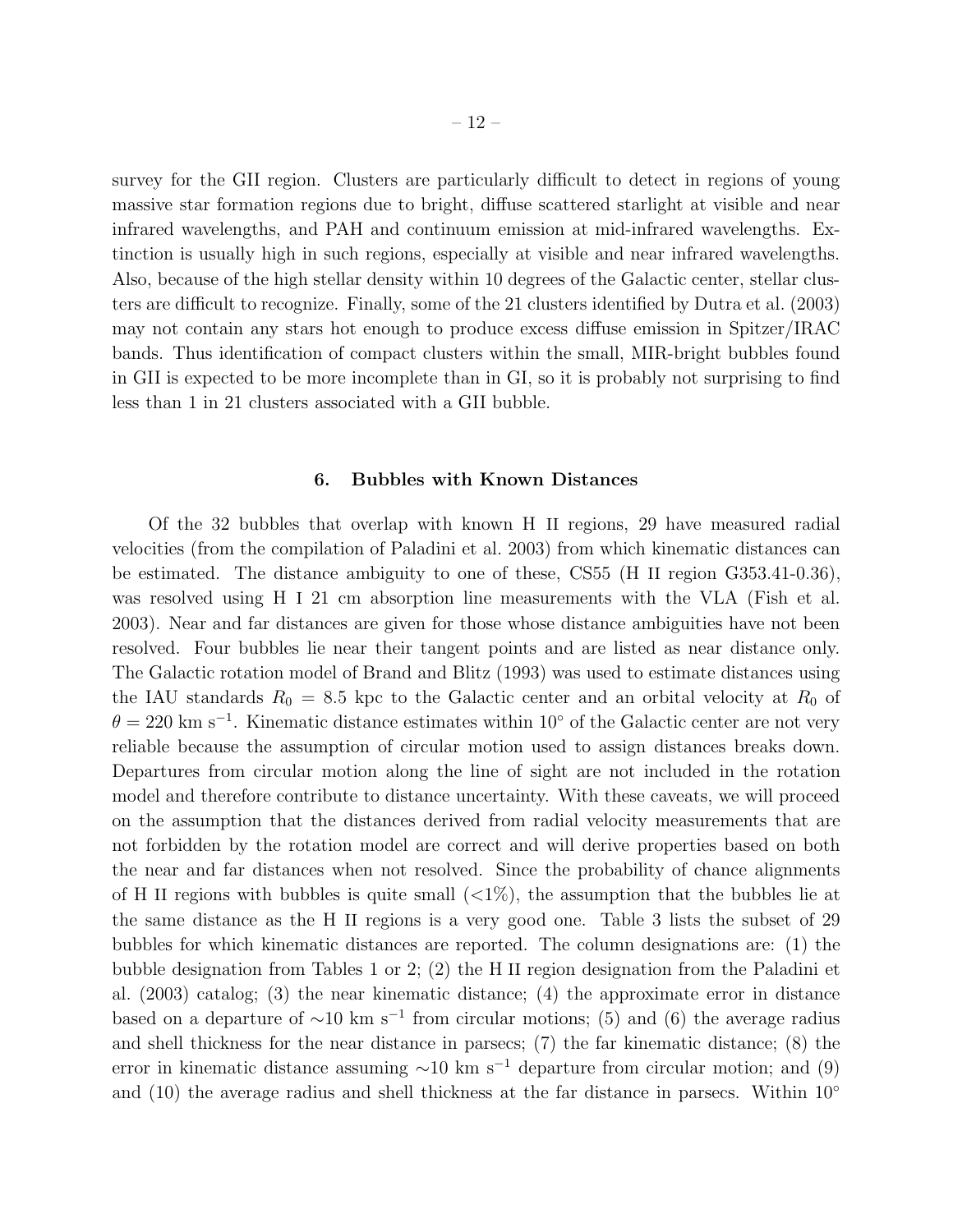of the Galactic center, the far distance is so much greater than the near distance that only the most luminous bubbles at the far distance are likely to stand out above the foreground diffuse IR emission. So the odds are that most of the bubbles listed in Table 3 are at the near distance. At the near distance, bubble distances range from  $\sim 0.6$  kpc to  $\sim 8.5$  kpc; there is a slight clustering between 4 to 5 kpc, possibly reflecting citizenship in the molecular ring, but this could also be a result of small number statistics. At the far distance, there is a clustering between 12 to 13 kpc with numbers falling off at both larger and smaller distances.

Bubble radii range from ∼0.1 pc to ∼4.5 pc, with ∼65% having radii less than 2 pc at the near distance. At the far distance, radii range from ∼1.4 to ∼33 pc and peak between 2−4 pc; ∼54% have radii <5 pc. In the GI survey, bubble radii range from <0.1 to 16.9 pc with an average radius of 3.3 pc at the near distance

Bubble shell thicknesses range from <0.1 to 1 pc with an average of  $\sim 0.4$  pc at the near kinematic distance; ∼70% have thicknesses of <0.5 pc. At the far kinematic distance, the range of thicknesses is 0.6 to 7.6 pc with an average of ∼1.9 pc; >85% of the bubbles have thicknesses  $<$ 3 pc.

# **7. Triggered Star Formation**

As discussed in §2, we have added two morphological flags in column 11 of Tables 1 & 2 designated by Y and BC. Here we are interested in Y, which flags bubbles whose morphologies suggest candidate protostars on the bubble rims that have not formed detectable secondary bubbles. We also employ the designation MB, which flags bubbles with one or more secondary bubbles located in projection within or on the periphery of the primary bubble. Both Y and MB appear to imply possible triggered star formation by compression of swept-up ISM material by the expansion of the bubble. The difference between Y and MB is that their observed morphologies are different. Bubbles with the Y flag have no secondary bubbles, but they do have MIR sources with morphologies and colors indicative of very young YSOs located within or on the periphery of the projected bubble. The implication seems to be that Y designates young bubbles that have produced YSOs that have not been around long enough to produce their own detectable bubbles. MB, on the other hand, may identify larger and older bubbles that have been around long enough for triggered star formation to have produced secondary bubbles.

A test of the hypothesis that Y bubbles are younger than MB bubbles in principle can be found by comparing their average sizes. In Table 3 we find 10 bubbles with the Y designation in the GII area with known distances, the average radius of which is 2.2 pc at the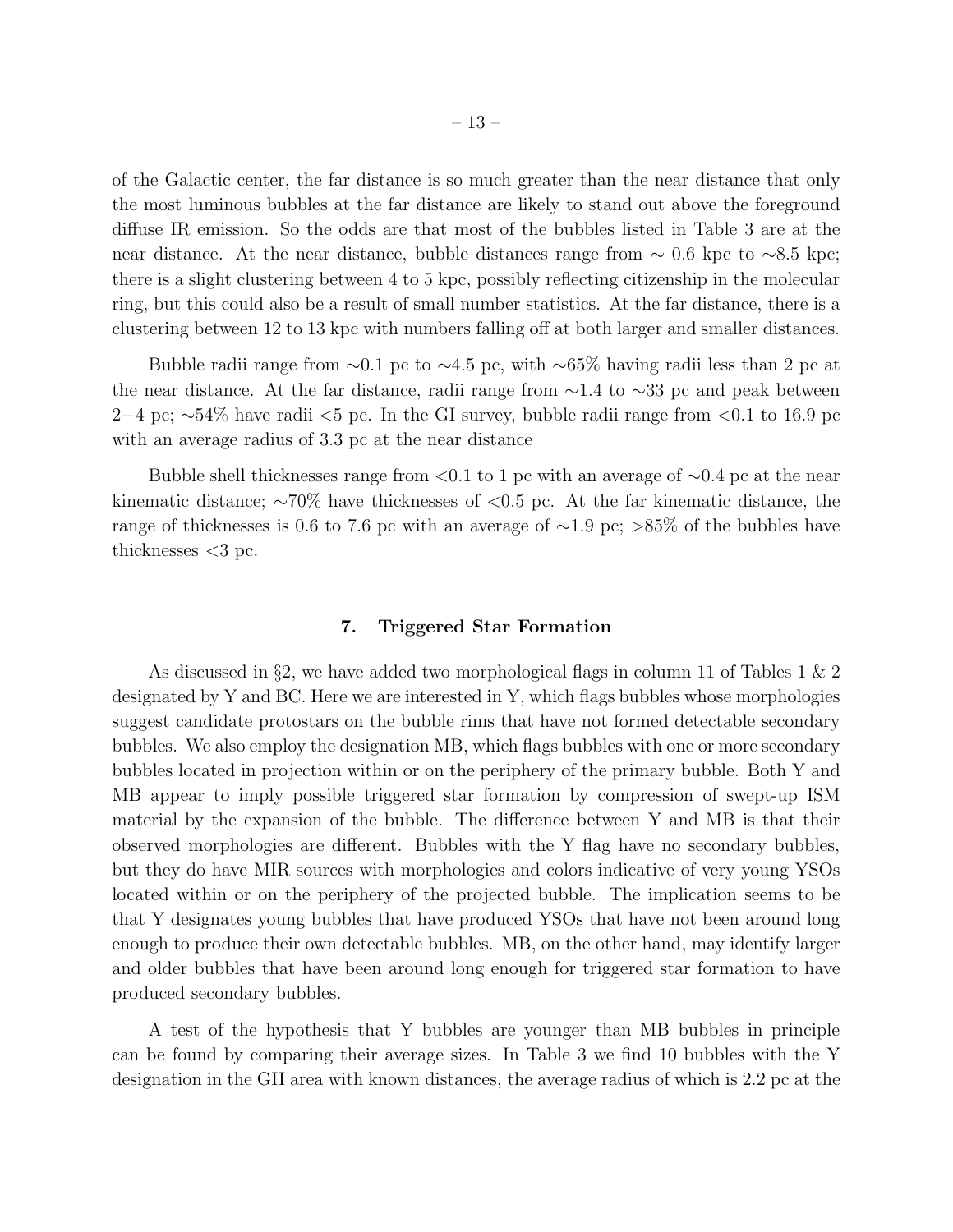near distance. In Table 4 of Paper I, we find 7 bubbles with an MB designation and known distance, the average radius of which is 5.8 pc. Thus, the average radius of Y bubbles in GII are  $\langle 40\%$  that of the MB bubbles in GI. But since the numbers of Y and MB bubbles with known distances are too small to constitute a meaningful trend, we look to our entire sample of GI and GII bubbles. We have argued that the bubbles are very likely to lie between us and the tangent point. To the extent that angular size is an approximate measure of physical size, and size is an approximate measure of age, it would appear that the average age of Y bubbles is likely to be less than half the age of MB bubbles. The comparison of Y bubbles in GII with MB bubbles in GI, however, could well be misleading because of systematic differences in average ambient ISM densities and possible systematic differences in stellar luminosities. When we compare only the 43 Y bubbles with the 6 MB bubbles in GII with known distances from Table 3, we find average radii of  $\sim$ 1.3' and  $\sim$ 0.9' respectively, which does not support the hypothesis that Y bubbles are smaller and younger than MB bubbles. However, again, one has to be cautious because of small number statistics. It is also possible that the YSOs in some Y bubbles are simply lower luminosity sources than the young stars driving the secondary bubbles in the MB bubbles.

What are YSOs and what criteria do we use to identify them? YSOs are stars in the process of forming. That is, they are still accreting matter through an accretion disk that is being fed from an extended envelope of in-falling matter. Associated with accretion is a bipolar outflow along the spin axis of the protostar, which provides a mechanism to carry off angular momentum. At MIR wavelengths, protostars may have a range of colors that depend on orientation of the accretion disk to the line of sight, the evolutionary state of the protostar, the mass of the in-falling envelope, the temperature and luminosity of the protostar, the mass and geometry of the accretion disk, and possibly other parameters. Observations (Allen et al. 2004) and theory (Robitaille et al. 2006) predict that YSOs have steeply rising spectral energy distributions from 8  $\mu$ m to 24  $\mu$ m and hence 8–24  $\mu$ mcolors should be an effective discriminator of YSOs. In practice, however the diffuse 24  $\mu$ m dust emission filling the bubbles is often so bright, with such steep gradients toward the bubble rims, that accurate 24  $\mu$ m photometry or even detection of a YSO candidate on the bubble rim is impossible. Very young protostars generally have steep spectral indices from 3.6–  $8 \mu m$ , and hence can be identified on the basis of their IRAC colors alone. Given these complications, we cannot presently produce a reliably complete catalog of all candidate Y bubbles in GII, but in-depth studies of individual bubbles in the MIR can reliably identify potentially triggered YSOs (Watson et al. 2007). Other observational sign posts of YSOs are association with  $H_2O$  and/or  $CH_3OH$  masers, location in infrared dark clouds (IRDCs), and coincidence with extended 4.5  $\mu$ m excess sources (believed to be produced by shocked H<sup>2</sup> or possibly CO outflows from YSOs as inferred from the positional coincidence with a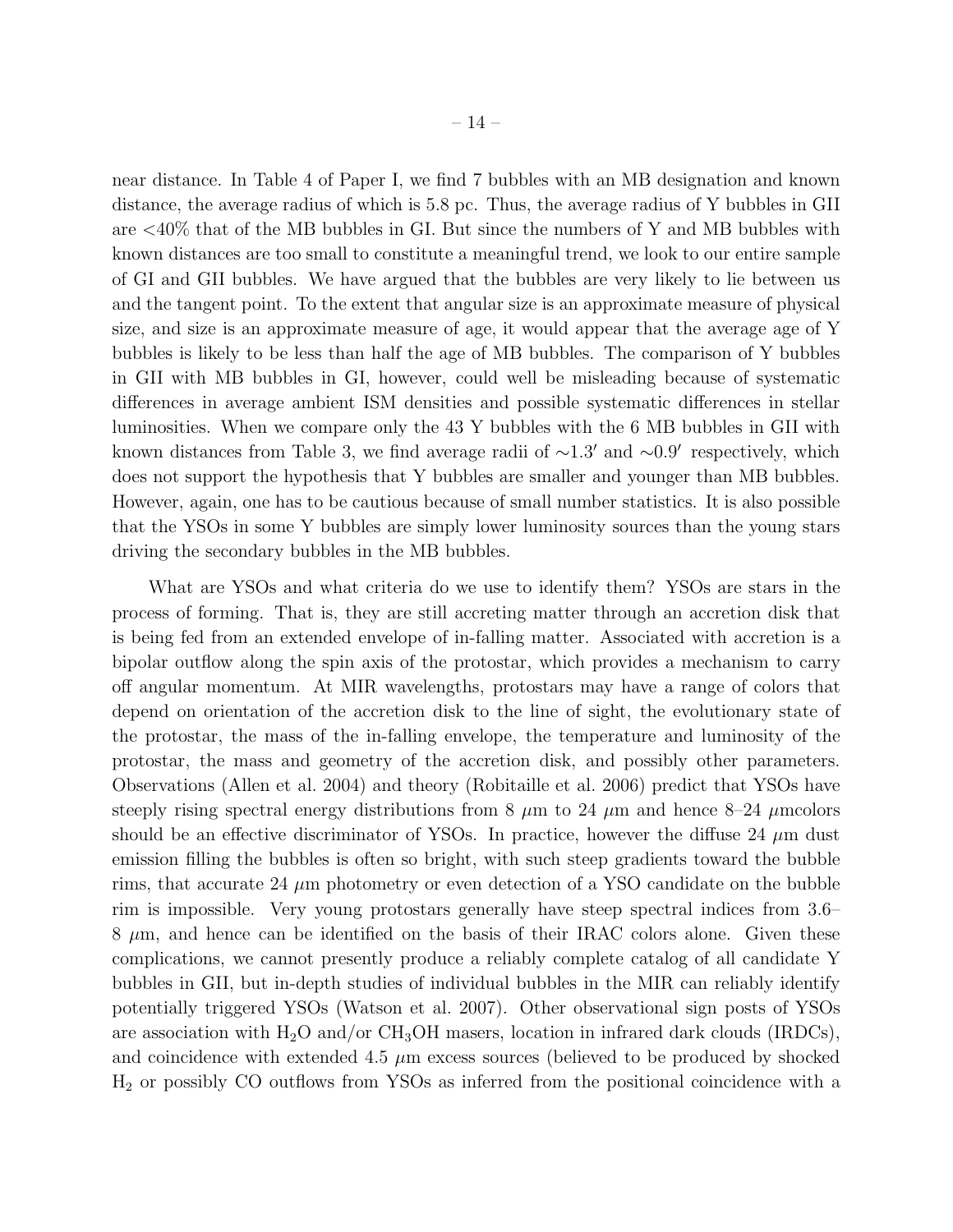few independently known YSOs (Smith et al. 2006; Davis et al. 2007).

In the GII region we find 43 bubbles (15.5%) that have Y designations and only 6 (2.2%) MB bubbles; three bubbles have both a Y and MB designations (CN55, CN88, and CN114). Y and MB bubbles together account for nearly 18% of the bubbles in GII that appear to be triggering star formation. This compares with only 6.8% of MB bubbles in the GI survey that show possible evidence of triggering star formation. However, the ratio of ∼7 Y bubbles for each MB bubble in GII suggests, that we probably missed a similar ratio of Y bubbles in GI if this designation had been searched for in GI. We have also probably underestimated the number Y bubbles in GII, as our morphology-based criteria for selecting Y candidates is likely to miss many YSOs that are unresolved. This suggests that a significant fraction of bubbles, at least 18%, show evidence for possible triggered star formation. The implication is that triggered star formation is an important star formation mechanism worthy of further study. We also note that the expansion of bubbles around OB stars into the ambient ISM is not the only mechanism that may trigger star formation. Expanding supernova shells, cloud-cloud collisions, and the impact of star clusters on neighboring molecular clouds have also been suggested as triggering mechanisms.

# **8. Summary**

We have completed the survey for bubbles in the inner Galactic plane by filling in the twenty degrees of longitude ( $|l| \leq 10$ <sup>o</sup>) that were not covered by the GLIMPSE I survey. The surface density of bubbles in GII (∼5 bubbles per square degree) is about three times that in GI ( $\sim$ 1.5 bubbles per square degree), but the fraction of the area covered by bubbles ( $\lt$ 1.0%) is about the same in GII and GI. This is because a small fraction of the bubbles in GI are fairly large (radii  $>8'$  to 10') combined with the fact that the GII area was more thoroughly examined for small bubbles than was the case for GI. The average angular diameter of GII bubbles is only  $\sim$ 2' as compared with  $\sim$ 4' in GI. The number of bubbles systematically increases by a factor of ∼2 from longitude 2◦ to 10◦. It is suggested that this may be the result of several factors that change with longitude such as decreasing diffuse background brightness, confusion, and opacity with increasing longitude. Morphological properties such as eccentricity and "broken" or discontinuous bubbles (blow-outs) are about the same in GI and GII. Eccentricities are large, most having values between 0.6 and 0.8. More than 50% of the bubbles are discontinuous or show evidence for blow-outs. We suggest that these properties result from local density fluctuations of the ISM and/or anisotropic stellar winds and radiation fields. The average shell thickness scales with radius approximately as  $\langle T \rangle \sim 0.24 \langle R \rangle$ . This is shallower than the theoretically predicted asymptotic slope of ∼0.32,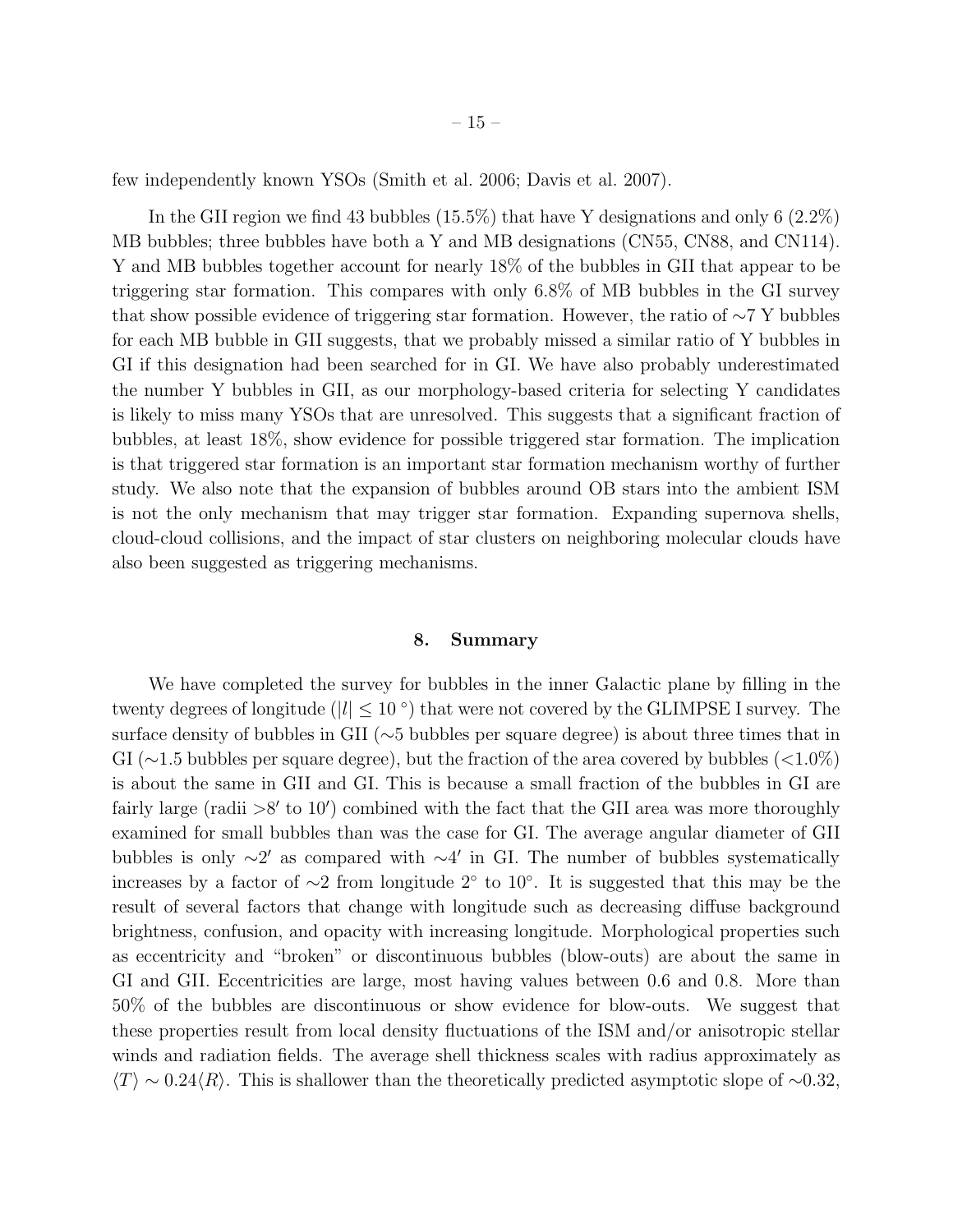possibly because the MIR shells that we measure is may not be the same as the swept-up gas shell predicted by the models.

The fraction of bubbles that overlap with H II regions and known clusters in GII is only about half that found in GI. We suggest that this is a result of the larger angular diameters of the bubbles in GI than in GII and the suspicion that many of the small, lower luminosity H II regions in GII have probably been missed due to beam dilution, sensitivity limits, and high background brightness in the single-dish radio observations from which most of the sources in the Paladini et al. (2003) catalog have been drawn.

At least 18% of the bubbles in GII have morphologies suggestive of triggered star formation. This is a little more than twice the percentage found in GI. However, Paper I did not include many small bubbles and did not look for bubbles with potentially triggered YSOs that have not produced secondary bubbles. Such bubbles are given Y morphological flags in this paper. We suggest that these putative YSOs are either too young or too low-luminosity to produce a detectable secondary bubble. Future work will establish whether the suspected YSOs really are YSOs and that they are at the same distance as the larger bubble with which they coincide in projection. Watson et al. (2007) have carried out a detailed study of three bubbles with known distances from the GI sample and found that two of them have associated YSOs that are good candidates for triggering.

The GI and GII plus Stolovy surveys have highlighted the ubiquity of bubbles in the disk of our Galaxy. The profusion of bubbles seen in the GLIMPSE surveys was only hinted at in earlier IR surveys due to limited sensitivity and spatial resolution. The task for the future will be to use other observational probes to determine the detailed excitation, ionization, and velocity structure of the bubbles to guide determination of better models that can be used to understand how bubbles are driven and interact with the ambient ISM. This will further reveal the consequences of bubble evolution for star formation and injection of kinetic energy into the ISM.

We thank Stephan Jansen who continues to keep our computers online and updated. We acknowledge the IRAC instrument team, who provided the superb camera used to obtain our images. We also acknowledge the continuing support of the staff at the Spitzer Science Center. The MONTAGE software package was used to mosaic the GLIMPSE images. MONTAGE was funded by NASAs Earth Science Technology Office, Computational Technologies Project, under Cooperative Agreement NCC5-626 between NASA and the California Institute of Technology. Dr. Susan Stolovy kindly permitted us to include her data for the area  $|l| \leq 1^{\circ}$ ,  $b \leq 0.75^{\circ}$  that the GLIMPSE II survey did not include. We are also thank an anonymous referee, who caught several numerical mistakes and made suggestions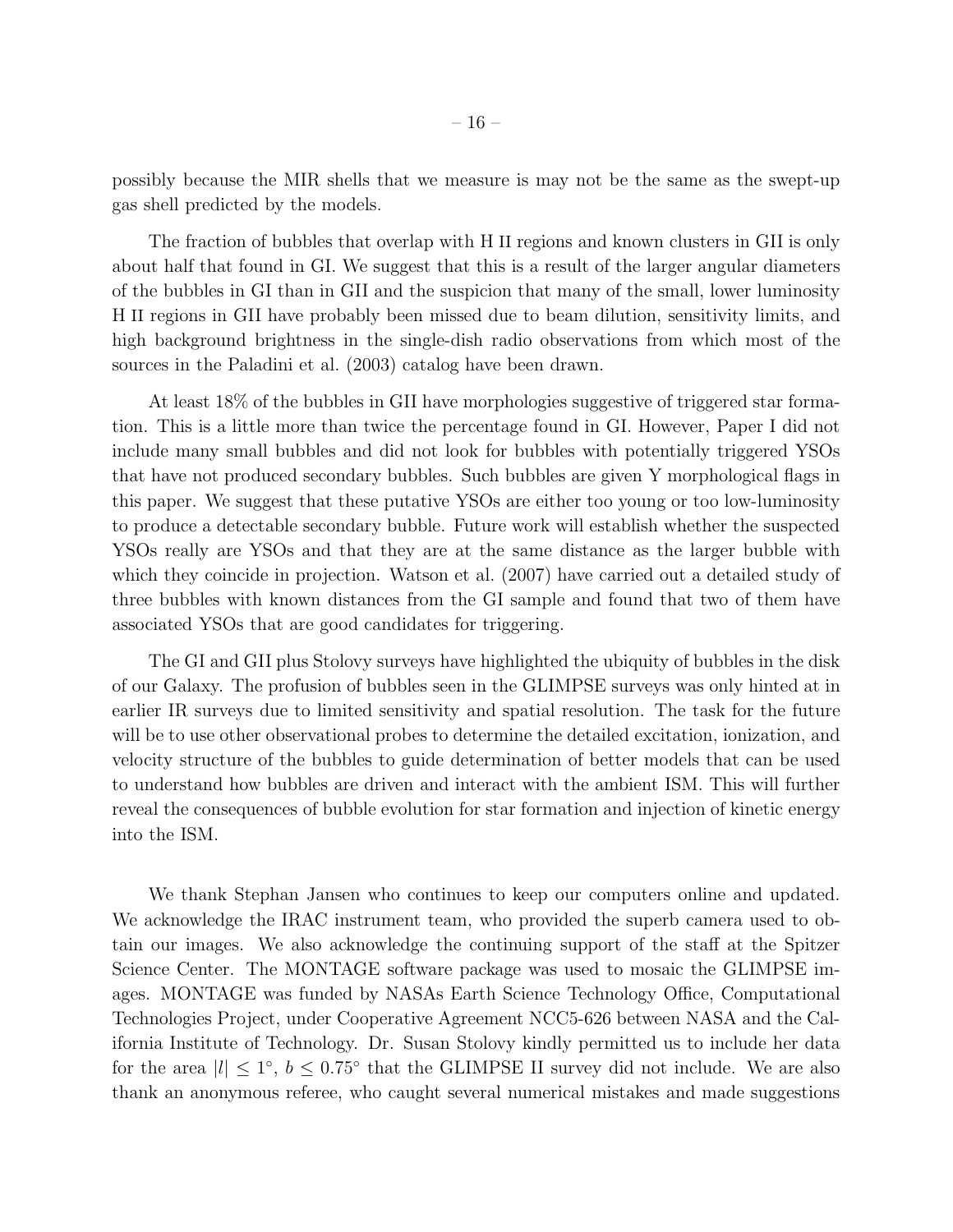that resulted in an improved presentation. Support for this work, part of the Spitzer Space Telescope Legacy Science Program, was funded by NASA through contracts 1275394 and 1282620 to The University of Wisconsin at Madison.

Facilities: Spitzer(IRAC)

# **REFERENCES**

- Allen, L. E. et al. 2004, ApJS, 154, 363
- Becker, R. H. 1990, ApJ, 358, 485
- Benjamin, R. A. et al. 2003, PASP, 115, 953
- Benjamin, R. A. et al. 2005, ApJ, 630, L149
- Bica, E., Dutra, C. M., Soares, J., & Burbuy, B. 2003, A&A, 404, 223
- Brand, J. & Blitz, L. 1993,A&A, 67, 275
- Capriotti, E. R. & Kozminsky, J. F, 2001, PASP, 113, 677
- Carey, S. J. et al. 2005, BAAS, 207, 63.33
- Castor, J., McCray, R. & Weaver, R. 1975, ApJ, 200, L107
- Churchwell, E. et al. 2006, ApJS, 649, 759 (Paper I)
- Davis, C. J., Kumar, M. S. N., Sandell, G., Froebrich, D., Smith, M. D., & Currie, M. J. 2007, MNRAS, 374, 29
- Dutra, C. M. Bica, E., Soares, & J, Barbuy, B. 2003, A&A, 400, 533
- Egan, M. P., et al. 1998, ApJ, 494, L199
- Fish, V. L., Reid, M. J., Wilner, D. J., & Churchwell, E. 2003, ApJ, 587, 701
- Freyer, T., Hensler, G., & Yorke, H. W. 2003, ApJ, 594, 888
- Freyer, T., Hensler, G., & Yorke, H. W. 2006, ApJ, 638, 262
- Gilmore, G. F., Zeilik, M. 1999, in Allen's Astrophysical Quantities, 4th Ed., Ed. A. N. Cox, Springer-Verlag, New York, Berlin, Heidelberg, p. 479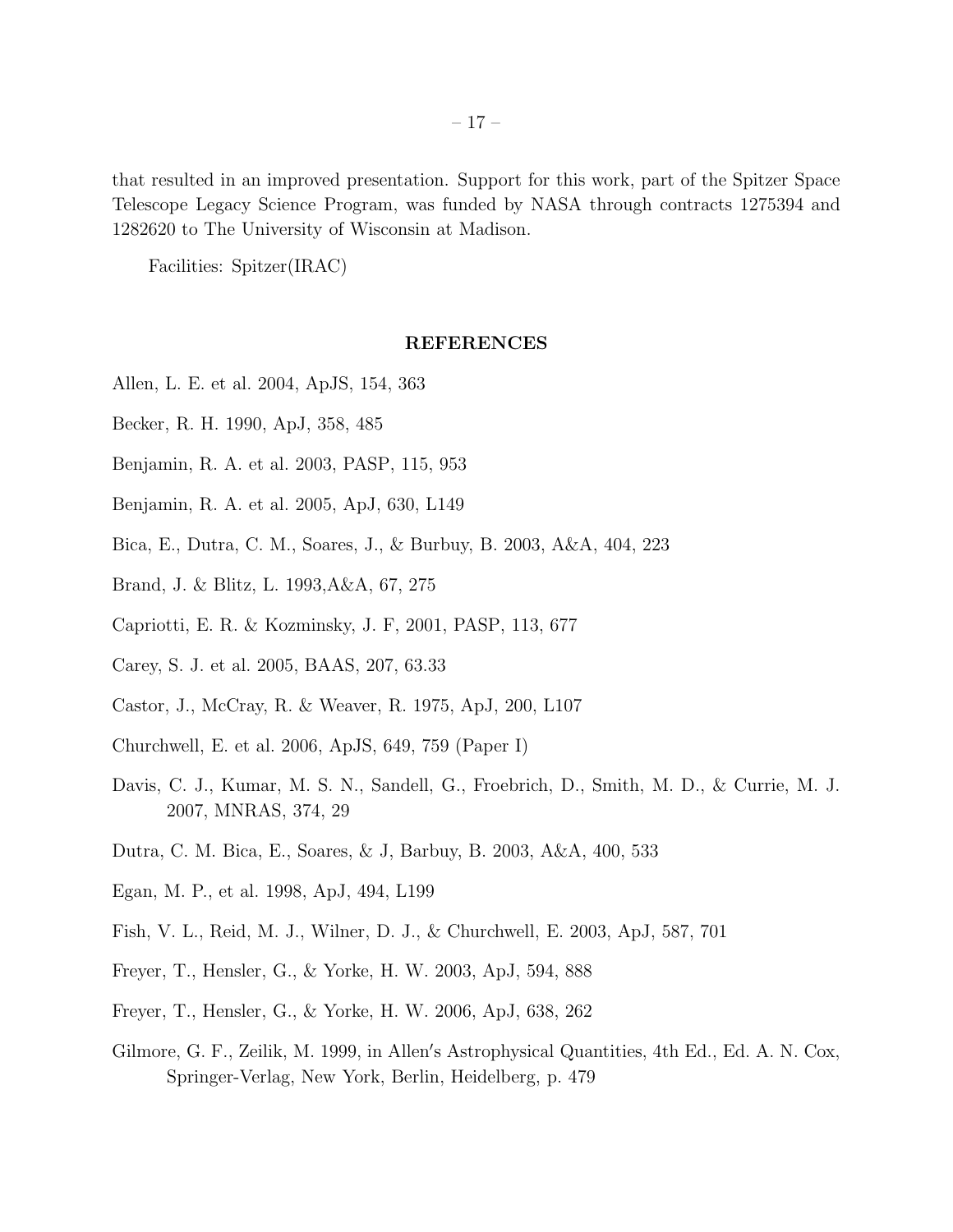- Green, D. A. 2004, Bul. Ast. Soc. India, 32, 335
- Helfand, D. J., Becker, R. H., White, R. L., Fallon, A., & Tuttle, S. 2006, AJ, 131, 2525
- Kerber, F., Mignani, R. P., Guglielmetti, F., Wicenec, A. 2003, A&A, 408, 1029
- Kessler, M. F., et al. 1996, A&A, 315, L27
- Kröger, D., Hensler, G., Freyer, T. 2006, A&A, 450, L5
- Kröger, D., Freyer, T., Hensler, G. Yorke, H. W. 2007, A&A, submitted
- Mellema, G., et al. 2006, ApJ, 647, 397
- Mercer, E. P. 2005, ApJ, 635, 560
- Mizuta, A., et al. 2006, ApJ, 647, 1151
- Paladini et al. 2003, A&A, 397, 213
- Povich, M. S. et al. 2007, ApJ, 660, 346
- Price, S. D. 1995, Space Sci. Rev., 74, 81
- Price, S. D., et al. 2001, AJ, 121, 2819
- eid, M. J. & Brunthaler, A. 2004, ApJ, 616, 872
- Robitaille, T. P. et al. 2006, ApJS, 167, 256
- Smith, H. A., Hora, J. L., Marengo, M., & Pipher, J. L. 2006 ApJ, 645, 1264
- van der Hucht, K. A. 2001, New Ast. Rev., 45, 135
- van der Hucht, K. A. 2006, A&A, 458, 453
- Watson, C., et al. 2007, ApJ, submitted
- Weaver, R., McCray, R., Castor, J., Shapiro, P., & Moore, R. 1977, ApJ, 218, 377
- Whitworth, A. P., et al. 1994, MNRAS, 268, 291

This preprint was prepared with the AAS IATEX macros v5.2.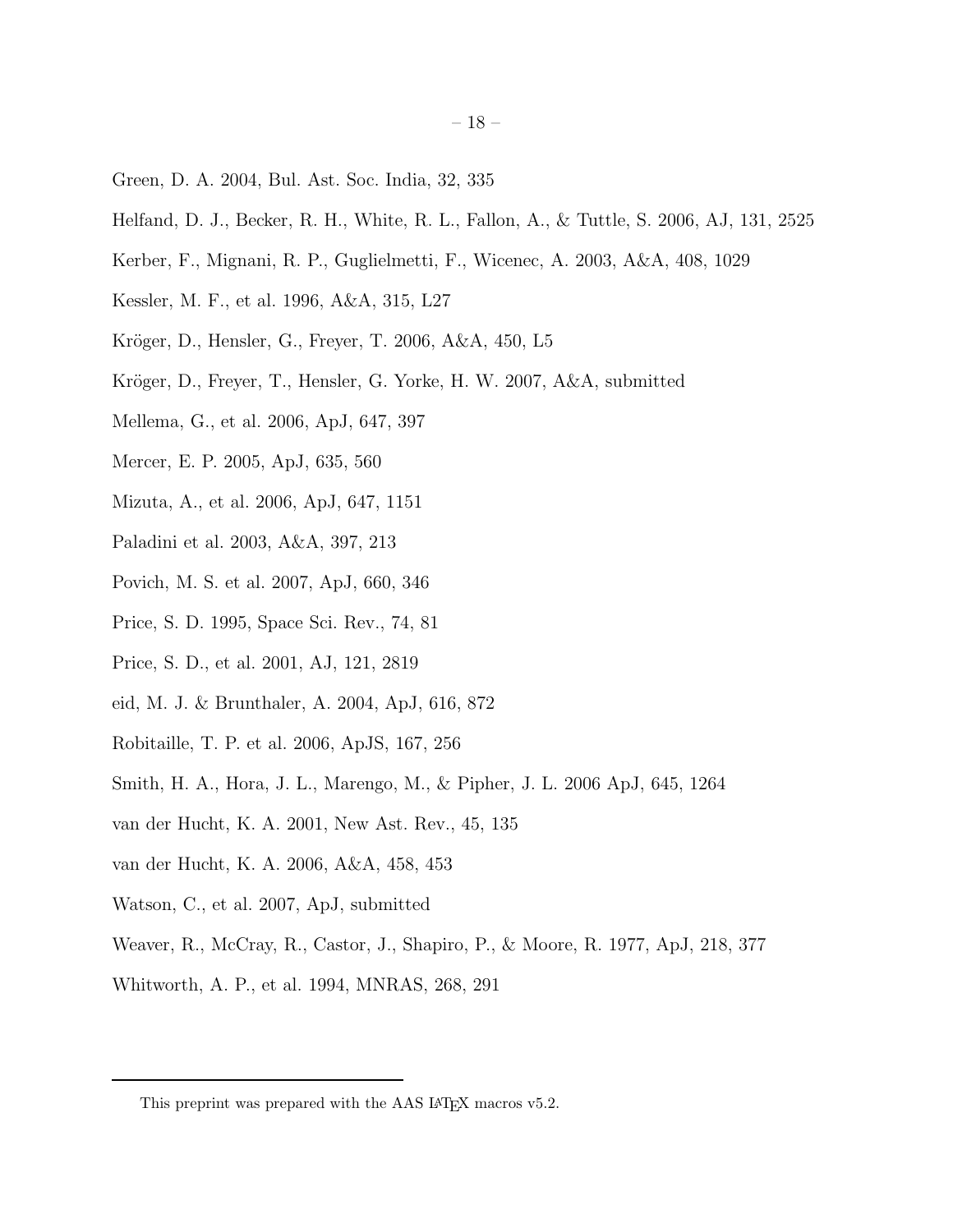

Fig. 1.— Images of bubbles illustrating the three new morphological designations discussed in the text and in col. (11) of Tables 1 and 2. (a) CS44+CS46 present an example of a bubble complex (BC), and CS44 has YSO candidates on its rim (Y). (b) CN88 is a multiple bubble (MB) with a secondary bubble, CN89, on its rim, Y bubble. The horizontal scalebar represents an angular size of 2'.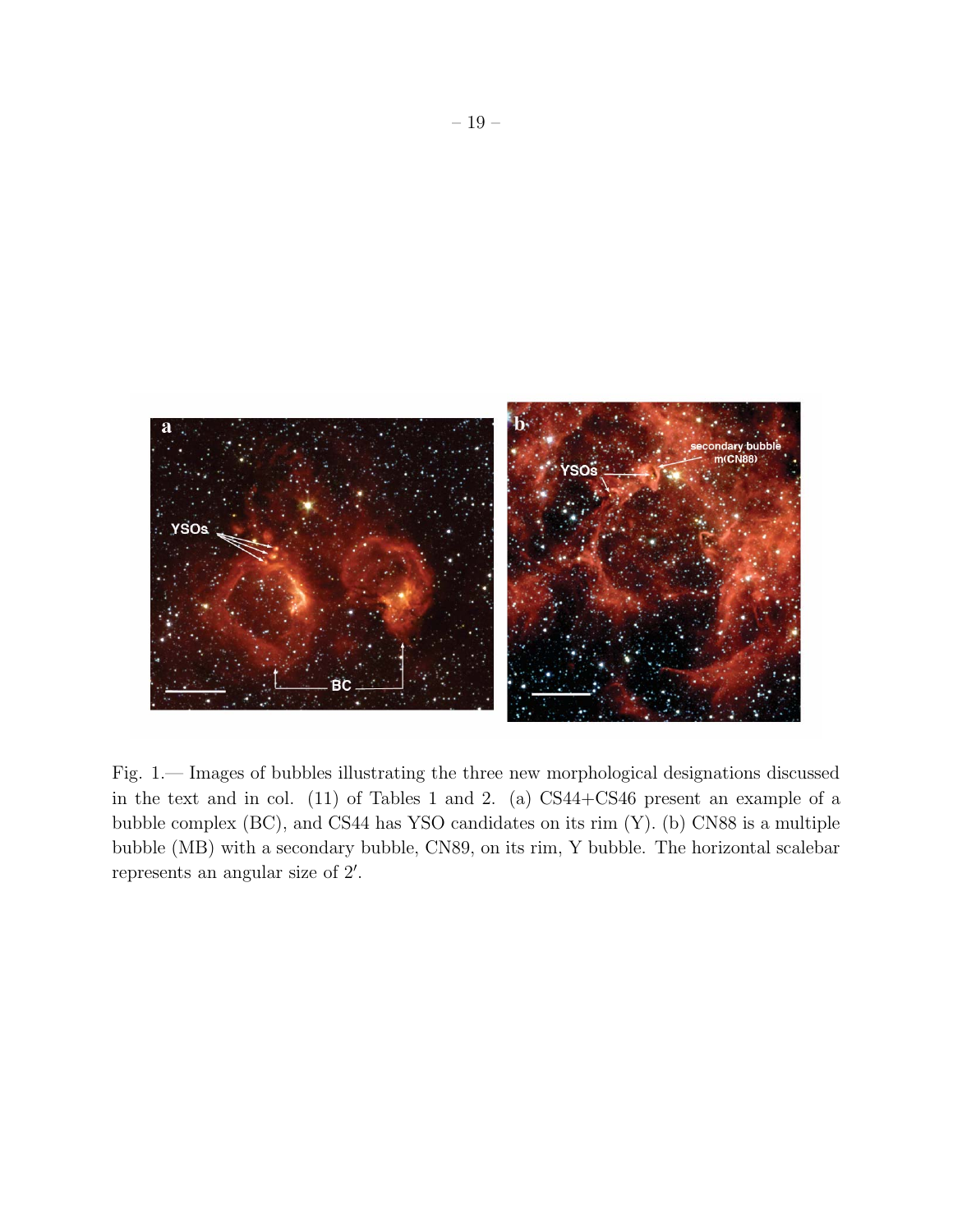

Fig. 2.— The distribution of bubbles with longitude. The sum of bubbles at all longitudes lying within a give angular distance from the Galactic center is shown as solid dots. The dashed line is a linear least squares fit to the solid dots; it has a slope of 2.3. The distribution of bubbles in the north (1st quadrant) and in the south (4th quadrant) are shown separately. The north and south distributions are similar and have about the same slope as the sum (solid dots). This plot has been extended beyond  $l = 10°$  to  $l = 13°$  using GI data, but applying the same relation criteria used in GII. This shows that both GI and GII data have about the same number of bubbles at  $l = 10<sup>°</sup>$  and the number of bubbles continues to increase at least to  $l = 13°$ .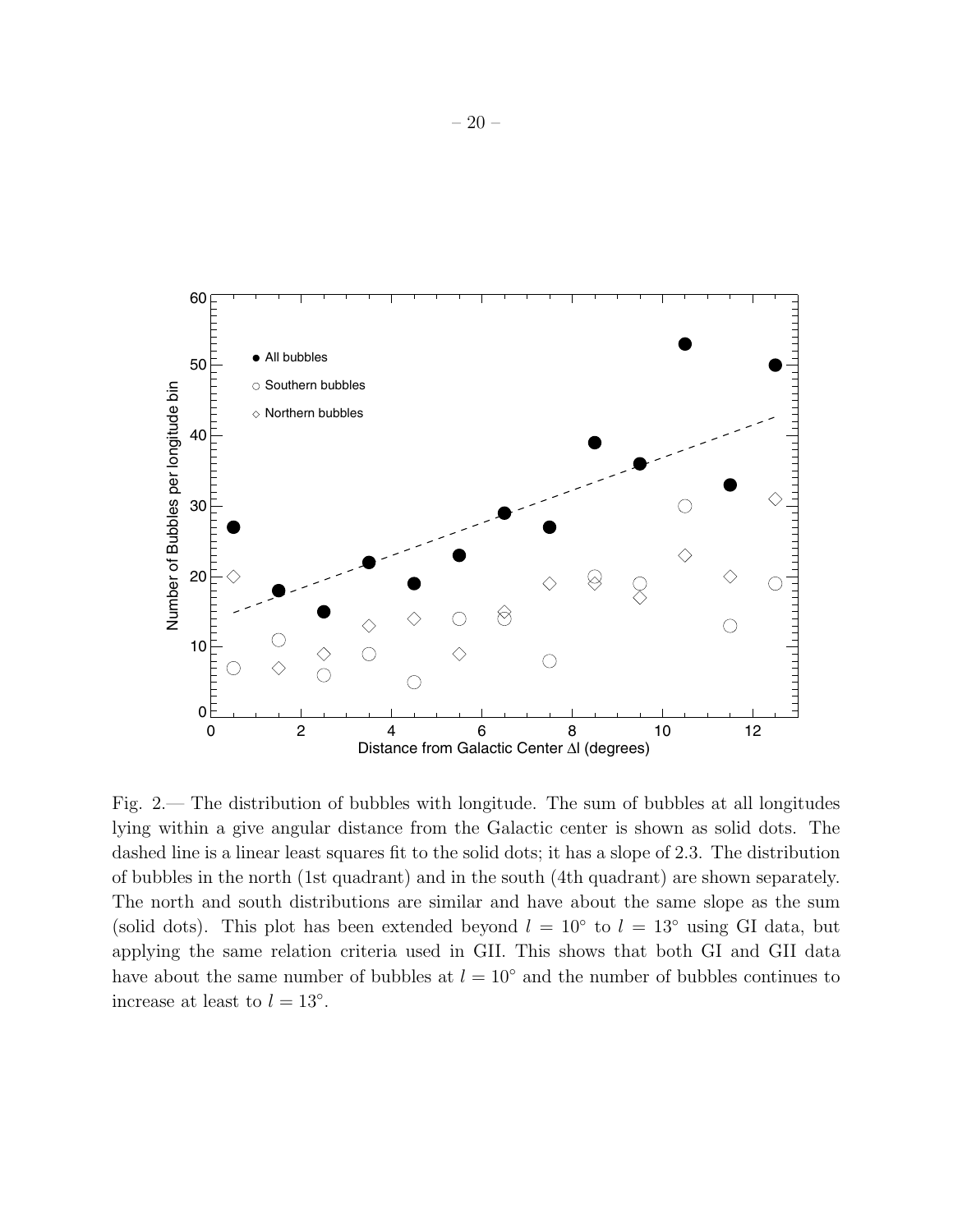

Fig. 3.— The latitude distribution of bubbles lying within 10◦ of the Galactic center. A two component gaussian was necessary to obtain a satisfactory fit. At each latitude bin, bubbles at all longitudes  $l{<}10^{\circ}$  have been summed.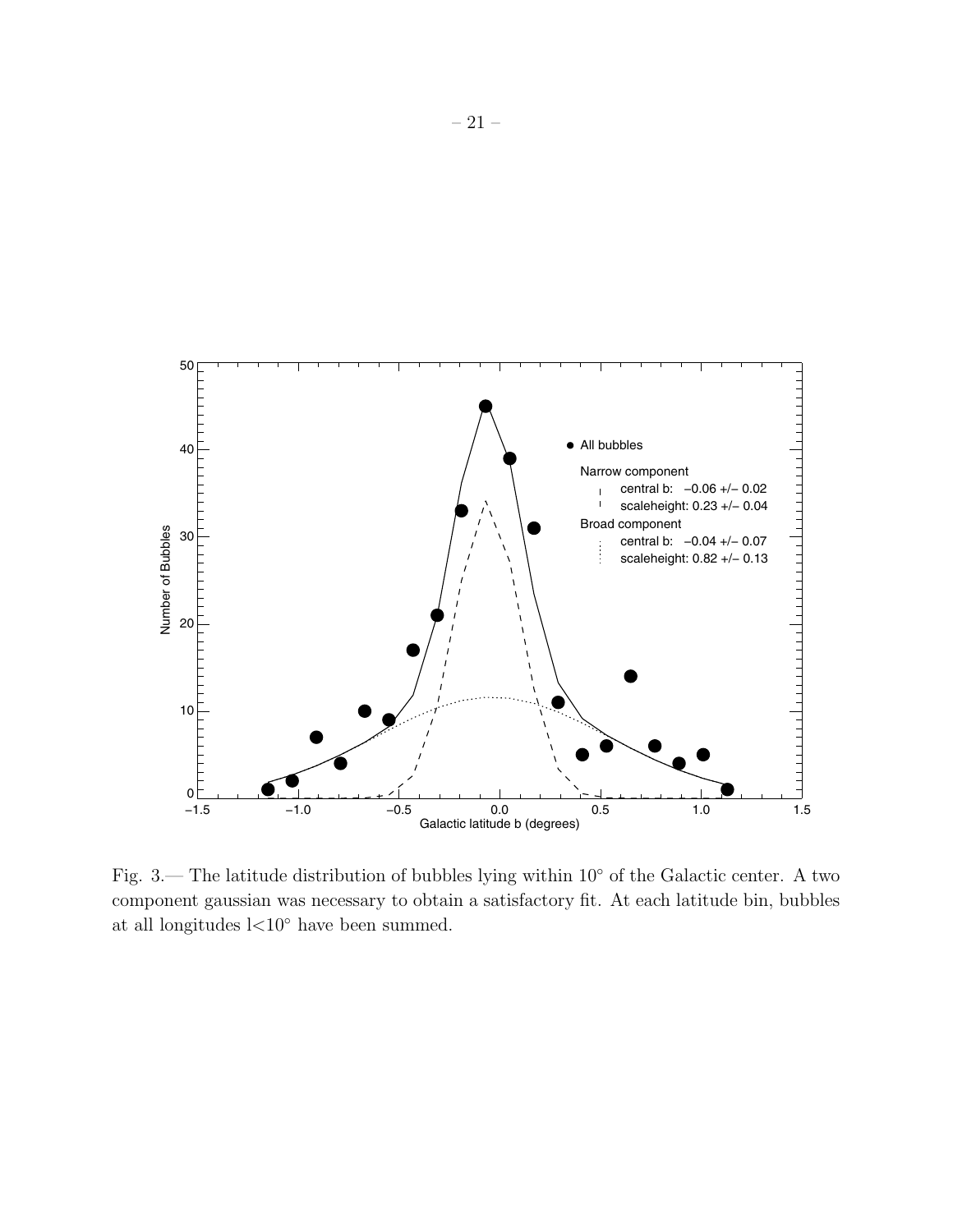

Fig. 4.— The distribution of bubble angular diameters. The dashed curve shows the distribution of bubbles in GI and the solid curve is that of the GII survey.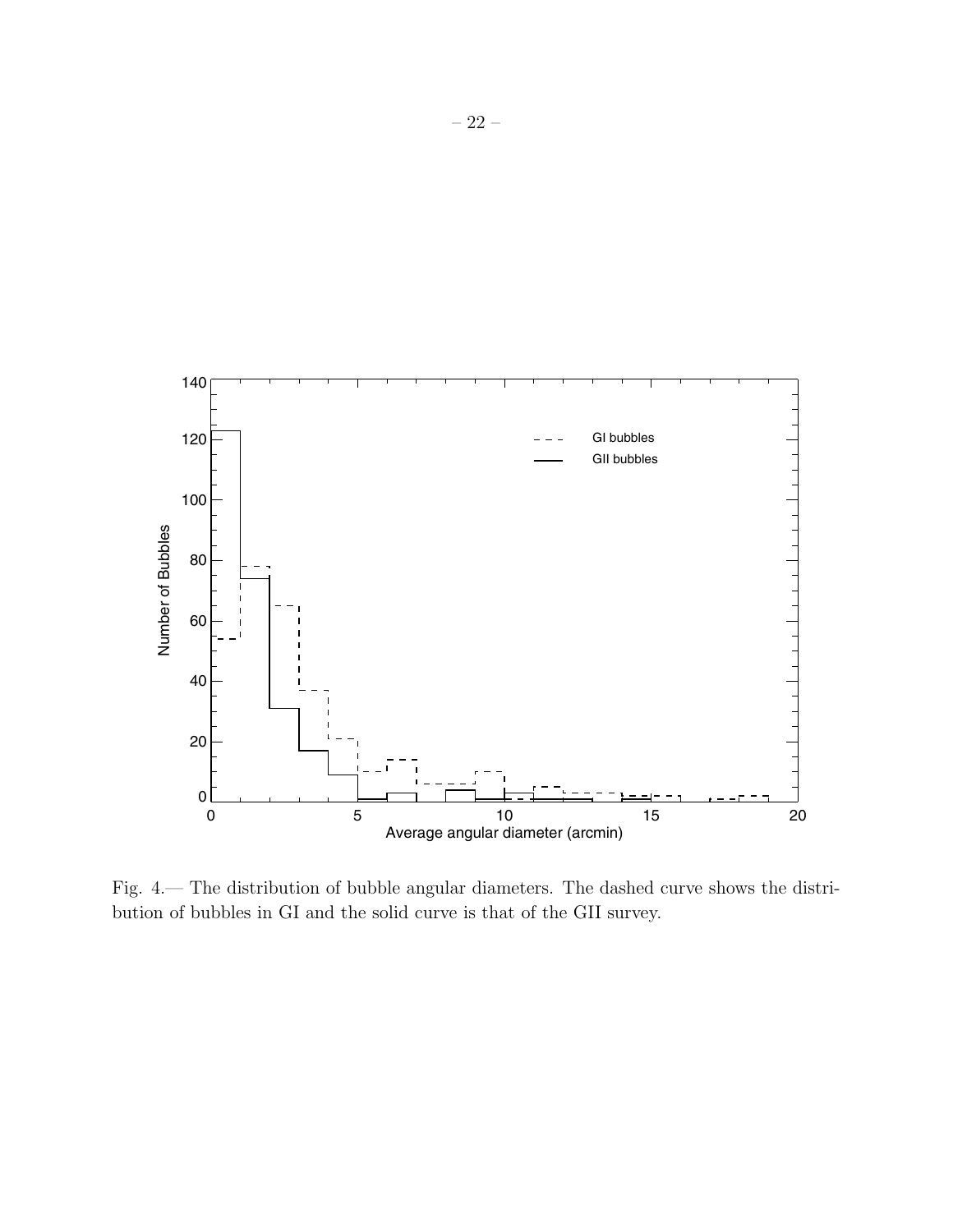

Fig. 5.— The distribution of bubble angular diameters with distance from the Galactic center. Each dot corresponds to a single bubble. The mean and median values are shown for each bin of angular distance from the galactic center.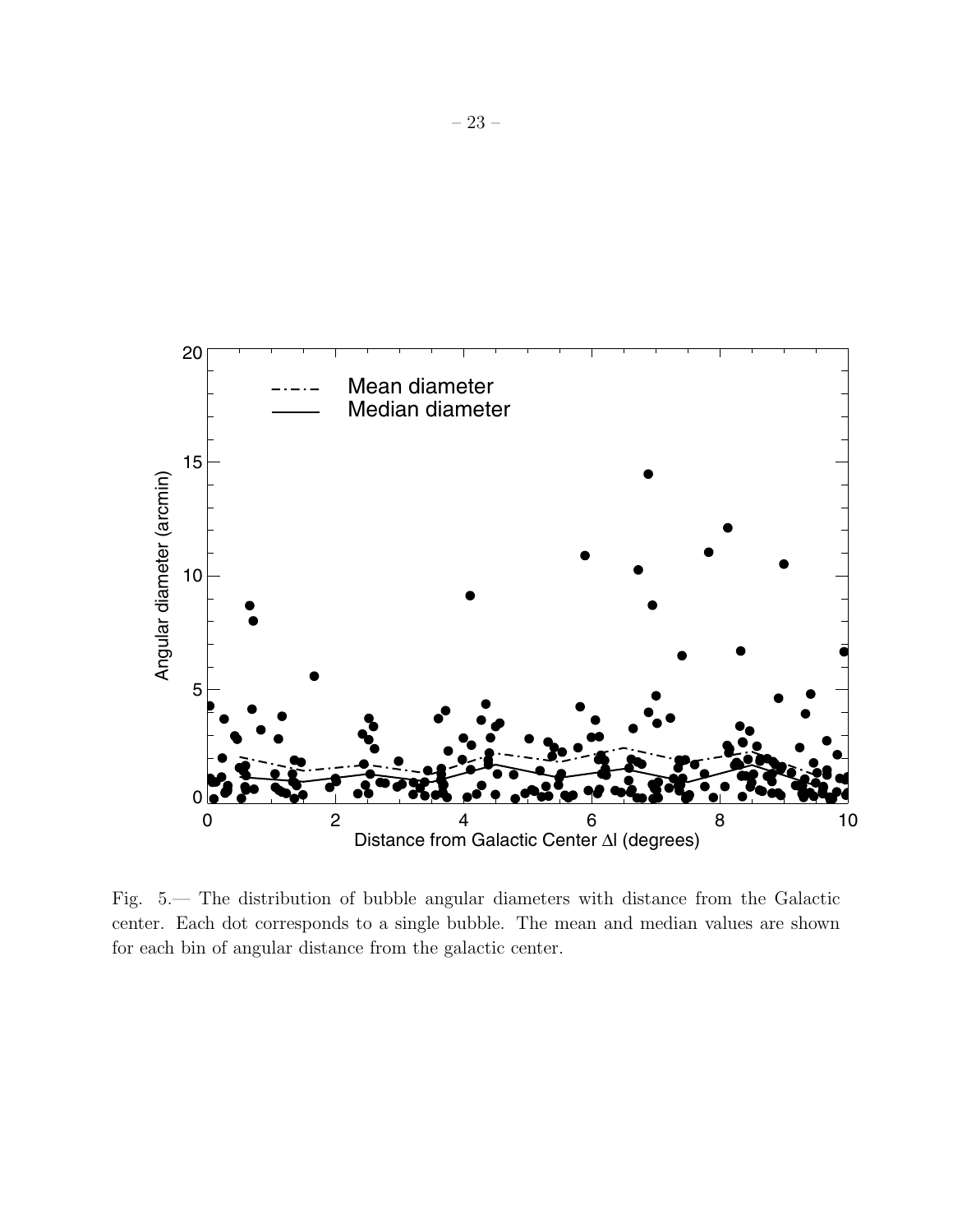

Fig. 6.— The distribution of average bubble thickness-to-radius in both the GI and GII surveys.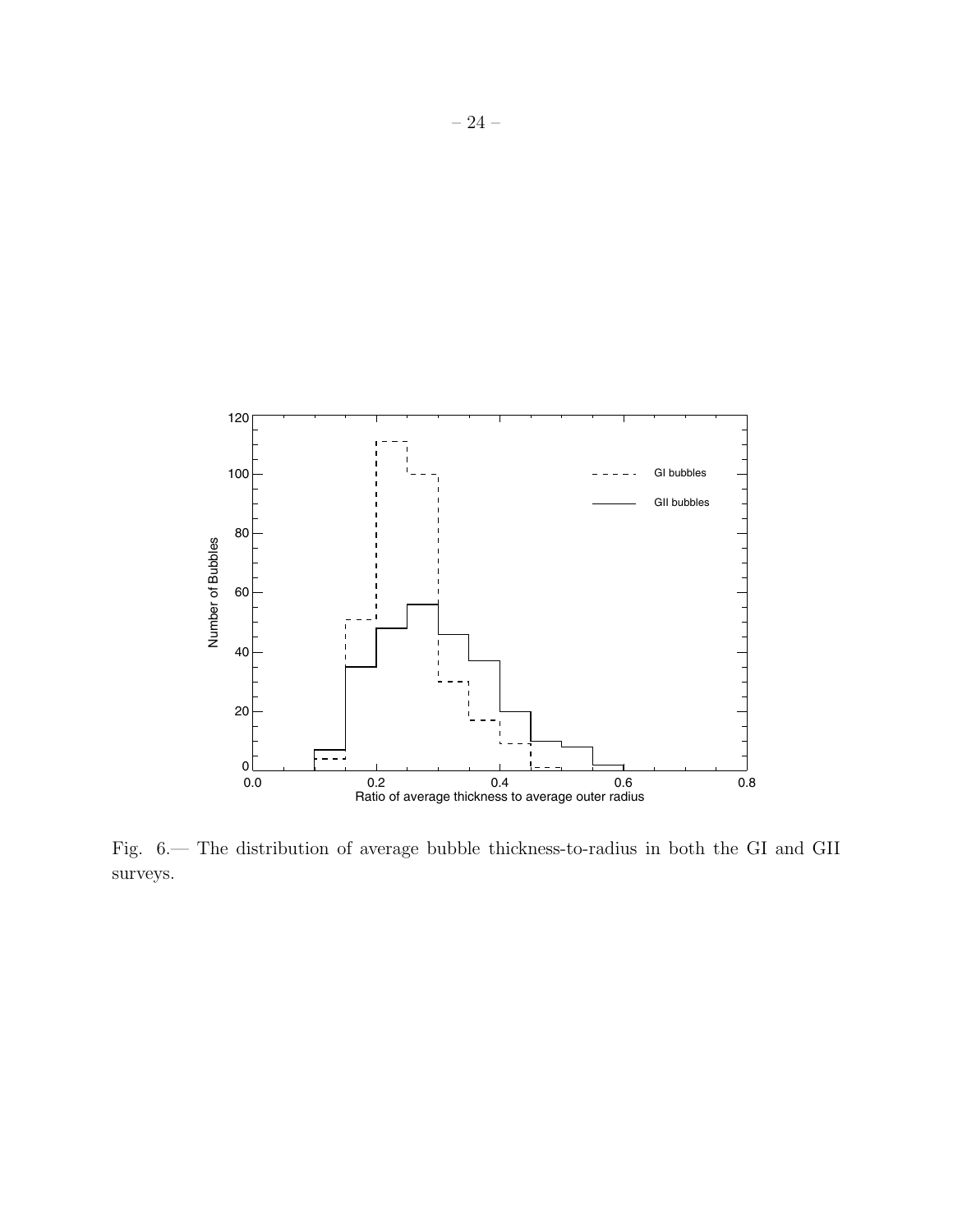

Fig. 7.— The average angular thickness versus average angular radius for bubbles in GII. The solid line is a linear least squares fit to all (northern and southern) data. The dashed line is the theoretically predicted asymptotic ratio. Right panel: The same plot in absolute distance units for the subset of bubbles in GII with known distance. The theoretical asymptote provides, as expected, an upper envelope.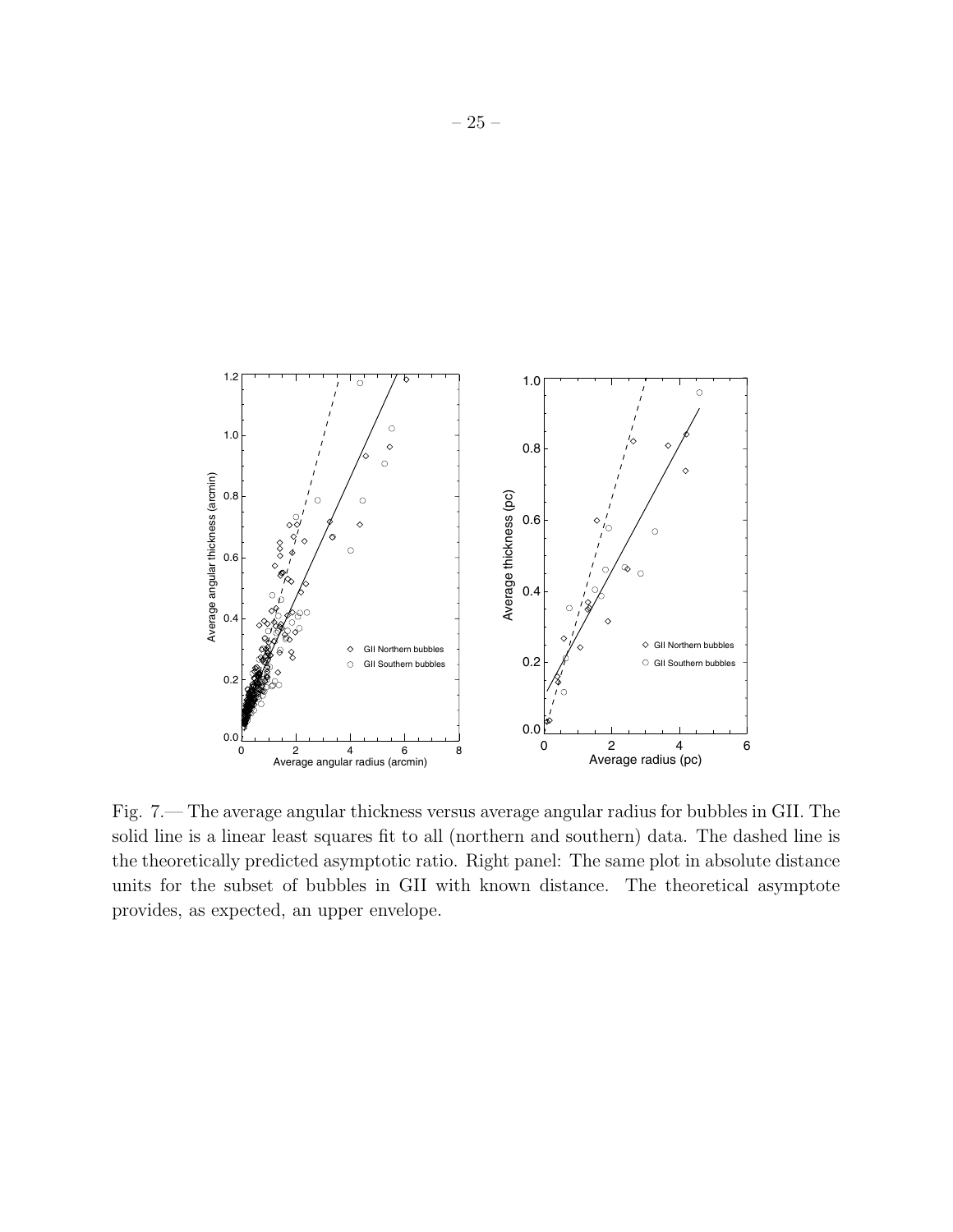

Fig. 8.— Same as Figure 7 except all bubbles from GI and GII are plotted. Note that the observed slopes are basically the same in both plots and practically always less than the theoretical asymptote.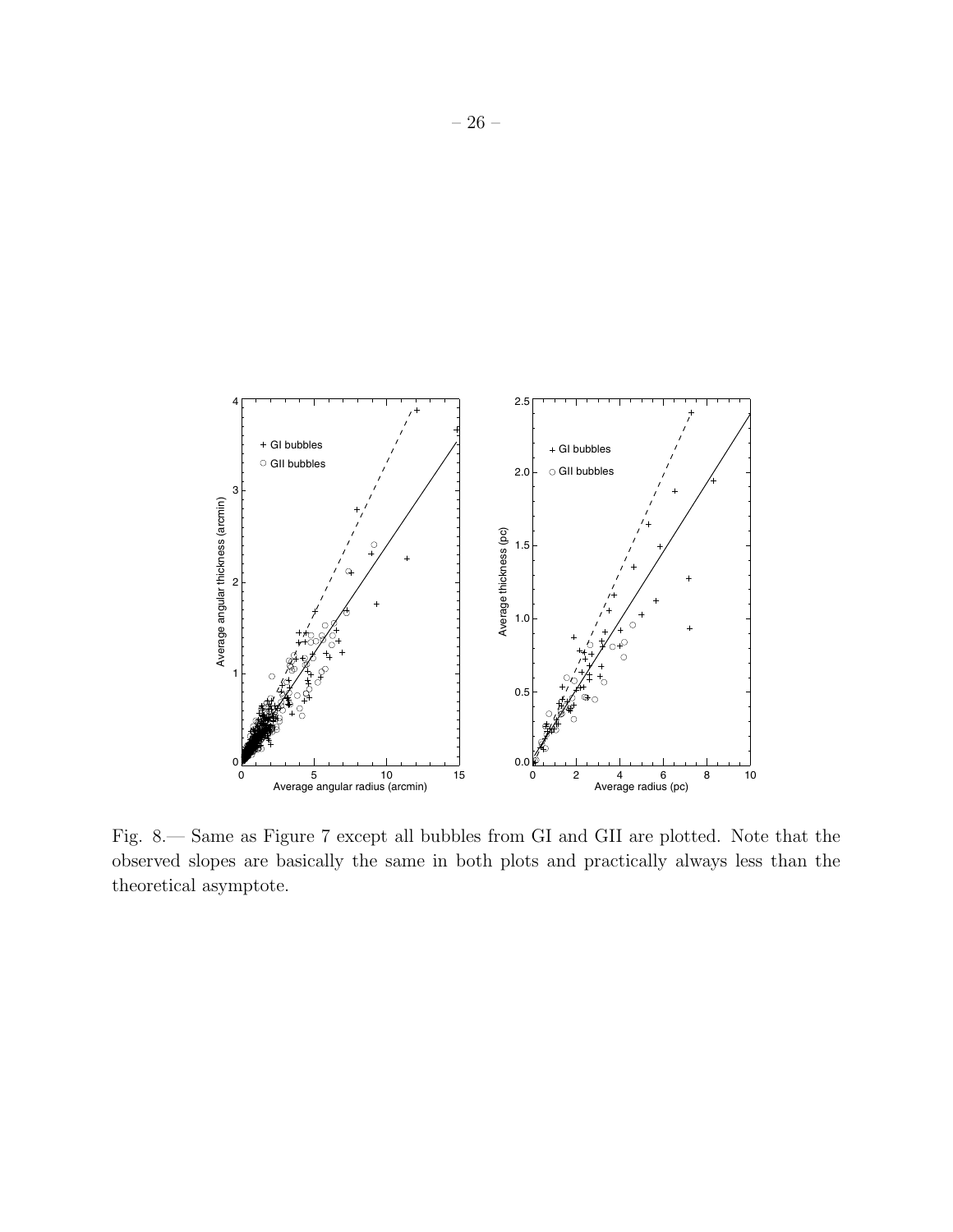

Fig. 9.— The distribution of eccentricities for GI bubbles (dashed curve) and GII bubbles (solid curve).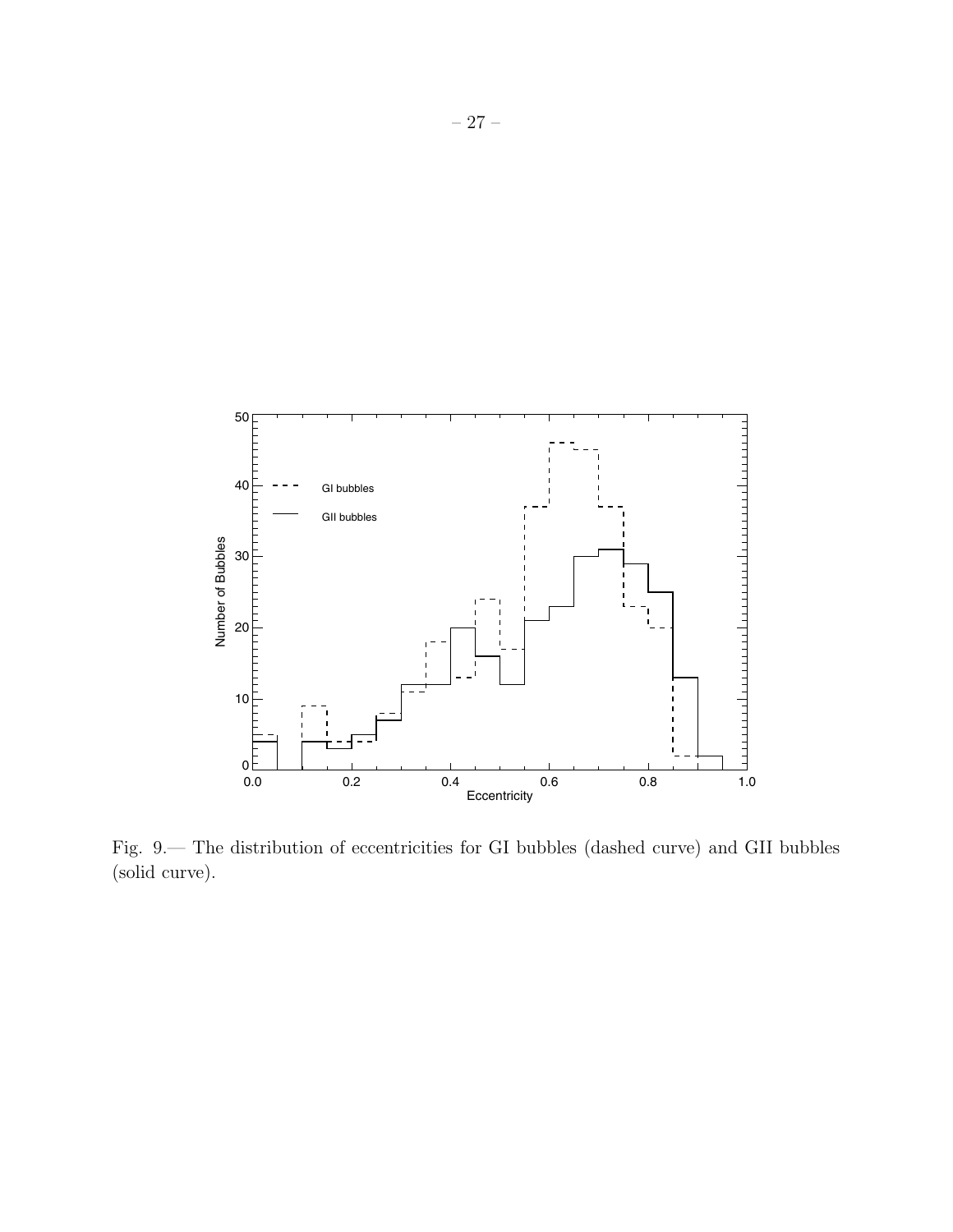| $(\arcsin)$<br>$r_{\rm in}$<br>$\widetilde{\mathbf{e}}$<br>(arcnin)<br>$R_{\rm in}$<br>$\bigoplus$ | $R_{\rm out}$<br>$\odot$ | $(a$ rcmin $)$                    | (arcmin)<br>$r_{\rm out}$                | $\frac{1}{\sqrt{2}}$ | $\left( \arcsin \right)$<br>$\mathfrak{E}$ | $(\arcsin)$<br>Ê | Morphology<br>$\mathrm{flags}^\star$<br>$\begin{pmatrix} 1 \\ 1 \end{pmatrix}$ |
|----------------------------------------------------------------------------------------------------|--------------------------|-----------------------------------|------------------------------------------|----------------------|--------------------------------------------|------------------|--------------------------------------------------------------------------------|
| 0.39<br>0.54                                                                                       |                          |                                   |                                          | 0.70                 | 0.55                                       | 0.19             | C, BC                                                                          |
| 0.32<br>0.51                                                                                       |                          | FE1:00<br>81:00<br>21:00<br>21:00 | $0.55$<br>0.43                           |                      | 7.47                                       | 0.13             | B,BC                                                                           |
| 0.07<br>0.08                                                                                       |                          |                                   | 0.13                                     | 0.48                 | 0.10                                       | 0.07             |                                                                                |
| 0.30<br>0.47                                                                                       |                          |                                   | 0.46                                     | 0.77                 | 0.48                                       | 0.20             | B,CS                                                                           |
| 0.45<br>0.58                                                                                       |                          |                                   | 0.58                                     | 0.63                 | 0.58                                       | 0.16             |                                                                                |
| 0.73<br>0.97                                                                                       |                          |                                   | $\frac{6}{1}$                            | 0.66                 | 1.00                                       | 0.32             |                                                                                |
| 0.16<br>0.20                                                                                       |                          | 0.37                              | 0.29                                     | 0.62                 | 0.25                                       | 0.15             |                                                                                |
| 0.19<br>0.24                                                                                       |                          | 0.38                              | 0.30                                     | 0.60                 | 0.28                                       | 0.13             | B, B                                                                           |
| 0.19<br>0.35                                                                                       |                          | 0.51                              | 0.28                                     | 0.84                 | 0.32                                       | 0.11             | B.BC                                                                           |
| 0.27<br>0.41                                                                                       |                          | $0.57$<br>1.88                    | 0.37                                     | 0.76                 | 0.40                                       | 0.12             |                                                                                |
| 1.16<br>1.47                                                                                       |                          |                                   | 1.48                                     | 0.61                 | 1.49                                       | 0.37             | B,CS                                                                           |
| 0.93<br>1.30                                                                                       |                          |                                   |                                          | 0.69                 | 1.41                                       | 0.63             |                                                                                |
| 0.60<br>0.84                                                                                       |                          | $2.04$<br>$1.03$                  | $1.47$<br>0.73                           | 0.70                 | 0.79                                       | 0.16             |                                                                                |
| 0.07<br>0.11                                                                                       |                          | 0.17                              | 0.12                                     | 0.73                 | 0.12                                       | 0.05             | C,CS                                                                           |
| 0.48<br>0.70                                                                                       |                          | 1.03                              | 0.71                                     | 0.73                 | 0.71                                       | 0.27             | B, B                                                                           |
| 0.28<br>0.34                                                                                       |                          | 0.48                              | 0.39                                     |                      | 0.37                                       | 0.13             | C,CS,BC                                                                        |
| 0.50<br>0.82                                                                                       |                          |                                   | 0.81                                     |                      | 0.84                                       | 0.39             | C, BC                                                                          |
| 0.18<br>0.28                                                                                       |                          | $1.32$<br>0.46<br>5.48            |                                          | 89<br>937.9<br>93.9  |                                            | 0.15             |                                                                                |
| 0.42<br>0.65                                                                                       |                          |                                   | $0.57$<br>$0.57$<br>$4.04$               |                      | $0.30$<br>$0.35$<br>$4.35$                 | 0.19             | B, Y                                                                           |
| 3.43<br>$4.66$<br>0.72                                                                             |                          |                                   |                                          |                      |                                            | 0.71             | B,CS                                                                           |
| 0.42                                                                                               |                          | $\frac{1.00}{0.43}$               | 0.58                                     | 0.81                 | 0.65                                       | 0.22             |                                                                                |
| 0.29<br>0.29                                                                                       |                          |                                   |                                          |                      | 0.36                                       | 0.14             | C,CS                                                                           |
| 0.94<br>$1.33$<br>$1.98$                                                                           |                          | 2.06                              | 3 4 5<br>1 4 5<br>1 5                    |                      | 1.42                                       | 0.61             | B, B C                                                                         |
| 1.27                                                                                               |                          | 2.81                              |                                          | 0.77                 | 1.92                                       | 0.67             | B, BC, Y                                                                       |
| 0.47<br>0.62                                                                                       |                          | 0.87                              | 0.67                                     | 0.64                 | 0.65                                       | 0.22             | B,BC                                                                           |
| 0.40<br>0.42                                                                                       |                          | 0.56                              | 0.54                                     | 0.28                 | 0.48                                       | 0.14             | B, CS, BC                                                                      |
| 0.59<br>1.18                                                                                       |                          | 1.53                              | 0.76                                     | 0.87                 | 0.95                                       | 0.24             | B,BC                                                                           |
| 0.39<br>0.45                                                                                       |                          | 0.59                              | 0.52                                     | 0.49                 | 0.49                                       | 0.13             | മ                                                                              |
| 1.00<br>1.56                                                                                       |                          | 2.25                              | 1.44                                     | 77                   | 1.53                                       | 0.55             | $B_{i}Y$                                                                       |
| 0.69<br>0.78                                                                                       |                          |                                   | 0.95                                     | 0.46                 | 0.87                                       | 0.28             |                                                                                |
|                                                                                                    |                          |                                   |                                          |                      |                                            |                  | ΣŽ                                                                             |
| 1.54<br>1.54<br>$\frac{36}{1.80}$                                                                  |                          | $1.67$<br>2.25<br>1.07            | $\begin{array}{c} 43 \\ -33 \end{array}$ | $0.51$<br>$0.52$     | 1.87<br>1.87                               | 0.29             |                                                                                |

Table 1. Northern Bubble Parameters Table 1. Northern Bubble Parameters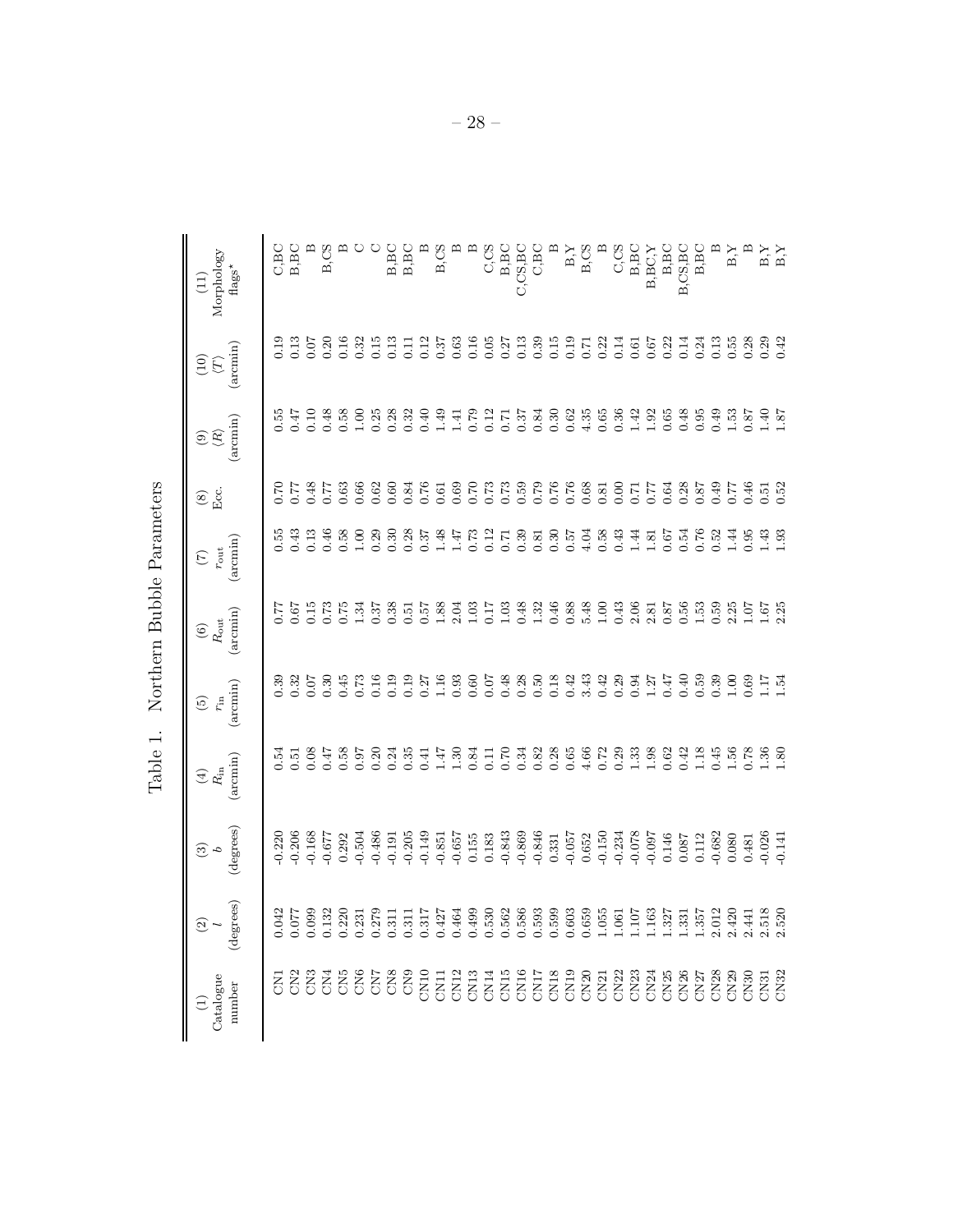| Catalogue<br>number | (degrees)<br>$\mathrel{\mathop{\circ}}$             | (degrees)<br>$\widehat{\mathfrak{G}}$ | $(\arcsin)$<br>$\bigoplus_{\mathbf{R}_{\text{in}}}$ | $(\arcsin)$<br>$r_{\rm in}$<br>$\widetilde{5}$ | (arcnin)<br>$R_{\rm out}$<br>$\widehat{\circ}$                                 | $(\arcsin)$<br>$r_{\rm out}$<br>E                                                   | $\frac{1}{\sqrt{2}}$ | $(\arcsin)$<br>$\circledcirc$ | (arcmin)<br>$\left( \begin{matrix} 10 \ 1 \end{matrix} \right)$<br>$\widehat{E}$ | Morphology<br>${\rm \, flags}^{\star}$<br>$\left(11\right)$ |
|---------------------|-----------------------------------------------------|---------------------------------------|-----------------------------------------------------|------------------------------------------------|--------------------------------------------------------------------------------|-------------------------------------------------------------------------------------|----------------------|-------------------------------|----------------------------------------------------------------------------------|-------------------------------------------------------------|
|                     |                                                     | 0.186                                 | 1.04                                                | 0.98                                           | 1.44                                                                           | $^{36}$                                                                             | 0.33                 | 1.21                          | 0.39                                                                             | മ                                                           |
|                     |                                                     | 0.032                                 | 0.50                                                | 0.30                                           |                                                                                | 0.42                                                                                | 0.80                 | 0.47                          | 0.15                                                                             |                                                             |
|                     |                                                     | 0.107                                 | 0.42                                                | 0.31                                           |                                                                                |                                                                                     | 0.68                 | 0.45                          | 0.18                                                                             |                                                             |
|                     |                                                     | $-0.051$                              | 0.29                                                | 0.28                                           |                                                                                | 0.46                                                                                | 0.30                 | 0.37                          | 0.16                                                                             | Σ,                                                          |
|                     |                                                     | $-0.104$                              | 0.18                                                | 0.10                                           |                                                                                |                                                                                     | 0.83                 | 0.20                          | 0.13                                                                             | C, m(CN38)                                                  |
|                     |                                                     | 0.110                                 | 0.47                                                | 0.33                                           |                                                                                | 0.44                                                                                | 0.72                 | 0.46                          | 0.14                                                                             | BMB                                                         |
|                     |                                                     | $-0.029$                              | 0.36                                                | 0.20                                           |                                                                                |                                                                                     | $\!0.82\!$           | 0.34                          | 0.14                                                                             | C,CS                                                        |
|                     |                                                     |                                       | 0.42                                                | 0.39                                           |                                                                                |                                                                                     | 0.38                 | 7.47                          | 0.14                                                                             | B,CS,BC                                                     |
|                     |                                                     | $0.880$<br>0.894                      | 0.12                                                |                                                | $\begin{array}{c} 0.25 \\ 2.23 \\ 0.90 \\ 0.37 \end{array}$                    | 5.52<br>5.52<br>5.52<br>5.52<br>5.52<br>5.52<br>5.52                                | 0.49                 | 0.17                          | 0.12                                                                             | B, CS, BC                                                   |
|                     |                                                     | $-0.215$                              | 1.60                                                | $0.10$<br>$1.52$                               |                                                                                |                                                                                     | 0.31                 | 1.87                          | 0.62                                                                             |                                                             |
|                     |                                                     | $-0.117$                              | 0.64                                                | 0.64                                           |                                                                                |                                                                                     | 0.11                 | 0.77                          | 0.26                                                                             | C,BC                                                        |
|                     |                                                     | $-0.098$                              | 0.20                                                |                                                |                                                                                |                                                                                     | 0.77                 | 0.23                          | 0.13                                                                             | B, B C                                                      |
|                     |                                                     | $-0.101$                              | 0.22                                                | $\begin{array}{c} 0.13 \\ 0.18 \end{array}$    |                                                                                |                                                                                     | 0.59                 | 0.24                          | 0.10                                                                             | C, CS, BC                                                   |
|                     |                                                     | $-0.225$                              | 1.88                                                | 1.51                                           | $0.32$<br>2.67                                                                 |                                                                                     | 0.59                 | 2.04                          | 0.71                                                                             | C,CS                                                        |
|                     |                                                     | 0.023                                 | 0.10                                                | 0.09                                           |                                                                                |                                                                                     | 0.48                 | 0.14                          | 0.08                                                                             |                                                             |
|                     |                                                     | $-0.798$                              | 0.90                                                | 0.75                                           | $\begin{array}{c} 0.19 \\ 1.21 \\ 2.16 \\ 0.30 \\ 0.53 \\ 0.03 \\ \end{array}$ | $\begin{array}{c} 2.15 \\ 2.17 \\ 0.17 \\ 1.36 \\ 0.18 \\ 0.78 \\ 0.78 \end{array}$ | 5<br>0.78<br>0.32    | 0.97                          | 0.29                                                                             | B,CS, Y                                                     |
|                     |                                                     | $-1.011$                              | 1.48                                                | 0.93                                           |                                                                                |                                                                                     |                      | 1.44                          | 0.54                                                                             |                                                             |
|                     |                                                     | $-0.014$                              | 0.10                                                | 0.09                                           |                                                                                |                                                                                     |                      | 0.14                          | 0.10                                                                             |                                                             |
|                     |                                                     | $-1.002$                              | 4.30                                                | 3.91                                           |                                                                                |                                                                                     | 0.41                 |                               | 0.93                                                                             |                                                             |
|                     |                                                     | 0.023                                 | 0.69                                                | 0.52                                           |                                                                                |                                                                                     | 0.65                 | $4.57$<br>0.75                | 0.30                                                                             |                                                             |
|                     |                                                     | $-0.026$                              | 0.17                                                | $\begin{array}{c} 0.14 \\ 1.58 \end{array}$    | 0.28                                                                           |                                                                                     | 0.52                 | 0.21                          | 0.10                                                                             | C,CS                                                        |
|                     |                                                     | 0.035                                 | 1.80                                                |                                                | 2.11                                                                           | $0.24$<br>1.86                                                                      | 0.48                 | 1.83                          | 0.29                                                                             | <b>B,m</b> (CN54                                            |
|                     |                                                     | 0.034                                 | 0.38                                                | $0.28$<br>1.76                                 | 0.56                                                                           | 0.41                                                                                | 0.68                 | 0.40                          | 0.15                                                                             | B,MB,                                                       |
|                     |                                                     | 0.142                                 | 2.15                                                |                                                | 2.69                                                                           |                                                                                     | 0.57                 | 2.19                          | 0.49                                                                             | $B$ , $F1$ , $BC$                                           |
|                     |                                                     | 0.102                                 | 0.82                                                | 0.81                                           | 1.11                                                                           | $2.20$<br>$1.09$                                                                    | 0.18                 | 0.96                          | 0.29                                                                             | C,CS,BC                                                     |
|                     |                                                     | 0.073                                 | 0.81                                                | 0.58                                           | 1.21                                                                           | 0.87                                                                                | 0.69                 | 0.86                          | 0.34                                                                             | C, BC                                                       |
|                     | 4.399<br>4.419                                      | 0.133                                 | 1.25                                                | 0.64                                           | 1.85                                                                           | 0.95                                                                                | 0.86                 | $\Xi$                         | 0.43                                                                             | $_{\rm B, BC}$                                              |
|                     |                                                     | 0.087                                 | 1.29                                                | 1.22                                           | 1.69                                                                           | 1.59                                                                                | 0.33                 | 1.45                          | 0.38                                                                             | B,BC                                                        |
|                     |                                                     | $-0.959$                              | 1.56                                                | 1.42                                           | 0.99                                                                           | 1.81                                                                                | 0.41                 | 1.69                          | 0.41                                                                             | B,CS                                                        |
|                     | $4.499$<br>$4.527$<br>$4.563$<br>$4.563$<br>$5.191$ | $-0.129$                              | 0.84                                                | 0.37                                           | 1.12                                                                           | 0.49                                                                                | 0.90                 | 0.65                          | 0.18                                                                             |                                                             |
|                     |                                                     |                                       | 1.80                                                | 1.43                                           | 2.17<br>0.84                                                                   | 1.73<br>ST.I                                                                        |                      |                               | 0.33                                                                             | B,CS                                                        |
|                     | $\overline{51}$                                     | $-0.120$<br>$-0.282$                  | 0.67                                                | 0.61                                           |                                                                                |                                                                                     | 0.41<br>0.41         | 1.77<br>0.72                  | 717                                                                              | B, CS, Y                                                    |

Table 1—Continued  $\,$ Table 1—Continued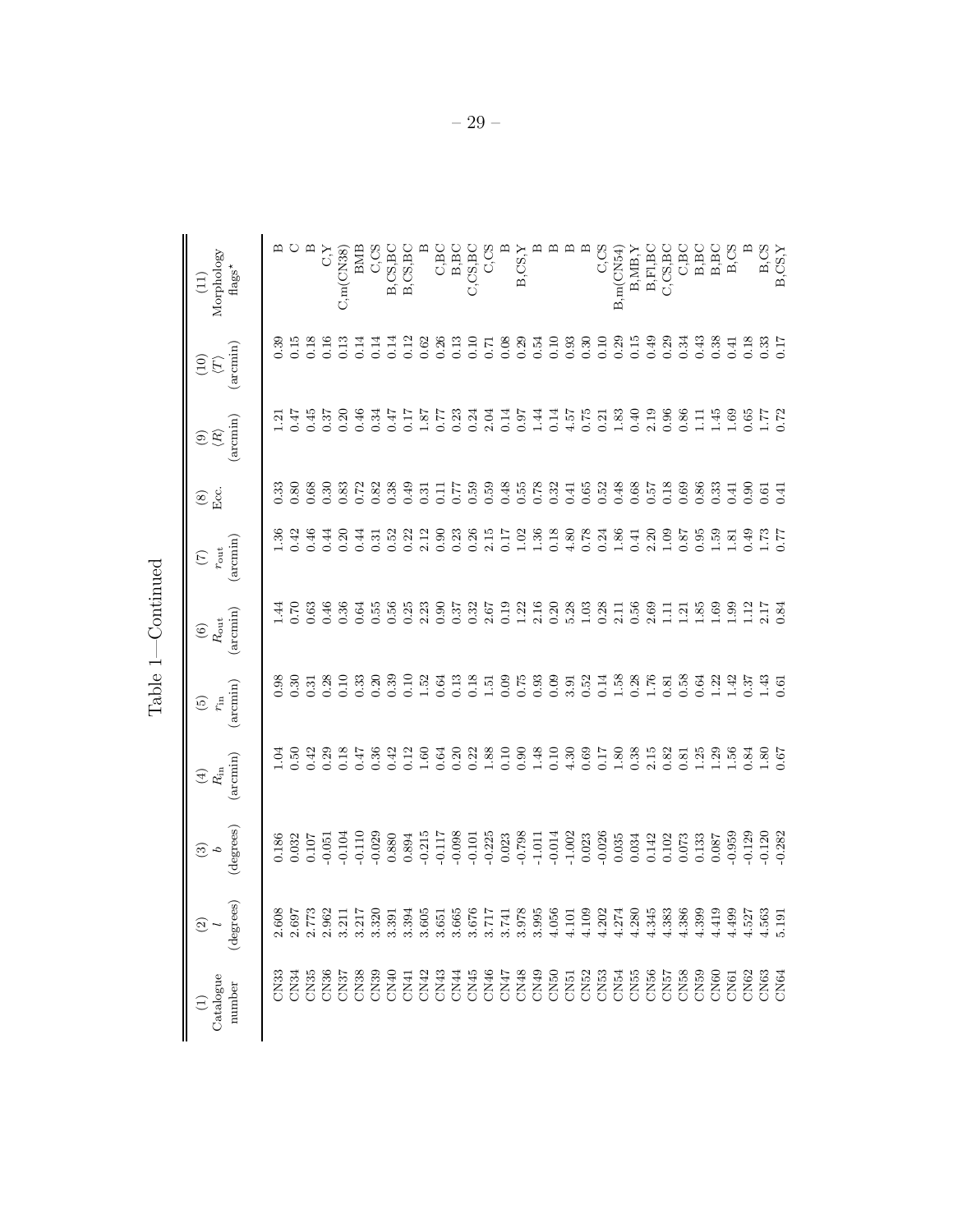| (degrees)<br>(degrees)       |
|------------------------------|
| 0.238                        |
| $-0.237$                     |
| 0.038                        |
| 0.12<br>0.290                |
| $-0.291$                     |
| 0.14<br>$-0.125$<br>$-0.463$ |
| 5.17                         |
| 0.28<br>$-0.141$             |
| 1.67<br>$-0.128$<br>$-0.651$ |
| 0.83                         |
| 1.62<br>$-0.149$             |
| $0.26$<br>1.08<br>$-0.622$   |
| $-0.639$                     |
| 0.58<br>$-0.609$             |
| 0.90<br>$-0.335$             |
| 0.71<br>$-0.106$             |
| 0.61<br>$-0.028$             |
| 0.24<br>$-0.058$             |
| 0.40<br>$-0.086$             |
| 0.22<br>$-0.082$             |
| 1.12<br>0.143                |
| 0.13<br>0.187                |
| 0.09<br>0.226                |
| 2.11<br>$-0.295$             |
| 0.24<br>$-0.254$             |
| 1.73<br>$-0.187$             |
| 0.09<br>0.747                |
| 0.10<br>0.755                |
| 0.51<br>0.179                |
| 0.30<br>0.243                |
| 2.51<br>$-0.219$<br>$-0.062$ |
|                              |

Table 1—Continued  $\,$ Table 1—Continued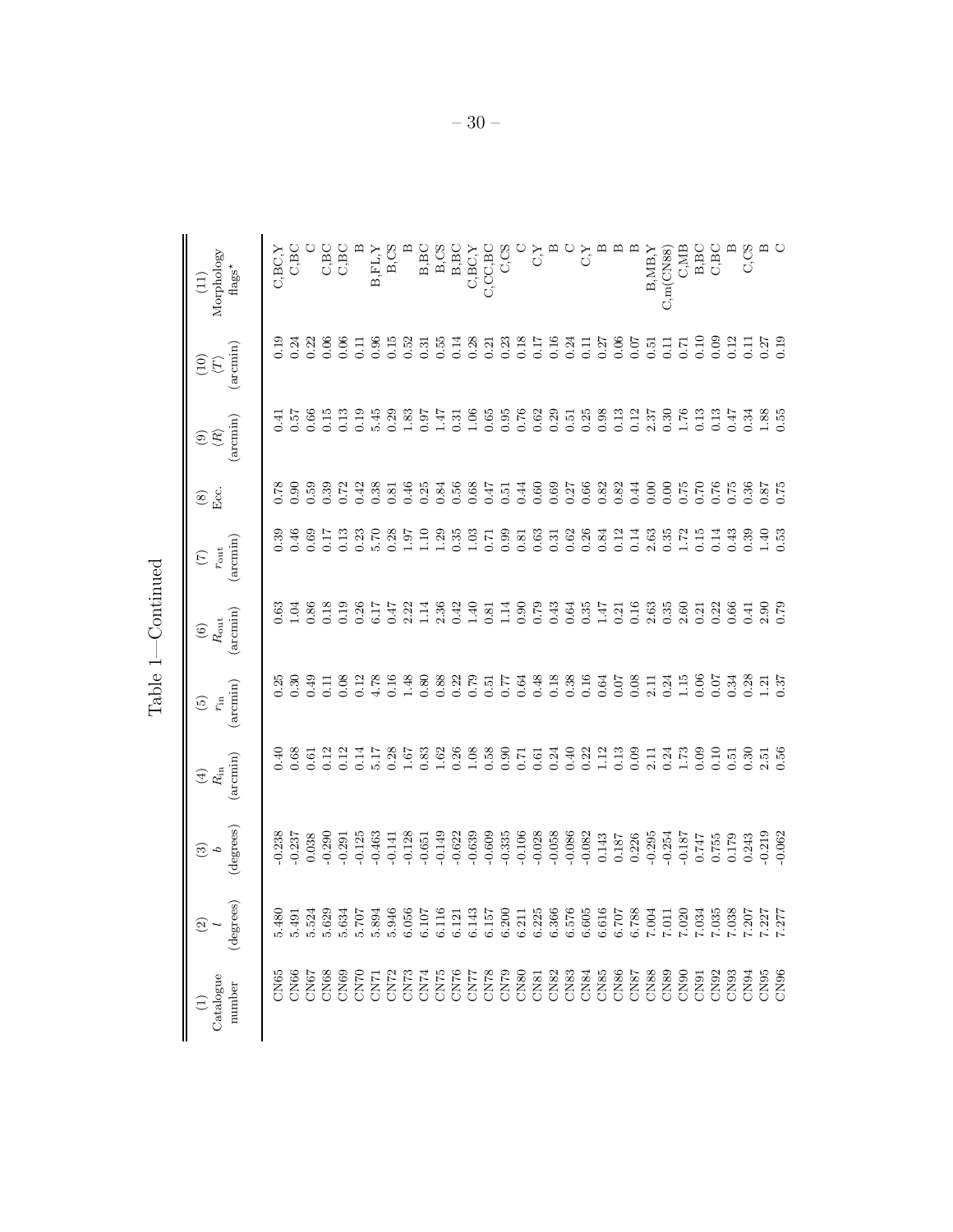| Morphology<br>$\mathrm{flags}^\star$<br>$\Xi$        | $\Box$                                                  |                  |                  | $\begin{array}{c}\n\mathbf{B,Y} \\ \mathbf{B},\mathbf{CS}\n\end{array}$ |                    | C, BC |       | B,CS,BC            | B,CS,BC |                   | $C$ , $BC$ $C$ , $Y$ |              | C, BC             |          |          |       | C, CS, m(CN114 | $C$ , Fl, MB, $\lambda$                                                                                                                                                                                                                                                                                       |       |          |                  | C, CS, Y |                            | C,CS           |          | B, Y                 |          |                  |          |       |                     |       |
|------------------------------------------------------|---------------------------------------------------------|------------------|------------------|-------------------------------------------------------------------------|--------------------|-------|-------|--------------------|---------|-------------------|----------------------|--------------|-------------------|----------|----------|-------|----------------|---------------------------------------------------------------------------------------------------------------------------------------------------------------------------------------------------------------------------------------------------------------------------------------------------------------|-------|----------|------------------|----------|----------------------------|----------------|----------|----------------------|----------|------------------|----------|-------|---------------------|-------|
| $(\arcsin)$<br>$\widetilde{E}$                       |                                                         |                  |                  |                                                                         |                    |       |       |                    |         |                   |                      |              |                   |          |          |       |                | 23<br>2323323323<br>232323323                                                                                                                                                                                                                                                                                 |       |          |                  |          |                            |                |          |                      | 0.20     | 0.11             | 0.65     | 0.12  | $0.57$<br>0.36      |       |
| $(\arcsin)$<br>$\circledcirc$                        |                                                         |                  |                  |                                                                         |                    |       |       |                    |         |                   |                      |              |                   |          |          |       |                | $1.34$<br>$1.60$<br>$0.37$                                                                                                                                                                                                                                                                                    |       |          |                  |          | $0.46$<br>$1.30$<br>$0.30$ | $0.27$<br>0.49 |          | $0.92$<br>$0.86$     |          | 0.23             | 2.32     | 0.40  | $\frac{23}{1.97}$   |       |
| $\frac{1}{\sqrt{2}}$                                 |                                                         |                  |                  |                                                                         |                    |       |       |                    |         |                   |                      |              |                   |          |          |       |                |                                                                                                                                                                                                                                                                                                               |       |          |                  |          |                            |                |          |                      |          |                  |          |       |                     |       |
| (arcnin)<br>$r_{\rm out}$<br>E                       |                                                         |                  |                  |                                                                         |                    |       |       |                    |         |                   |                      |              |                   |          |          | 0.64  |                | $0.148$<br>$0.40$<br>$0.40$                                                                                                                                                                                                                                                                                   |       |          |                  |          |                            |                |          |                      |          |                  | 2.19     | 0.44  | $1.23$<br>2.12      |       |
| $(\arcsin)$<br>$R_{\rm out}$<br>$\widehat{\circ}$    |                                                         |                  |                  |                                                                         |                    |       |       |                    |         |                   |                      |              |                   |          |          |       |                |                                                                                                                                                                                                                                                                                                               |       |          |                  |          |                            |                |          |                      |          | $0.31$<br>$3.19$ |          | 0.48  | $1.87$<br>2.18      |       |
| (arcnin)<br>$r_{\rm in}$<br>$\widetilde{\mathbb{G}}$ |                                                         |                  |                  |                                                                         |                    |       |       |                    |         |                   |                      |              |                   |          |          | 0.47  | 0.10           | $\begin{array}{c} 20 \\ 1.30 \\ 1.30 \\ 0.00 \\ 0.00 \\ 0.00 \\ 0.00 \\ 0.00 \\ 0.00 \\ 0.00 \\ 0.00 \\ 0.00 \\ 0.00 \\ 0.00 \\ 0.00 \\ 0.00 \\ 0.00 \\ 0.00 \\ 0.00 \\ 0.00 \\ 0.00 \\ 0.00 \\ 0.00 \\ 0.00 \\ 0.00 \\ 0.00 \\ 0.00 \\ 0.00 \\ 0.00 \\ 0.00 \\ 0.00 \\ 0.00 \\ 0.00 \\ 0.00 \\ 0.00 \\ 0.00$ |       |          |                  |          |                            |                | 0.34     |                      | 0.51     | 0.17             | 1.64     | 0.32  | 1.77<br>1.77        |       |
| (arcsmin)<br>$\bigoplus_{\mathbf{R}_{\text{in}}}$    | 0.31                                                    |                  |                  |                                                                         |                    |       |       |                    |         |                   |                      |              |                   |          |          |       |                |                                                                                                                                                                                                                                                                                                               |       |          | $0.37$<br>$1.35$ |          | $0.28$<br>$0.22$           |                |          | 0.38<br>0.38<br>0.19 |          |                  | 2.40     | 0.35  | $\frac{17}{1.82}$   |       |
| (degrees)<br>$\frac{3}{6}$                           | $\begin{array}{c} 0.033 \\ -0.115 \\ 0.684 \end{array}$ |                  |                  |                                                                         | $0.784$<br>$0.770$ | 0.058 | 0.062 | $0.400$<br>$0.391$ |         | $-0.049$<br>0.234 |                      | $-0.465$     | 0.242             | $-0.444$ | $-0.083$ | 0.064 | $-0.319$       | $-0.296$                                                                                                                                                                                                                                                                                                      | 0.119 | $-0.262$ | $-0.289$         | $-0.686$ | $-0.531$                   | $-0.342$       | $-0.019$ | $-0.383$             | $-0.328$ | 0.169            | $-0.499$ | 0.045 | $0.185$<br>$-0.004$ |       |
| (degrees)<br>$\widehat{\mathfrak{D}}$                | 7.35 <sub>0</sub>                                       | 7.368            | 7.403            | 7.418                                                                   | 7.458              | 7.469 | 7.473 | 7.507              | 7.524   | 7.760             | 8.114                | 8.12         | 8.15              | 8.260    | 8.312    | 8.349 | 8.35           | 8.36                                                                                                                                                                                                                                                                                                          | 8.46  | 8.474    | 8.497            | 8.578    | 8.62                       | 8.662          | 8.813    | 8.82                 | 8.86     | 8.91             | 8.91     | 9.18  | 9.24                | 9.33  |
| Catalogue<br>number                                  | <b>L6NQ</b>                                             | CN <sub>98</sub> | CN <sub>99</sub> | CN <sub>100</sub>                                                       | CN <sub>101</sub>  | CN102 | CN103 | CN <sub>104</sub>  | CN105   | CN106             | CN <sub>107</sub>    | <b>CN108</b> | CN <sub>109</sub> | CN110    | CN111    | CN112 | CN113          | <b>CN114</b>                                                                                                                                                                                                                                                                                                  | CN115 | CN116    | CN117            | CN118    | CN119                      | CN120          | CN121    | CN122                | CN123    | CN124            | CN125    | CN126 | CN127               | CN128 |

Table 1—Continued  $\,$ Table 1—Continued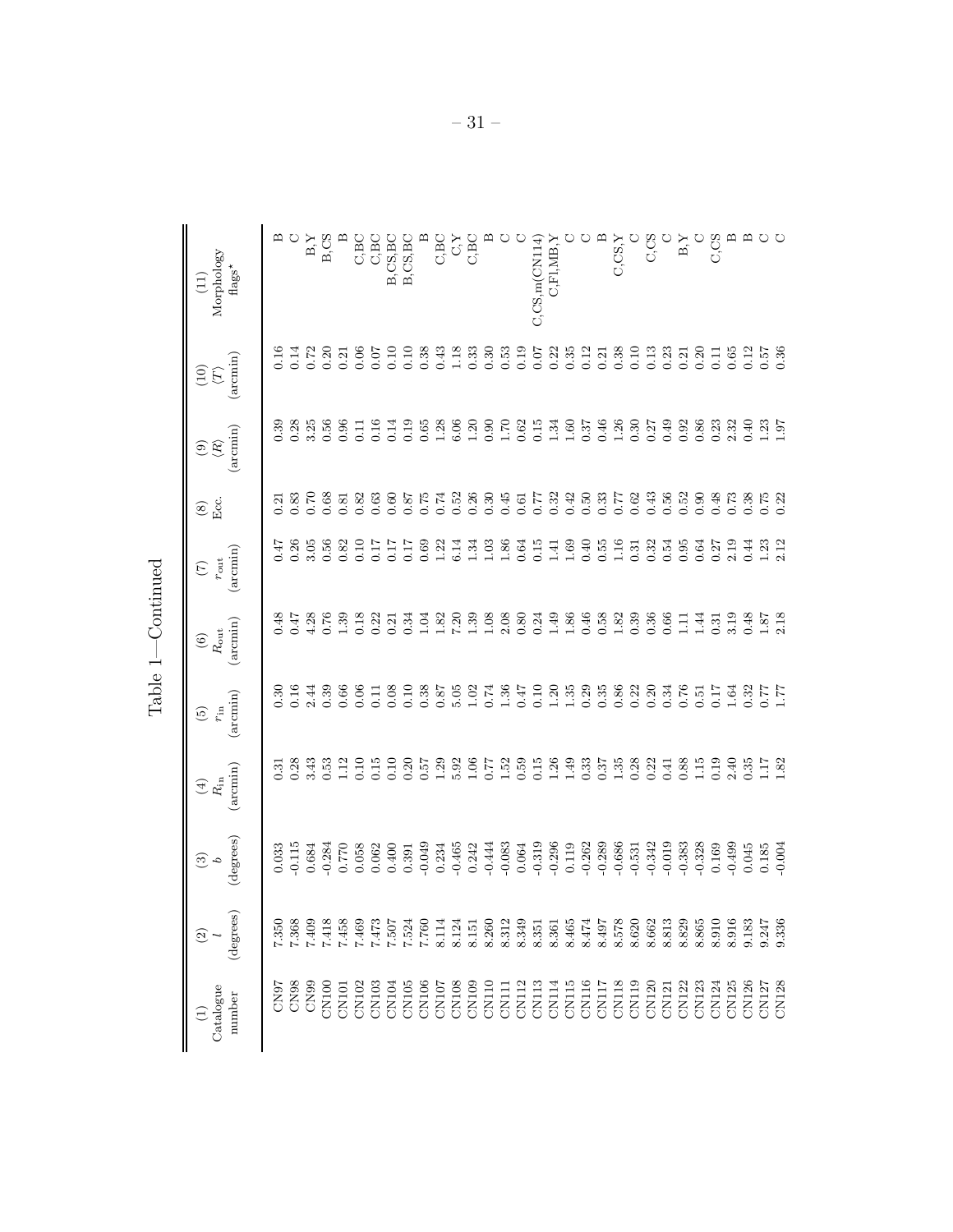| $M$ orphology<br>$\mathrm{flags}^\star$                                    | <b>DOOXDOOM</b><br>BA SAAAA<br>COOXDOOM<br>COOXDOOM<br><b>SOUGO E SA A BOO</b><br><b>COUGO E SA A BOO</b><br>C C A C C C A A BOO<br>U.FI.Y<br>U.F<br>U.Y<br>U                                                                                                                                                                                                                      |
|----------------------------------------------------------------------------|------------------------------------------------------------------------------------------------------------------------------------------------------------------------------------------------------------------------------------------------------------------------------------------------------------------------------------------------------------------------------------|
| $\begin{array}{c} (10) \\ \langle T \rangle \\ (arcmin) \end{array}$       | 0.21<br>0.21<br>0.38<br>0.38<br>0.10<br>0.16<br>0.65<br>0.13<br>$\frac{11}{113}$<br>0.26<br>0.37<br>0.09<br>0.17                                                                                                                                                                                                                                                                   |
| arcsin<br>$\circledcirc$                                                   | 0.16<br>0.26<br>0.34<br>0.38<br>0.14<br>$1.07$<br>3.34<br>$0.52$<br>$0.19$<br>0.19<br>0.24<br>0.89<br>1.41<br>0.16<br>0.23<br>$\overline{141}$                                                                                                                                                                                                                                     |
| $\circledast$                                                              | 8<br>8 5 8 9 9 9 9 9 9<br>9 0 0 0 0 0 0 0<br>$\begin{array}{c} 89.83 \\ 89.74 \\ 19.60 \\ 0.00 \\ 0.00 \\ 0.00 \\ 0.00 \\ 0.00 \\ 0.00 \\ 0.00 \\ 0.00 \\ 0.00 \\ 0.00 \\ 0.00 \\ 0.00 \\ 0.00 \\ 0.00 \\ 0.00 \\ 0.00 \\ 0.00 \\ 0.00 \\ 0.00 \\ 0.00 \\ 0.00 \\ 0.00 \\ 0.00 \\ 0.00 \\ 0.00 \\ 0.00 \\ 0.00 \\ 0.00 \\ 0.00 \\ 0.00 \\ 0.00 \\ 0.00 \\$<br>3.48<br>3.75<br>3.63 |
| $r_{\text{out}}$<br>(arcmin)<br>$(\tilde{\mathcal{L}})$                    | $0.13$<br>$-1.3$<br>$-3.09$<br>$0.22$<br>$0.56$<br>$0.27$<br>$0.33$<br>0.23<br>$1.14$<br>0.42<br>1.48<br>0.24<br>0.79<br>0.25<br>0.35<br>0.34<br>0.57<br>$-50$<br>7.17<br>0.23<br>0.24<br>0.21                                                                                                                                                                                     |
| arcmin<br>$\stackrel{(6)}{R}_{\rm out}$                                    | 4.36<br>0.38<br>0.48<br>0.23<br>1.30<br>0.63<br>0.24<br>0.87<br>0.38<br>$0.57$<br>$0.37$<br>$1.42$<br>$0.42$<br>$\frac{32}{0.23}$<br>2.03<br>0.26<br>0.30<br>$\frac{35}{0.38}$<br>0.61<br>$\overline{71}$<br>0.35                                                                                                                                                                  |
| $\begin{array}{c} \text{(5)} \\ r_{\rm in} \\ \text{(arcmin)} \end{array}$ | 15<br>0.10<br>$\overline{11}$                                                                                                                                                                                                                                                                                                                                                      |
| $\begin{array}{c} (4) \\ R_{\rm in} \\ (arcmin) \end{array}$               | $1.00$<br>$3.57$<br>$0.47$<br>0.15<br>0.63<br>0.23<br>0.5<br>0.77<br>0.26<br>$0.22$<br>0.22<br>0.99<br>0.26<br>0.33<br>0.40<br>0.14<br>1.27<br>0.14<br>0.14<br>0.16<br>0.11<br>$\overline{.31}$                                                                                                                                                                                    |
| (degrees)<br>$\odot$ $\circ$                                               | $\begin{array}{l} 0.0900\\ 0.0900\\ 0.0900\\ 0.0900\\ 0.0900\\ 0.0900\\ 0.0900\\ 0.0900\\ 0.0900\\ 0.0900\\ 0.0900\\ 0.0900\\ 0.0900\\ 0.0900\\ 0.0900\\ 0.0900\\ 0.0900\\ 0.0900\\ 0.0900\\ 0.0900\\ 0.0900\\ 0.0900\\ 0.0900\\ 0.0900\\ 0.0900\\ 0.0900\\ 0.09$<br>0.183<br>0.020                                                                                                |
| (degrees)<br>$\widehat{\infty}$                                            | 9.959<br>9.968<br>9.969<br>9.969<br>9.968<br>9.969<br>9.969<br>9.960<br>10.127<br>10.40<br>10.40<br>10.40<br>10.472<br>$\begin{array}{l} 9.612 \\ 9.613 \\ 9.711 \\ 9.833 \\ 9.939 \end{array}$<br>9.346<br>$9.402$<br>$9.408$<br>$9.462$<br>$9.465$<br>$9.603$                                                                                                                    |
| $\frac{(1)}{\text{Catalogue}}$<br>number                                   | ${\small 23 \atop 25 \atop 25 \atop 25 \atop 25 \atop 25 \atop 25 \atop 25 \atop 25 \atop 25 \atop 25 \atop 25 \atop 25 \atop 25 \atop 25 \atop 25 \atop 25 \atop 25 \atop 25 \atop 25 \atop 25 \atop 25 \atop 25 \atop 25 \atop 25 \atop 25 \atop 25 \atop 25 \atop 25 \atop 25 \atop 25 \atop 25 \atop 25 \atop 25 \atop 25 \atop 25 \atop 2$                                    |

Table 1-Continued Table 1—Continued

outside the ring. BC stands for a complex of two or more bubbles, that may or may not be physically associated. Bubbles that have at least one secondary bubble projected within or on its periphery, are labeled MB. Bubbles probable enclosed central star cluster, meaning that the stellar density inside the ring appears to be greater than the average stellar density The abbreviations in col.(11) are defined as follows: C is a complete or closed ring. B is a broken or incomplete ring. CC stands for a probable enclosed central star cluster, meaning that the stellar density inside the ring appears to be greater than the average stellar density outside the ring. BC stands for a complex of two or more bubbles, that may or may not be physically associated. Bubbles that have at least one secondary bubble projected within or on its periphery, are labeled MB. Bubbles subsidiary to MB bubbles are labeled m(catalog number) according to the MB bubble they are associated with. Bubbles that have possible YSO(s) projected within or on its periphery but have not formed a secondary bubble, are labelled Y. CS indicates that the central star(s) responsible for driving the bubble is/are probably apparent. Fl indicates a flocculent or clumpy bubble structure. Two bubbles that are probable planetary nebulae are designated by PN.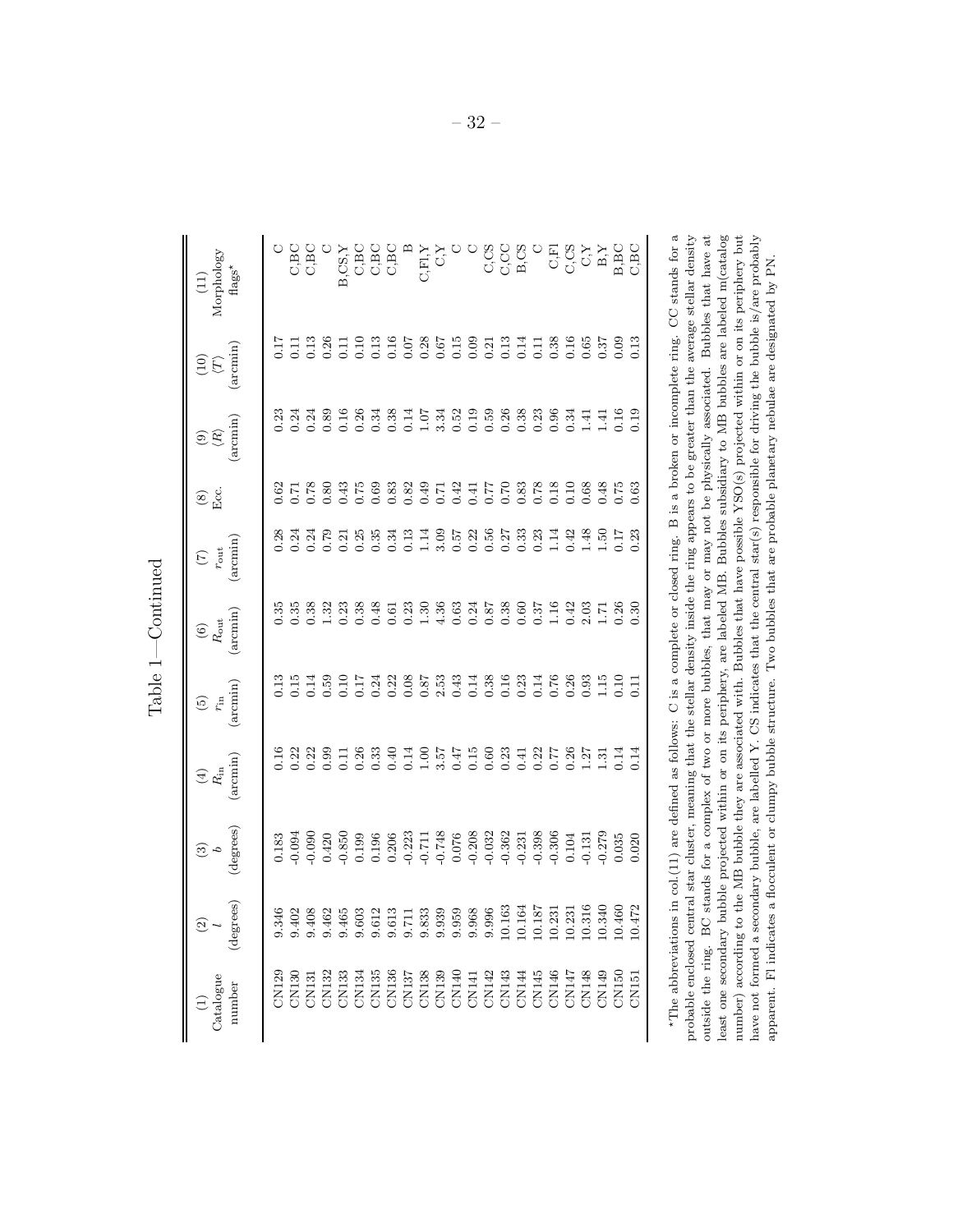| Morphology<br>$\mathrm{flags}^\star$<br>$\begin{pmatrix} 1 \ 1 \end{pmatrix}$ | B, Y     | $\mathbf{B}, \mathbf{FL}, \mathbf{Y}$ | C,CS                 |                                                                                                                                                                                                                                                                                                                        |          | C,CS                       |          |       |          | C, CS, PN |          |                              | Г.<br>Д  | C,CS,PN | C,C                                                      |      |      |                                      |      |                                                                                                                                                                                                                                                                                                               |                                                           |             |                            |             | ី<br>ក   |             |             | B,CS,BC      | C, B        | B, CS, BC   | $\begin{array}{c} \text{B}, \text{CS}, \text{BC} \\ \text{C}, \text{BC} \end{array}$ |                |
|-------------------------------------------------------------------------------|----------|---------------------------------------|----------------------|------------------------------------------------------------------------------------------------------------------------------------------------------------------------------------------------------------------------------------------------------------------------------------------------------------------------|----------|----------------------------|----------|-------|----------|-----------|----------|------------------------------|----------|---------|----------------------------------------------------------|------|------|--------------------------------------|------|---------------------------------------------------------------------------------------------------------------------------------------------------------------------------------------------------------------------------------------------------------------------------------------------------------------|-----------------------------------------------------------|-------------|----------------------------|-------------|----------|-------------|-------------|--------------|-------------|-------------|--------------------------------------------------------------------------------------|----------------|
| $(\arcsin)$<br>$\left(10\right)$<br>Ê                                         | 0.42     | 0.39                                  | 0.08                 | 0.41                                                                                                                                                                                                                                                                                                                   | 0.62     | 0.10                       | 0.33     | 0.16  | 0.17     | 0.07      | 0.09     | 0.10                         | 0.18     | 0.18    |                                                          |      |      |                                      |      | 0.22                                                                                                                                                                                                                                                                                                          | $0.13$<br>$0.27$                                          |             | 0.36                       | 0.20        | 0.13     | 0.12        | 0.11        | 0.14         | 0.17        | 0.19        | 0.12                                                                                 | 0.13           |
| (arcmin)<br>$\mathfrak{B}$<br>$\large \textcircled{\small 9}$                 | 2.15     | 1.86                                  | 0.23                 | 2.08                                                                                                                                                                                                                                                                                                                   | 4.01     | 0.32                       | 1.62     | 0.29  | 0.25     | 0.22      | 0.11     | 0.46                         | 0.40     |         | $0.91$<br>$0.19$                                         |      |      | $2.80$<br>$0.36$<br>$0.52$<br>$0.41$ |      |                                                                                                                                                                                                                                                                                                               | $0.\overline{36}$<br>$0.\overline{6}$<br>$1.\overline{6}$ |             |                            | 0.93        | 0.43     | 0.73        | 0.19        | 0.52         | 0.64        | 0.51        | 0.39                                                                                 | $\overline{1}$ |
| $\frac{1}{\sqrt{2}}$                                                          | 0.67     | 0.30                                  | 0.58                 | 0.62                                                                                                                                                                                                                                                                                                                   | $0.35\,$ | 0.57                       | $0.58\,$ | 0.60  | 0.76     | 0.31      | 0.22     | 0.13                         | 0.89     | 0.55    |                                                          |      |      |                                      |      | $\begin{array}{c} 41 \\ 0.78 \\ 0.00 \\ 0.00 \\ 0.00 \\ 0.00 \\ 0.00 \\ 0.00 \\ 0.00 \\ 0.00 \\ 0.00 \\ 0.00 \\ 0.00 \\ 0.00 \\ 0.00 \\ 0.00 \\ 0.00 \\ 0.00 \\ 0.00 \\ 0.00 \\ 0.00 \\ 0.00 \\ 0.00 \\ 0.00 \\ 0.00 \\ 0.00 \\ 0.00 \\ 0.00 \\ 0.00 \\ 0.00 \\ 0.00 \\ 0.00 \\ 0.00 \\ 0.00 \\ 0.00 \\ 0.00$ |                                                           |             | 0.84                       |             | 0.43     | 0.58        | 0.28        | 0.60         | 0.79        | 0.42        | $0.72$<br>$0.70$                                                                     |                |
| (arcnin)<br>$r_{\rm out}$<br>$\mathfrak{C}$                                   |          | $\frac{0.3}{2.00}$                    |                      | $0.24$<br>$2.02$                                                                                                                                                                                                                                                                                                       |          | $4.33$<br>$0.33$<br>$0.33$ |          |       | 0.27     |           |          | 0.15<br>0.15<br>0.33         |          | 0.91    |                                                          |      |      |                                      |      | 35 28 38 38 38 39<br>20 30 30 30 30 30 30 30<br>30 30 30 30 30 30 30                                                                                                                                                                                                                                          |                                                           |             |                            |             | 0.47     | 0.71        | 0.24        | 0.52         | 0.57        | 0.58        | $0.37$<br>0.40                                                                       |                |
| $(\arcsin)$<br>$R_{\rm out}$<br>$\circledcirc$                                |          |                                       |                      | 2.74<br>2.10<br>2.57<br>2.57                                                                                                                                                                                                                                                                                           |          | $4.47$<br>0.41<br>1.98     |          | 0.42  | 0.42     |           |          | 0.27<br>0.55<br>0.51<br>0.51 |          |         |                                                          |      |      |                                      |      | $\begin{array}{cccc}\n688348838953132 \\  & 68346333653123 \\  & 69366633611 \\  & 6936663361\n\end{array}$                                                                                                                                                                                                   |                                                           |             |                            |             |          | 0.87        | 0.25        | 0.66         | 0.93        | 0.64        | $0.54$<br>0.56                                                                       |                |
| $(\arcsin)$<br>$r_{\rm in}$<br>$\widetilde{\Theta}$                           | $-1.67$  | .63                                   | 7.17                 | 1.66                                                                                                                                                                                                                                                                                                                   | 3.58     | 0.24                       | 1.31     | 0.19  | 0.14     | 0.19      | 0.07     | 0.41                         | 0.21     |         | $0.75$<br>$0.13$                                         | 2.01 |      | $0.30$<br>$0.38$                     |      | $\begin{array}{c} 0.14 \\ 0.30 \\ 0.13 \end{array}$                                                                                                                                                                                                                                                           |                                                           |             | $0.38$<br>$1.12$<br>$0.77$ |             | 0.34     | 0.60        | 0.13        | 0.40         | 0.44        | 0.40        | $\frac{0.27}{0.30}$                                                                  |                |
| $(\arcsin)$<br>$R_{\rm in}$<br>$\bigoplus$                                    | 2.25     |                                       | 0.21                 | 2.11                                                                                                                                                                                                                                                                                                                   | 3.83     | 0.29                       | 1.61     | 0.24  | 0.21     | 0.20      | 0.07     | 0.41                         | 0.45     | 0.90    | 0.15                                                     | 2.88 | 0.32 | 0.50                                 | 0.21 | 0.30                                                                                                                                                                                                                                                                                                          | 0.19                                                      | 0.69        | 2.04                       | 0.90        | 0.38     | 0.74        | 0.14        | 0.50         | 0.72        | 0.44        | 0.40                                                                                 | 0.42           |
| (degrees)<br>$\widehat{\mathfrak{G}}$                                         | $-0.502$ |                                       | $-0.411$<br>$-0.372$ | $-0.245$                                                                                                                                                                                                                                                                                                               | 0.295    | $-0.042$                   | $-0.308$ | 0.059 | $-0.741$ | 0.109     | $-0.481$ | $0.068\,$                    | $-0.058$ | 0.130   | $-0.367$<br>$-0.748$<br>$-0.429$<br>$-0.165$<br>$-0.062$ |      |      |                                      |      | 0.198                                                                                                                                                                                                                                                                                                         | $-0.034$                                                  | $\,0.613\,$ | $0.670\,$                  | $-0.123$    | $-0.044$ | $-0.080$    | 0.111       | 0.229        | $-0.230$    | 0.215       | $-0.235$<br>$-0.198$                                                                 |                |
| ees)<br>∾<br>(degr                                                            | 359      | 359                                   | 359                  | $\begin{array}{l} 965 \\ 740 \\ 896 \\ 967 \\ 1996 \\ 1996 \\ 1996 \\ 1996 \\ 1996 \\ 1996 \\ 1996 \\ 1996 \\ 1996 \\ 1996 \\ 1996 \\ 1996 \\ 1996 \\ 1996 \\ 1996 \\ 1996 \\ 1996 \\ 1996 \\ 1996 \\ 1996 \\ 1996 \\ 1996 \\ 1996 \\ 1996 \\ 1996 \\ 1996 \\ 1996 \\ 1996 \\ 1996 \\ 1996 \\ 1996 \\ 1996 \\ $<br>359 | 359      | 359                        | 359      | 358.  | 358.     | 358.      |          | 38<br>38 38<br>38            |          |         |                                                          |      |      |                                      |      |                                                                                                                                                                                                                                                                                                               |                                                           |             | 408<br>357                 | 0.06<br>357 | 356.     | 561<br>356. | 439<br>356. | .358<br>356. | 349<br>356. | 344<br>356. | $325$<br>$311$<br>356.<br>356.                                                       |                |
| Catalogue<br>number                                                           |          |                                       |                      |                                                                                                                                                                                                                                                                                                                        |          |                            |          |       |          |           |          |                              |          |         |                                                          |      |      |                                      |      |                                                                                                                                                                                                                                                                                                               |                                                           |             |                            |             |          |             |             |              |             |             |                                                                                      |                |

Table 2. Southern Bubble Parameters Table 2. Southern Bubble Parameters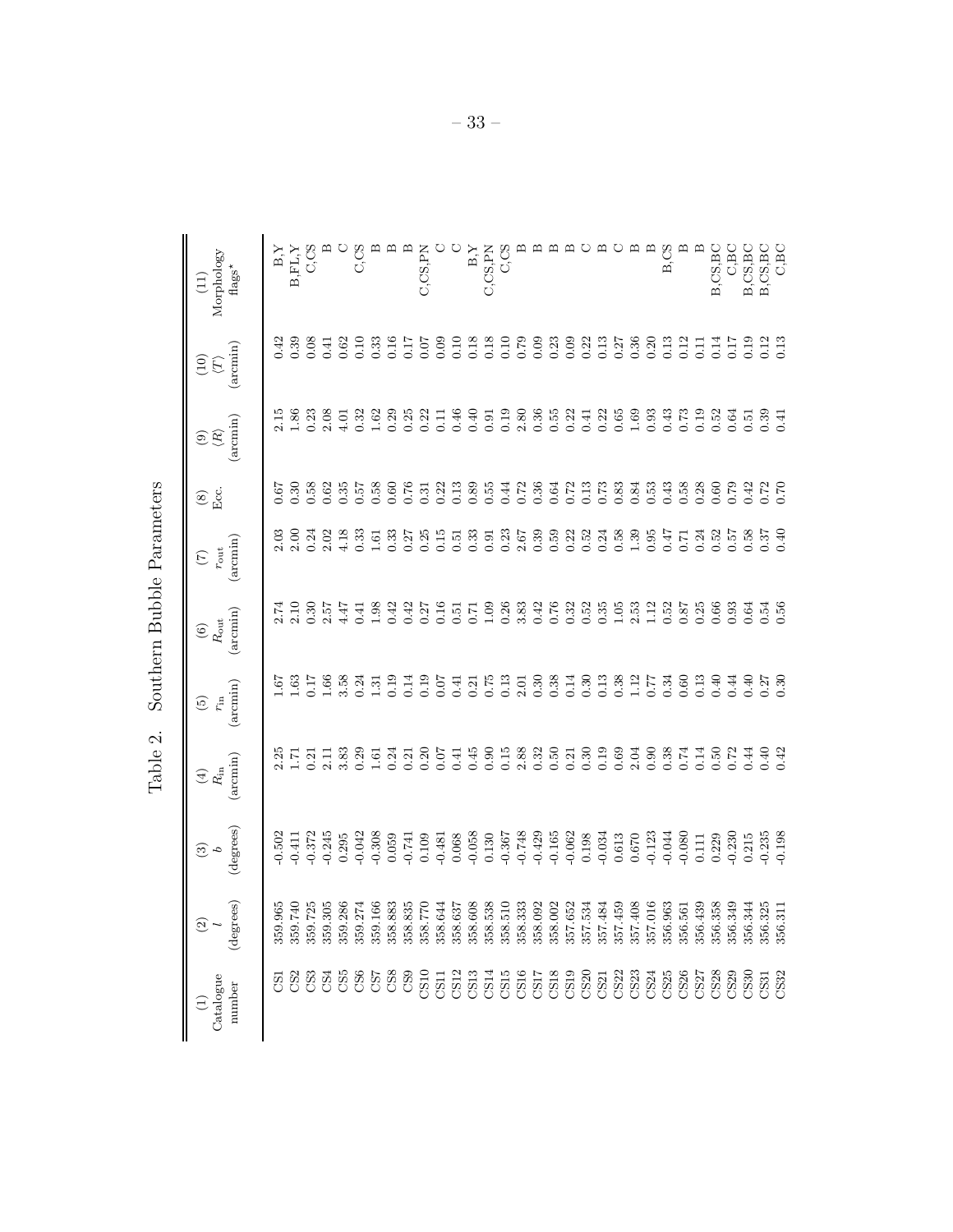| Catalogue<br>number | ees)<br>degre)<br>$\hat{\omega}$ - | (degrees)<br>$\frac{3}{6}$ | (arcnin)<br>$\bigoplus_{\mathbf{R}_{\text{in}}}$ | $(\arcsin)$<br>$r_{\rm in}$<br>$\widetilde{\mathfrak{G}}$ | (arcnin)<br>$\mathop{R_{\mathrm{out}}}$                     | $(\arcsin)$<br>$\sum\limits_{r\text{out}}$ | $\frac{8}{\text{E}}$                                                                                                                                                                                                                                                                                            | arcsin<br>$\bigcirc \mathfrak{E}$                                            | $(\arcsin)$<br>$\widehat{\Xi}$ | Morphology<br>${\rm \, flags}^{\star}$<br>$\begin{pmatrix} 1 \\ 2 \end{pmatrix}$ |
|---------------------|------------------------------------|----------------------------|--------------------------------------------------|-----------------------------------------------------------|-------------------------------------------------------------|--------------------------------------------|-----------------------------------------------------------------------------------------------------------------------------------------------------------------------------------------------------------------------------------------------------------------------------------------------------------------|------------------------------------------------------------------------------|--------------------------------|----------------------------------------------------------------------------------|
|                     |                                    | 0.667                      |                                                  |                                                           |                                                             |                                            | 0.73                                                                                                                                                                                                                                                                                                            | 1.16                                                                         | 0.18                           |                                                                                  |
|                     |                                    | 0.522                      | $\frac{29}{1.21}$                                |                                                           |                                                             |                                            | 0.55                                                                                                                                                                                                                                                                                                            | 1.28                                                                         | 0.35                           |                                                                                  |
|                     |                                    | $-0.062$                   |                                                  |                                                           |                                                             |                                            | 0.37                                                                                                                                                                                                                                                                                                            |                                                                              | $\overline{0.11}$              |                                                                                  |
|                     |                                    | $-0.014$                   |                                                  |                                                           |                                                             |                                            | 0.29                                                                                                                                                                                                                                                                                                            | 0.30                                                                         | 0.14                           |                                                                                  |
|                     |                                    | $-0.036$                   | 15888845886<br>0.58861458<br>0.5000              |                                                           |                                                             |                                            | 0.00                                                                                                                                                                                                                                                                                                            |                                                                              | 0.07                           |                                                                                  |
|                     |                                    | $-0.400$                   |                                                  |                                                           |                                                             |                                            | 0.91                                                                                                                                                                                                                                                                                                            | $0.23380$<br>$0.33380$                                                       | 0.11                           |                                                                                  |
|                     |                                    | $-0.532$                   |                                                  |                                                           |                                                             |                                            | $0.64\,$                                                                                                                                                                                                                                                                                                        |                                                                              | 0.30                           |                                                                                  |
|                     |                                    | 0.331                      |                                                  |                                                           |                                                             |                                            |                                                                                                                                                                                                                                                                                                                 |                                                                              | 0.14                           |                                                                                  |
|                     |                                    | $-0.222$                   |                                                  |                                                           |                                                             |                                            |                                                                                                                                                                                                                                                                                                                 |                                                                              | 0.11                           |                                                                                  |
|                     |                                    | 0.827                      |                                                  |                                                           |                                                             |                                            |                                                                                                                                                                                                                                                                                                                 | 0.15                                                                         | 0.08                           | B,CS                                                                             |
|                     |                                    | 0.297                      |                                                  |                                                           |                                                             |                                            |                                                                                                                                                                                                                                                                                                                 |                                                                              | 0.11                           | $\tilde{C}$                                                                      |
|                     |                                    | 0.473                      |                                                  |                                                           |                                                             |                                            |                                                                                                                                                                                                                                                                                                                 |                                                                              | 0.41                           | C, BC, Y                                                                         |
|                     |                                    | 0.245                      |                                                  |                                                           |                                                             |                                            | 0.30<br>0.50<br>0.50<br>0.50<br>0.50                                                                                                                                                                                                                                                                            | $0.35$<br>$1.7$<br>$0.17$                                                    | 0.08                           |                                                                                  |
|                     |                                    | 0.492                      |                                                  |                                                           |                                                             |                                            |                                                                                                                                                                                                                                                                                                                 |                                                                              | 0.24                           |                                                                                  |
|                     |                                    | $0.005\,$                  |                                                  |                                                           |                                                             |                                            |                                                                                                                                                                                                                                                                                                                 |                                                                              | 0.33                           | $\begin{array}{c} \text{C,BC,Y} \\ \text{C,CS,Y} \end{array}$                    |
|                     |                                    | $0.070\,$                  |                                                  |                                                           |                                                             |                                            | $\begin{array}{c} 43 \\ 0.5 \\ 0.5 \\ 0.5 \end{array}$                                                                                                                                                                                                                                                          | $1.33$<br>$1.33$<br>$1.3$                                                    | $0.48\,$                       |                                                                                  |
|                     |                                    | 0.034                      |                                                  |                                                           |                                                             |                                            |                                                                                                                                                                                                                                                                                                                 |                                                                              | 0.09                           |                                                                                  |
|                     |                                    | 0.979                      |                                                  |                                                           |                                                             |                                            |                                                                                                                                                                                                                                                                                                                 |                                                                              | 0.19                           |                                                                                  |
|                     |                                    | $-0.053$                   |                                                  | $0.12$<br>$1.08$<br>$1.87$<br>$0.87$                      | $0.2789533753754$<br>$0.3433333753754$<br>$0.4333337537754$ |                                            |                                                                                                                                                                                                                                                                                                                 | $0.18$<br>$1.33$<br>$2.13$                                                   | 0.37                           |                                                                                  |
|                     |                                    | 0.614                      |                                                  |                                                           |                                                             |                                            | $\begin{array}{c} 47 \\ 368 \\ 0.88 \\ 0.00 \\ 0.00 \\ 0.00 \\ 0.00 \\ 0.00 \\ 0.00 \\ 0.00 \\ 0.00 \\ 0.00 \\ 0.00 \\ 0.00 \\ 0.00 \\ 0.00 \\ 0.00 \\ 0.00 \\ 0.00 \\ 0.00 \\ 0.00 \\ 0.00 \\ 0.00 \\ 0.00 \\ 0.00 \\ 0.00 \\ 0.00 \\ 0.00 \\ 0.00 \\ 0.00 \\ 0.00 \\ 0.00 \\ 0.00 \\ 0.00 \\ 0.00 \\ 0.00 \\$ | 1.46                                                                         | 0.46                           |                                                                                  |
|                     | 353                                | 0.561                      |                                                  | $0.16$<br>$0.16$                                          |                                                             |                                            |                                                                                                                                                                                                                                                                                                                 |                                                                              | 0.12                           | B,CS                                                                             |
|                     | 353                                | $-0.457$                   | 0.24                                             |                                                           |                                                             |                                            |                                                                                                                                                                                                                                                                                                                 |                                                                              | 0.09                           | B,CS                                                                             |
|                     | 353.                               | $-0.375$                   | 1.11                                             | $0.45\,$                                                  |                                                             |                                            |                                                                                                                                                                                                                                                                                                                 | $0.21$<br>$0.21$<br>$0.31$<br>$0.51$<br>$0.51$<br>$0.51$<br>$0.51$<br>$0.51$ | 0.15                           |                                                                                  |
|                     | 353.                               | $-0.335$                   |                                                  |                                                           |                                                             |                                            |                                                                                                                                                                                                                                                                                                                 |                                                                              | $\overline{0}$ .               |                                                                                  |
|                     | 353.                               | $-0.138$                   | $0.25$<br>$1.58$                                 | $\begin{array}{c} 0.24 \\ 1.38 \\ 0.67 \end{array}$       |                                                             |                                            |                                                                                                                                                                                                                                                                                                                 |                                                                              | 0.34                           | Ğ                                                                                |
|                     | 353.                               | $-0.477$                   | 0.89                                             |                                                           |                                                             |                                            |                                                                                                                                                                                                                                                                                                                 |                                                                              | 0.28                           |                                                                                  |
|                     | 353.                               | 0.595                      | 5.78                                             | 3.43                                                      |                                                             |                                            |                                                                                                                                                                                                                                                                                                                 |                                                                              | 1.36                           | B,BC                                                                             |
|                     | 353.                               | $-0.260$                   | 0.83                                             | 0.59                                                      | 1.22                                                        |                                            | 0.70                                                                                                                                                                                                                                                                                                            | 0.87                                                                         | 0.33                           |                                                                                  |
|                     | 353.                               | 0.855                      | 8.38                                             | 4.90                                                      |                                                             |                                            | 0.81                                                                                                                                                                                                                                                                                                            | 7.24                                                                         | 1.66                           |                                                                                  |
|                     | 353.                               | 0.337                      | 2.29                                             | $\overline{L}$                                            | $\frac{10.56}{3.31}$                                        |                                            | 0.86                                                                                                                                                                                                                                                                                                            | 2.01                                                                         | 0.73                           | C,BC<br>B,BC                                                                     |
|                     | 353.<br>353.                       | $0.625$ <sup>-0.014</sup>  | 4.90                                             | $2.91$<br>0.34                                            |                                                             | $3.\overline{81}$<br>0.48                  | $0.81$<br>0.33                                                                                                                                                                                                                                                                                                  | $4.36$<br>0.42                                                               | $1.17$<br>0.15                 | B, BC<br>B, MB                                                                   |
|                     |                                    |                            | 0.35                                             |                                                           | $6.42$<br>0.51                                              |                                            |                                                                                                                                                                                                                                                                                                                 |                                                                              |                                |                                                                                  |

Table 2—Continued Table 2—Continued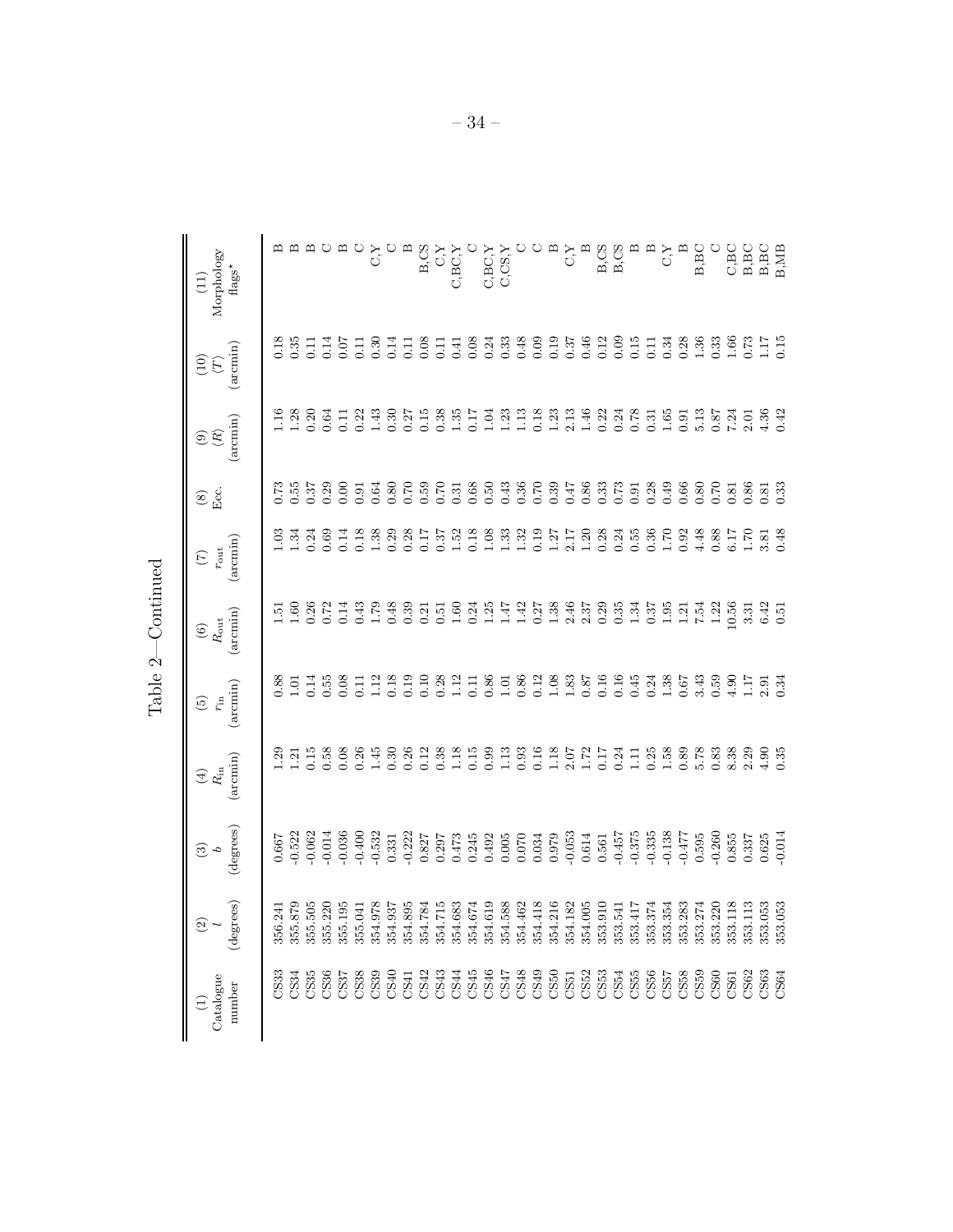| Morphology<br>$\mathrm{flags}^\star$<br>$\begin{pmatrix} 1 \\ 2 \end{pmatrix}$ | C, m(CS64)                  | C, CS, BC                                                                  | B, BC          |                  | B, CC, Y         | C,CS | B,CS                                                     |       |                    | U.<br>U |       | B, Y                                        | B,CC             | C <sub>.</sub> Fl | C, BC                                       | B, B C | C,BC  | B,CS           |                  |       |                | ິ<br>ບ                                                                                                                                                                                                                         |       | B,CS,Y |                          | C,CS       | B,CS                                   | $\vec{B}$ , $\vec{A}$ |                        |                                                         |  |
|--------------------------------------------------------------------------------|-----------------------------|----------------------------------------------------------------------------|----------------|------------------|------------------|------|----------------------------------------------------------|-------|--------------------|---------|-------|---------------------------------------------|------------------|-------------------|---------------------------------------------|--------|-------|----------------|------------------|-------|----------------|--------------------------------------------------------------------------------------------------------------------------------------------------------------------------------------------------------------------------------|-------|--------|--------------------------|------------|----------------------------------------|-----------------------|------------------------|---------------------------------------------------------|--|
| (arcmin)<br>$\widetilde{E}$                                                    | 0.06<br>0.14                | 0.30                                                                       | 0.26           | $0.18$<br>$0.24$ |                  | 0.20 | 0.11                                                     | 1.02  | 0.09               | 0.17    | 0.18  | 0.16                                        | 0.26             | 0.67              | 0.17                                        | 0.36   | 0.14  |                | $0.28$<br>$0.21$ | 0.22  | 0.36           | 0.30                                                                                                                                                                                                                           | 0.19  | 0.08   | 0.21                     | 0.19       | 0.07                                   | 0.20                  | 0.91                   | $\begin{array}{c} 0.22 \\ 0.13 \end{array}$             |  |
| $(\arcsin)$<br>$\circledcirc$                                                  | 0.33<br>$\overline{0}$ . 11 | 0.79                                                                       | 0.96           | 0.41             | 0.94             |      |                                                          |       |                    |         |       | 0.84                                        |                  | $0.356$<br>$0.50$ |                                             | 1.35   |       |                |                  |       |                | $0.57$<br>$0.65$<br>$0.63$<br>$0.39$<br>$0.39$                                                                                                                                                                                 |       |        |                          |            | $0.388$<br>$0.386$<br>$0.58$<br>$0.18$ |                       | $0.81$<br>$5.26$       | $\begin{array}{c} 0.68 \\ 0.39 \end{array}$             |  |
| $\frac{8}{\text{E}}$                                                           | 0.42<br>0.74                |                                                                            | $0.80$<br>0.80 |                  | $0.64$<br>$0.75$ |      | $0.68$<br>$0.68$<br>$0.74$<br>$0.73$<br>$0.73$<br>$0.73$ |       |                    |         |       |                                             | $0.51$<br>$0.36$ |                   | 0.42                                        | 0.82   | 0.47  | 0.17           | 0.80             |       | $0.64$<br>0.86 | 0.69                                                                                                                                                                                                                           | 0.60  |        |                          |            | 69<br>87.09<br>87.09                   |                       |                        | 0.72                                                    |  |
| $(\arcsin)$<br>$r_{\rm out}$<br>$\mathfrak{C}$                                 |                             |                                                                            |                |                  |                  |      |                                                          |       |                    |         |       |                                             |                  |                   |                                             |        |       |                |                  |       |                | $0.68$ $0.76$ $0.76$ $0.76$ $0.76$ $0.76$ $0.76$ $0.76$ $0.76$ $0.76$ $0.76$ $0.76$ $0.76$ $0.76$ $0.76$ $0.76$ $0.76$ $0.76$ $0.76$ $0.76$ $0.76$ $0.76$ $0.76$ $0.76$ $0.76$ $0.76$ $0.76$ $0.76$ $0.76$ $0.76$ $0.76$ $0.7$ |       |        |                          |            |                                        |                       |                        |                                                         |  |
| (arcnin)<br>$\overset{(6)}{R}_{\rm out}$                                       |                             |                                                                            |                |                  |                  |      |                                                          |       |                    |         |       |                                             |                  |                   |                                             |        |       |                |                  |       |                |                                                                                                                                                                                                                                |       |        |                          |            |                                        |                       |                        | 0.55                                                    |  |
| $(\arcsin)$<br>$r_{\rm in}$<br>$\widetilde{\mathfrak{G}}$                      | 0.07<br>0.25                |                                                                            |                |                  |                  |      |                                                          |       |                    |         |       | 0.63                                        | 0.67             | 2.91              | 0.49                                        | 0.89   | 0.50  | 0.83           |                  |       |                |                                                                                                                                                                                                                                | 0.45  | 0.17   | 0.50                     |            | $0.53$<br>$0.13$                       |                       | $0.59$<br>$4.10$       | 0.48<br>0.27                                            |  |
| $(\arcsin)$<br>$\bigoplus_{\mathbf{R}_{\text{in}}}$                            | 0.10                        | $0.75$<br>$0.75$<br>$1.07$                                                 |                | 0.38             | 0.93             |      | $0.36$<br>$5.65$                                         |       | 0.10               | 0.36    | 1.09  | $\begin{array}{c} 0.92 \\ 0.77 \end{array}$ |                  | 3.13              | $\begin{array}{c} 0.54 \\ 1.55 \end{array}$ |        | 0.57  | $0.84$<br>0.70 |                  | 0.94  | $1.13\,$       | 0.98                                                                                                                                                                                                                           | 0.57  | 0.21   | 0.62                     | 0.81       | 0.16                                   | 0.86                  | 5.64                   | $\begin{array}{c} 0.67 \\ 0.39 \end{array}$             |  |
| (degrees)<br>$\circledcirc$                                                    | 0.018                       | $-0.842$<br>$-0.364$<br>$-0.350$<br>$-0.178$<br>$-0.179$                   |                |                  |                  |      | $-0.152$                                                 | 0.297 | $0.162$<br>$0.644$ |         | 0.199 | 0.100                                       | 0.653            | 0.516             | 0.159                                       | 0.165  | 0.157 | 0.198          | $-0.460$         | 0.642 | $\!0.690$      | $1.018\,$                                                                                                                                                                                                                      | 0.679 | 0.698  | 0.483                    | $-0.322$   | $-0.393$                               | 0.154                 | 0.646                  | T <sub>0.0</sub> -730                                   |  |
| (degrees)<br>$\scriptstyle{\mathcal{C}}$                                       | 043<br>353                  | n di di di di di di di di di di di di<br>8 8 8 8 8 8 8 8 8 8 8 8 8 8 8 8 8 |                |                  |                  |      |                                                          |       |                    |         |       |                                             |                  |                   | 351                                         | 351    | 351   | 351            | 351              | 351   | 351            | 351                                                                                                                                                                                                                            | 351   | 351    | 261<br>258<br>182<br>351 | 050<br>351 | .048<br>$351\,$                        | 030<br>351            | $\overline{00}$<br>351 | 883<br>770<br>$\begin{array}{c} 350 \\ 350 \end{array}$ |  |
| Catalogue<br>number                                                            |                             |                                                                            |                |                  |                  |      |                                                          |       |                    |         |       |                                             |                  |                   |                                             |        |       |                |                  |       |                |                                                                                                                                                                                                                                |       |        |                          |            |                                        |                       |                        |                                                         |  |

Table 2—Continued Table 2—Continued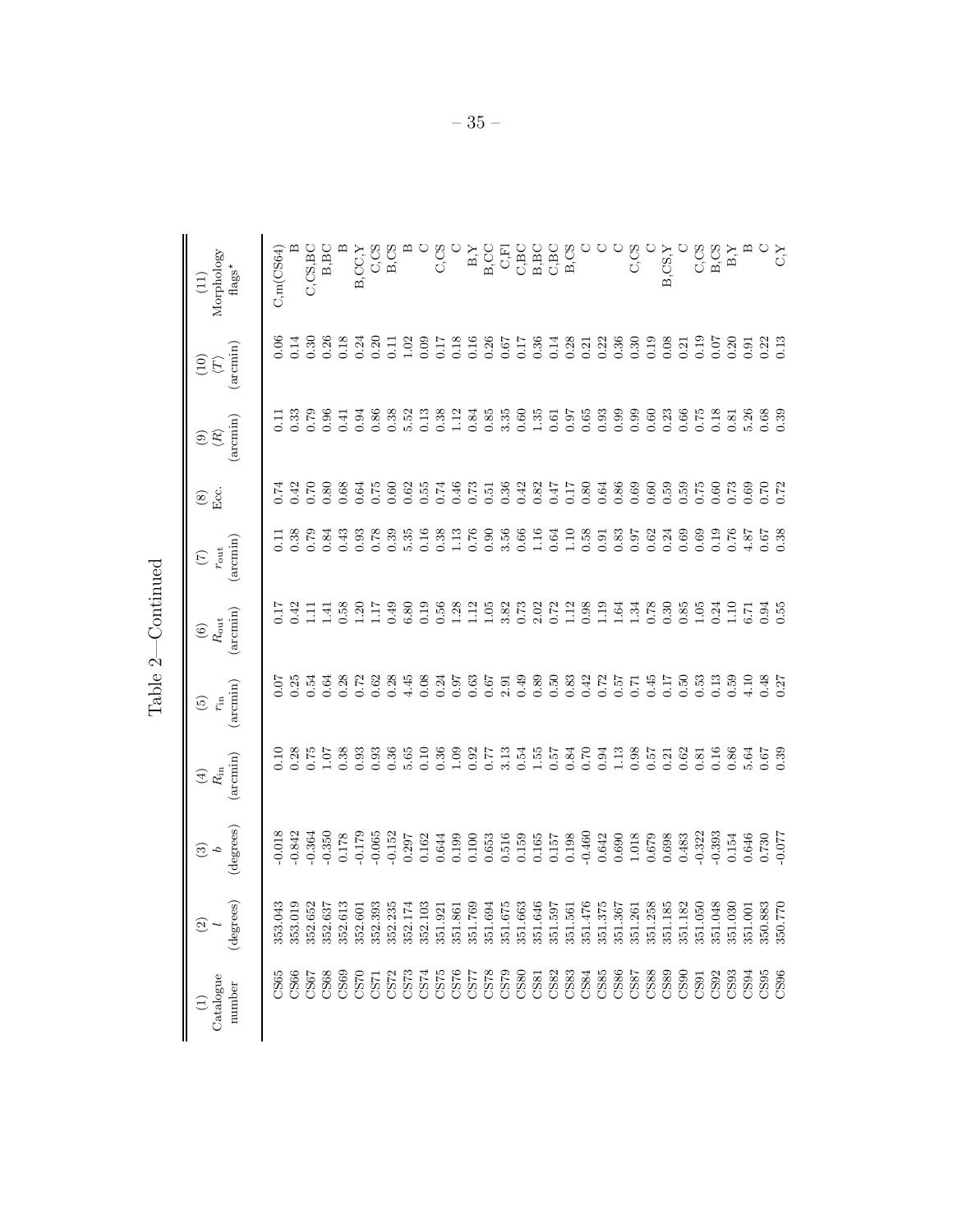| $\Xi$                                                              | Morphology<br>$\mathrm{flags}^\star$                                                  |  |                                                                                                                                                                                                                                         | u su mendiale di mendiale di mendiale di mendiale di mendiale di mendiale di menuruan della di menuruan di men<br>La di menuruan di menuruan di menuruan di menuruan di menuruan di menuruan di menuruan di menuruan di menuruan<br> |  |  |  |  |  |  |  | д<br>Су |  | B, CS, Y |
|--------------------------------------------------------------------|---------------------------------------------------------------------------------------|--|-----------------------------------------------------------------------------------------------------------------------------------------------------------------------------------------------------------------------------------------|--------------------------------------------------------------------------------------------------------------------------------------------------------------------------------------------------------------------------------------|--|--|--|--|--|--|--|---------|--|----------|
| $\widetilde{E}$                                                    | (arcmin)                                                                              |  |                                                                                                                                                                                                                                         |                                                                                                                                                                                                                                      |  |  |  |  |  |  |  |         |  |          |
| $\odot \mathfrak{E}$                                               | arcmin                                                                                |  |                                                                                                                                                                                                                                         |                                                                                                                                                                                                                                      |  |  |  |  |  |  |  |         |  |          |
| $\frac{8}{25}$                                                     |                                                                                       |  |                                                                                                                                                                                                                                         |                                                                                                                                                                                                                                      |  |  |  |  |  |  |  |         |  |          |
| $\sum\limits_{r \text{out}}$                                       | (aremin)                                                                              |  |                                                                                                                                                                                                                                         |                                                                                                                                                                                                                                      |  |  |  |  |  |  |  |         |  |          |
|                                                                    | $\begin{array}{c} \text{(6)} \\ \text{R}_{\text{out}} \\ \text{(arcmin)} \end{array}$ |  |                                                                                                                                                                                                                                         |                                                                                                                                                                                                                                      |  |  |  |  |  |  |  |         |  |          |
| $\widetilde{\mathfrak{G}}$                                         | $\frac{r_{\text{in}}}{r_{\text{in}}}$                                                 |  |                                                                                                                                                                                                                                         |                                                                                                                                                                                                                                      |  |  |  |  |  |  |  |         |  |          |
| $\begin{array}{c} (4) \\ R_{\rm in} \\ {\rm (arcmin)} \end{array}$ |                                                                                       |  |                                                                                                                                                                                                                                         |                                                                                                                                                                                                                                      |  |  |  |  |  |  |  |         |  |          |
| $\circledcirc$                                                     | (degrees)                                                                             |  |                                                                                                                                                                                                                                         |                                                                                                                                                                                                                                      |  |  |  |  |  |  |  |         |  |          |
| $\omega$                                                           | ි<br>degre                                                                            |  |                                                                                                                                                                                                                                         |                                                                                                                                                                                                                                      |  |  |  |  |  |  |  |         |  |          |
|                                                                    | $\begin{array}{c} \mathtt{Database} \\ \mathtt{number} \end{array}$                   |  | $\begin{array}{l} 55\,83.8\,85.8\,25.7\,87.8\,88.8\,25.7\,87.8\,26.8\,27.8\,27.8\,28.8\,27.8\,27.8\,28.8\,27.8\,29.8\,20.8\,20.8\,20.8\,20.8\,20.8\,20.8\,20.8\,20.8\,20.8\,20.8\,20.8\,20.8\,20.8\,20.8\,20.8\,20.8\,20.8\,20.8\,20.8$ |                                                                                                                                                                                                                                      |  |  |  |  |  |  |  |         |  |          |

Table 2—Continued Table 2—Continued

> $^{\star}$  See footnote to Table 1. See footnote to Table 1.